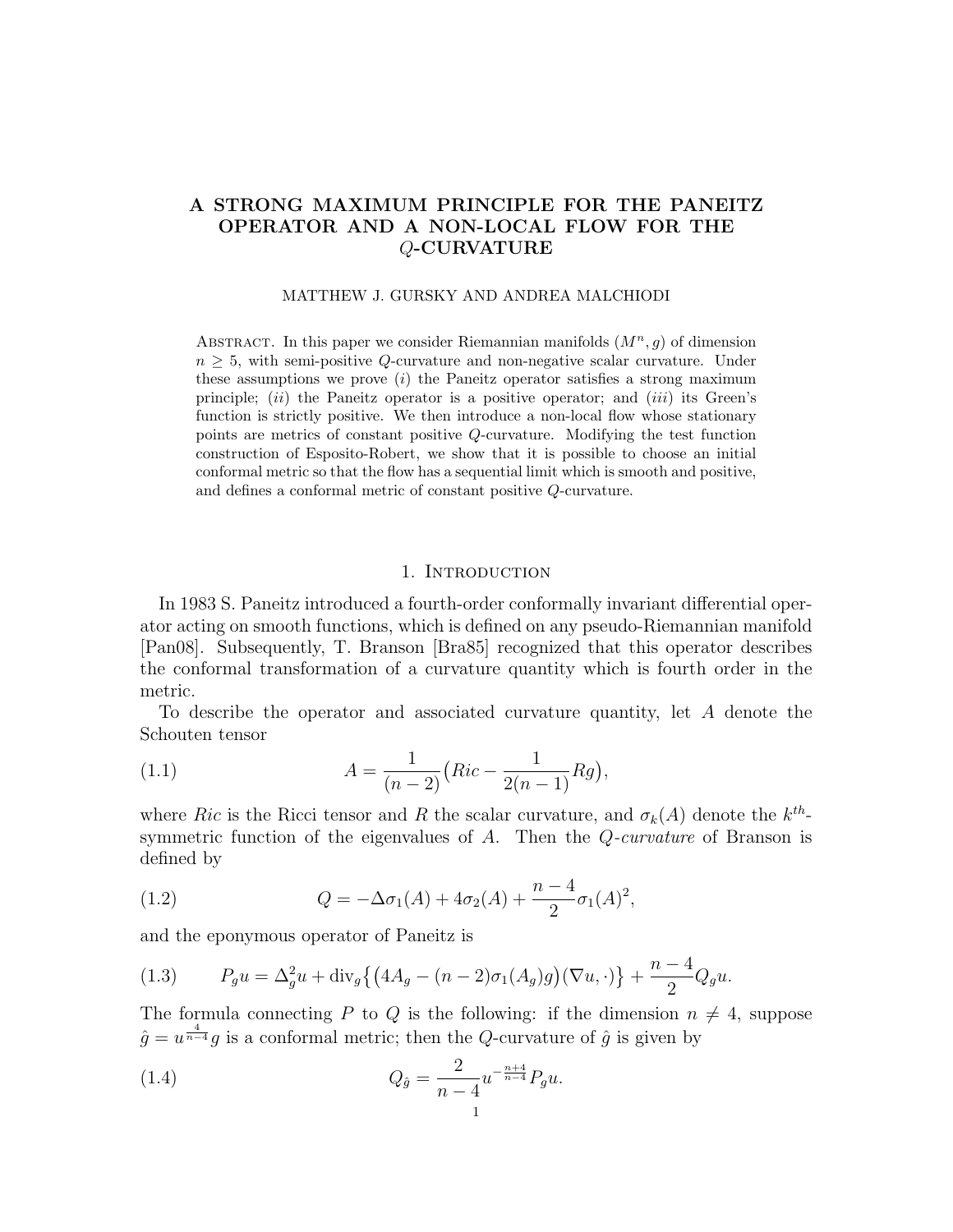When the dimension is four one writes  $\hat{g} = e^{2w}g$ , and

(1.5) 
$$
Q_{\hat{g}} = e^{-4w} \left( -\frac{1}{2} P_g w + Q_g \right).
$$

Branson pointed out that the formulas  $(1.4) - (1.5)$  naturally suggest a higher order version of the Yamabe problem: given  $(M^n, g)$ , find a conformal metric of constant Q-curvature. In dimensions  $n \neq 4$  this is equivalent to finding a positive solution of

$$
(1.6)\qquad \qquad P_g u = \lambda \, u^{\frac{n+4}{n-4}},
$$

where  $\lambda$  is a constant. In four dimensions the equation is

$$
(1.7) \t\t P_g w + 2Q_g = \lambda e^{4w}.
$$

In both cases the sign of  $\lambda$  is determined by the conformal structure.

Considerable progress has been made on the existence problem for solutions of (1.7); see for example [CY95], [DM08], [LLL12], and references therein. Our interest in this paper is dimensions  $n \geq 5$ , where the lack of a maximum principle (since the equation is higher order) presents an obvious difficulty when seeking positive solution of (1.4). Consequently, the existence theory is far less developed. Note that for (1.7) no sign condition on w is required.

There are some results in special geometric settings. Djadli-Hebey-Ledoux [DHL00] studied the optimal constant in the Sobolev embedding  $W^{2,2} \hookrightarrow L^{\frac{2n}{n-4}}$  when  $n \geq 5$ . As a corollary of their analysis they proved some compactness results for solutions of (1.6) assuming a size condition on  $\lambda$ , and that  $P_g$  has constant coefficients (which holds, for example, if  $(M^n, g)$  is an Einstein metric). The assumption of constant coefficients allowed them to factor P into the product of two second order operators, then apply the standard maximum principle (see also [VdV93]). Esposito-Robert [ER02] were able to find solutions to the PDE

$$
P_g u = \lambda |u|^{\frac{8}{n-4}} u
$$

in dimension  $n \geq 8$  for non-locally conformally flat manifolds, in the spirit of [Aub76], but with no information on their sign.

The first general existence result for (1.6) was due to Qing-Raske [QR06]. They considered locally conformally flat manifolds of positive scalar curvature, which allowed them to appeal to the work of Schoen-Yau [SY88] to lift the metric to a domain in the sphere via the developing map. Assuming the Poincaré exponent is less than  $(n-4)/2$ , they proved the existence of a positive solution to the Paneitz-Branson equation with  $\lambda > 0$ . Hebey-Robert [HR04] also considered the locally conformally flat case with positive scalar curvature, and assumed in addition that the Paneitz operator and its Green function were positive. They showed that when the Green's function satisfies a positive mass theorem, then the space of solutions to (1.6) is compact. Later, Humbert-Raulot [HR09] verified the positive mass result (see Theorem 2.9 is Section 2.1). Collectively, the work of Hebey-Robert and Humbert-Raulot removed the topological assumption of Qing-Raske on the Poincaré exponent, but replaced it with strong positivity assumptions.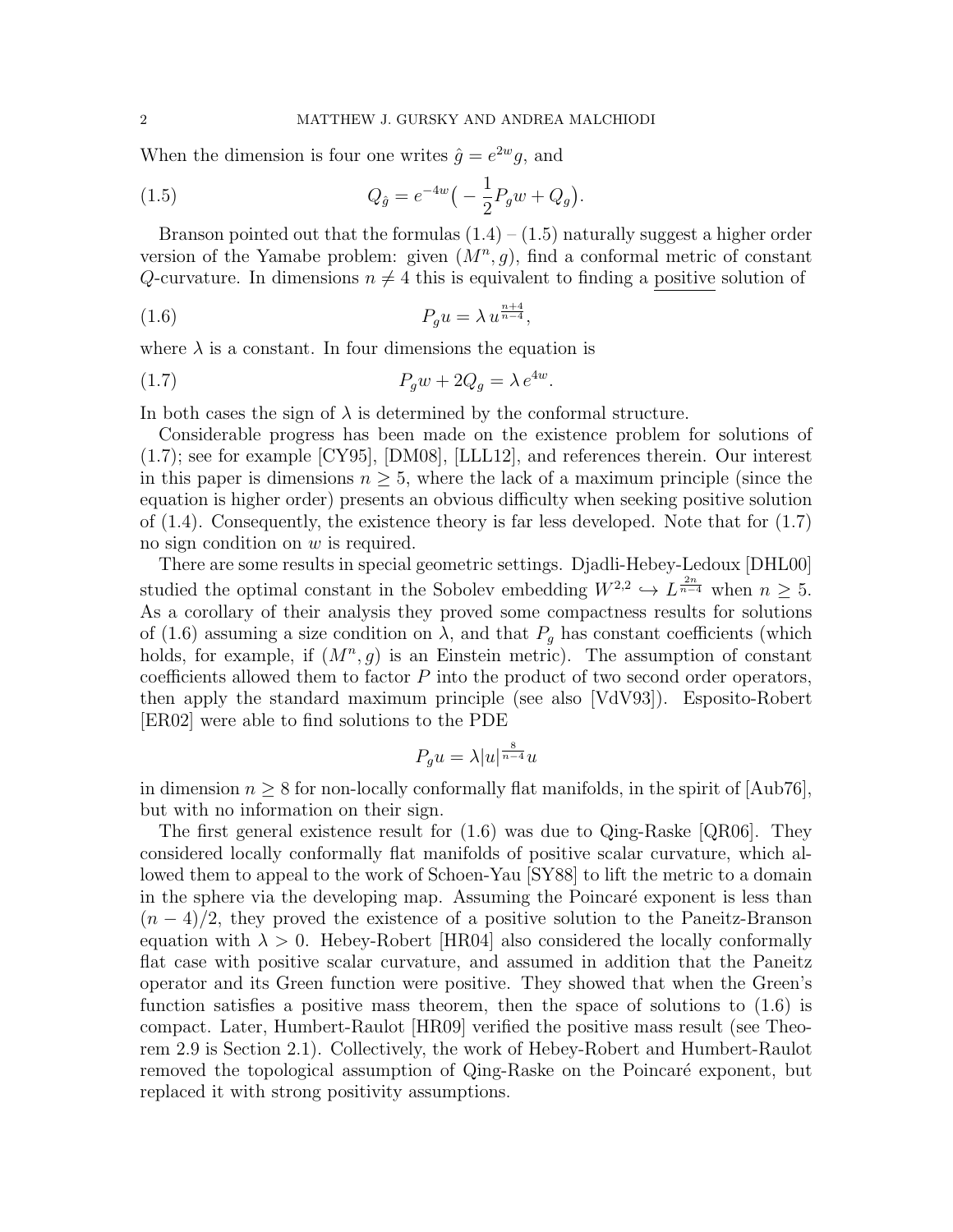Our goal in this paper is to show that one can prove a maximum principle for P and existence of solutions to (1.6) under considerably weaker positivity assumptions. The conditions we impose are the following:

(1.8) 
$$
\begin{cases} Q_g \text{ is semi-positive: } Q_g \ge 0 \text{ and } Q_g > 0 \text{ somewhere;} \\ \text{the scalar curvature } R_g \ge 0. \end{cases}
$$

The first main result of the paper is

**Theorem A.** (See Theorem 2.2 below) Let  $(M^n, g)$  be a closed Riemannian manifold of dimension  $n \geq 5$  satisfying (1.8). If  $u \in C^4$  satisfies

 $P_du \geq 0$ ,

then either  $u > 0$  or  $u \equiv 0$  on  $M^n$ .

Theorem A is proved in Section 2.1, where we also show that (1.8) implies positivity of the Paneitz operator:

**Proposition B.** (See Proposition 2.3 below). Let  $(M^n, g)$  be a closed Riemannian manifold of dimension  $n \geq 5$  satisfying (1.8). Then the Paneitz operator is positive:

(1.9) 
$$
\int \phi P_g \phi \ dv \geq \mu(g) \int \phi^2 \ dv,
$$

with  $\mu(q) > 0$ .

The proof is a simple extension of [Gur99], which considered the four-dimensional case. Since  $P_g > 0$ , given any  $p \in M^n$  the Green's function with pole at p, denoted  $G_p$ , exists. As a corollary of Theorem A we have the positivity of  $G_p$ :

**Proposition C.** (See Proposition 2.4) Let  $(M^n, g)$  be a closed Riemannian manifold of dimension  $n \geq 5$  satisfying (1.8). If  $G_p$  denotes the Green's function of the Paneitz operator with pole at  $p \in M^n$ , then  $G_p > 0$  on  $M^n \setminus \{p\}$ .

Armed with Theorem A, we then address the question of existence of solutions to (1.6). Given a Riemannian metric  $g_0$  satisfying the positivity assumptions (1.8), we introduce a non-local flow whose stationary points are solutions of (1.6) with  $\lambda > 0$ :

(1.10) 
$$
\begin{cases} \frac{\partial u}{\partial t} = -u + \mu P_{g_0}^{-1} (|u|^{\frac{n+4}{n-4}}), \\ u(\cdot, 0) = 1, \end{cases}
$$

where

(1.11) 
$$
\mu = \frac{\int u P_{g_0} u \, dv_0}{\int |u|^{\frac{2n}{n-4}} dv_0}.
$$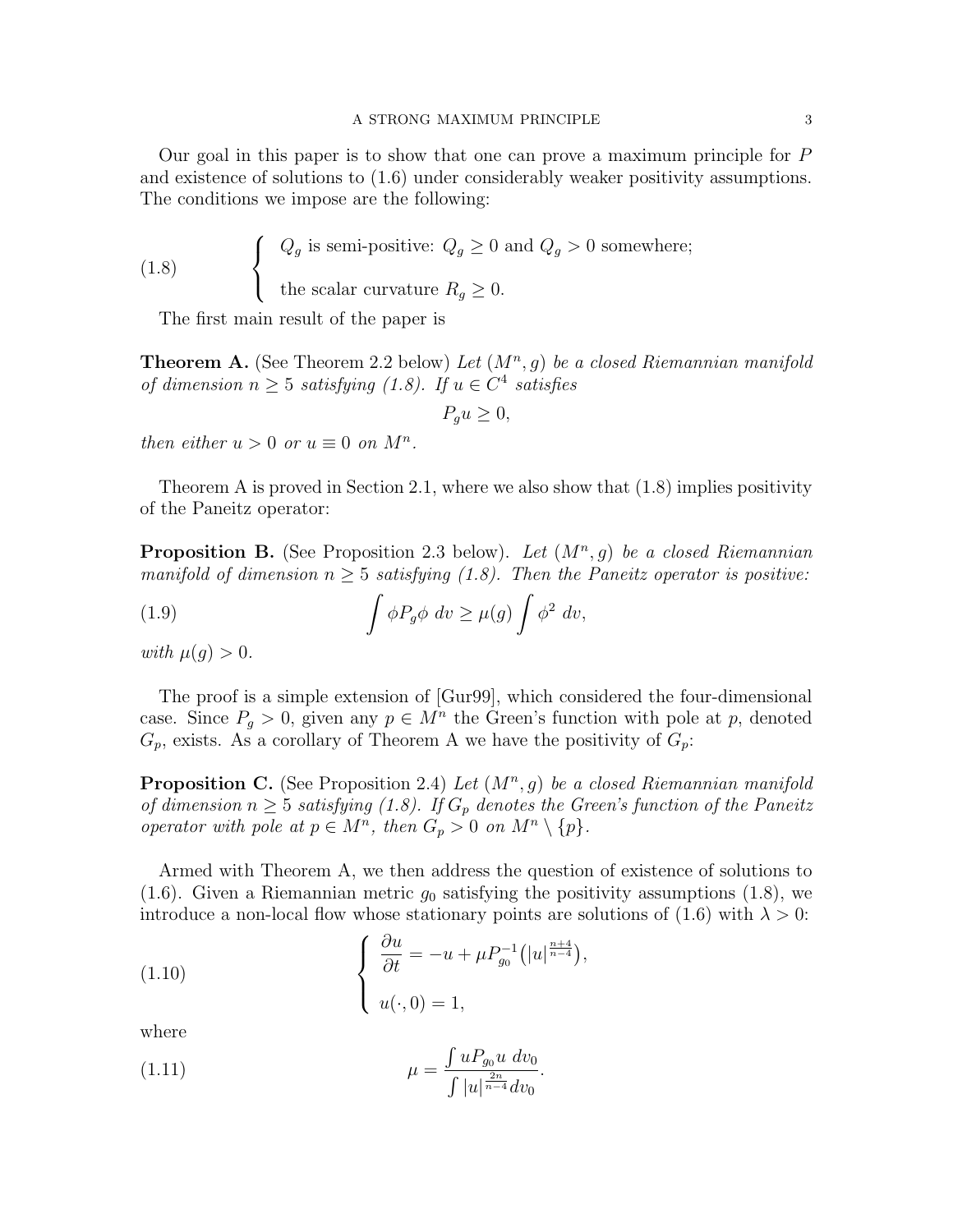Using the strong maximum principle and some elementary integral estimates, we show in Section 3 that the flow (1.10) has a positive solution u for all time  $t \geq 0$ . We also show (see Section 3.2) that the flow has a variational structure. An important consequence of this fact is the monotonicity of the conformal volume:

$$
\frac{d}{dt}Vol(g) = \frac{d}{dt} \int u^{\frac{2n}{n-4}} dv_0 \ge 0.
$$

This monotonicity property also implies the following space-time estimate:

$$
\int_0^\infty \Big( \int_{M^n} \big| -u + \mu P_{g_0}^{-1} \big( u^{\frac{n+4}{n-4}} \big) \big|^{\frac{2n}{n-4}} dv_0 \Big)^{\frac{n-4}{n}} dt < \infty.
$$

Using these facts, it is possible to choose a sequence of times  $t_j \nearrow +\infty$  so that the sequence  $u_j = u(\cdot, t_j)$  has a weak limit which is a solution of the Q-curvature equation.

To rule out trivial limits, in Sections 4, 5, and 6 we show that it is possible to choose an initial metric in the conformal class of  $g_0$  for which the solution of the flow satisfies

$$
\int u^2\;dv_0\geq\epsilon_0>0
$$

for all time. The idea is to construct a test function whose Paneitz-Sobolev quotient is strictly less than the Euclidean value, and use this test function to define an initial conformal metric satisfying the positivity assumptions  $(i) - (ii)$  above.

When the dimension is  $n = 5, 6$ , or 7 or the manifold is locally conformally flat (LCF), the construction of initial data relies on a local expansion on the Green's function of the Paneitz operator. This is proved in Section 2, where we also prove a positive mass theorem. The positive mass result extends the version of Humbert-Raulot in [HR09], which they proved in the LCF setting (see Proposition 2.5 and Theorem 2.9). When  $n \geq 8$  and the metric is not locally conformally flat we exploit instead some estimates of Esposito-Robert in [ER02]. In all cases, we need to find positive test functions with semi-positive Q-curvature, and the strong maximum principle is crucial in this construction.

Finally, in Section 6 we show that the flow converges (up to choosing a suitable sequence of times) to a solution of the Q-curvature equation:

**Theorem D.** (See Theorem 6.1) Let  $(M^n, g)$  be a closed Riemannian manifold of dimension  $n \geq 5$  satisfying (1.8). Then there is a conformal metric  $h = u^{\frac{4}{n-4}}g$  with positive scalar curvature and constant positive Q-curvature.

**Remark.** After circulating a preliminary version of this manuscript, it was pointed out to us by E. Hebey and F. Robert that the maximum principle of Theorem A can be combined with compactness results in the literature, along with our positive mass result (Theorem 2.9), to give a proof of Theorem D by direct variational methods. When the dimension  $n \geq 8$  and  $(M^n, g)$  is not locally conformally flat, one can use the expansions in Esposito-Robert [ER02] together with Proposition 4.1 and Theorem 5.2 in Robert's unpublished notes [Rob09] to obtain existence. When  $n = 5, 6$  or 7,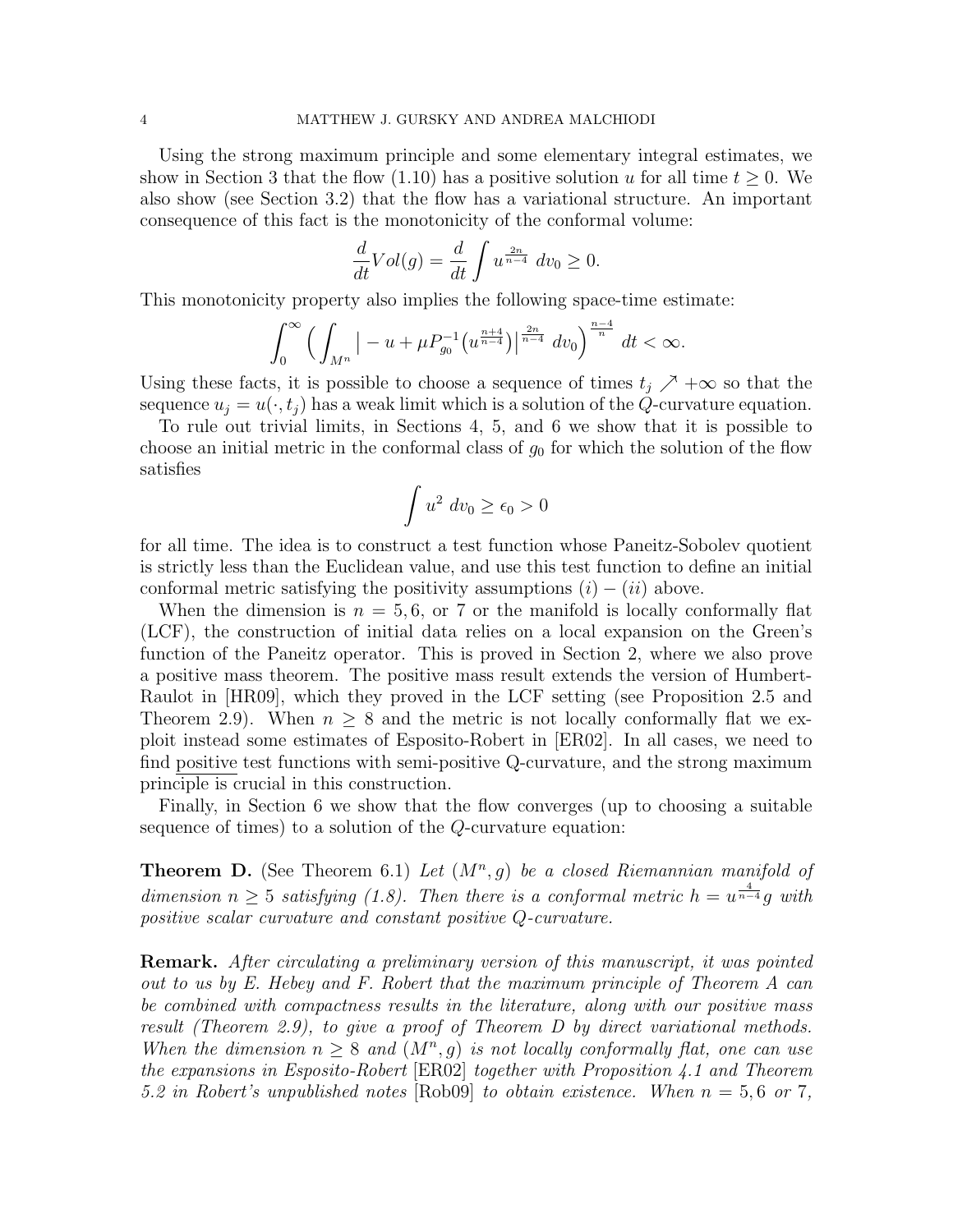we construct the necessary test functions to conclude compactness in Proposition 5.1. When  $(M^n, g)$  is locally conformally flat, Theorem A and Propositions B and C imply that the Paneitz operator is "strongly positive" in the sense of Hebey-Robert [HR04], and their result provides the necessary compactness theory (see also the comment at the end of their paper regarding the subcritical equation).

We conclude the Introduction by explaining how the flow (1.10) is precisely the  $W^{2,2}$ -gradient flow for normalized total Q-curvature (up to a dimensional constant). We remark that Baird-Fardoun-Regbaoui considered a non-local flow for the Qcurvature in four dimensions (see [BFR06]). While their flow differs, some of their ideas inspired our approach.

Given a Riemannian manifold of dimension  $n \geq 5$ , if the Paneitz operator  $P_g > 0$ then as P is self-adjoint we can define the  $W^{2,2}$  inner product by

(1.12)  
\n
$$
\langle \phi, \psi \rangle_{W^{2,2}(g)} = \int (P_g \phi) \psi \ dv_g
$$
\n
$$
= \int \left[ (\Delta_g \phi)(\Delta_g \psi) - 4A_g(\nabla \phi, \nabla \psi) + (n-2)\sigma_1(A_g)g(\nabla \phi, \nabla \psi) + \frac{n-4}{2}Q_g \phi \psi \right] dv_g,
$$

which induces the  $W^{2,2}$ -norm. Denote the normalized total  $Q$ -curvature by

(1.13) 
$$
\mathcal{Q}[g] = Vol(g)^{-\frac{n-4}{n}} \int Q_g dv_g.
$$

By standard variational formulas, if  $g' = \phi g$  is an infinitesimal conformal variation of a metric, then the variation of  $Q$  is given by

(1.14) 
$$
\mathcal{Q}'(g)\phi = \frac{n-4}{2}\int \phi(Q_g - \overline{Q}_g) dv_g,
$$

where  $Q_g$  is the mean value of Q. Since  $P_g$  is invertible,

(1.15)  
\n
$$
\begin{aligned}\n\mathcal{Q}'(g)\phi &= \frac{n-4}{2} \int \phi P_g \left( P_g^{-1} \left( Q_g - \overline{Q}_g \right) \right) dv_g \\
&= \frac{n-4}{2} \int \left( P_g \phi \right) \left( P_g^{-1} \left( Q_g - \overline{Q}_g \right) \right) dv_g \\
&= \frac{n-4}{2} \langle \phi, P_g^{-1} \left( Q_g - \overline{Q}_g \right) \rangle_{W^{2,2}}.\n\end{aligned}
$$

Therefore, the negative  $W^{2,2}$ -gradient flow for the total  $Q$ -curvature is

(1.16) 
$$
\frac{\partial}{\partial t}g = -\frac{n-4}{2}P_g^{-1}(Q_g - \overline{Q}_g) \cdot g.
$$

To see that (1.16) is equivalent to our flow, write

(1.17) 
$$
g = u^{\frac{4}{n-4}} g_0.
$$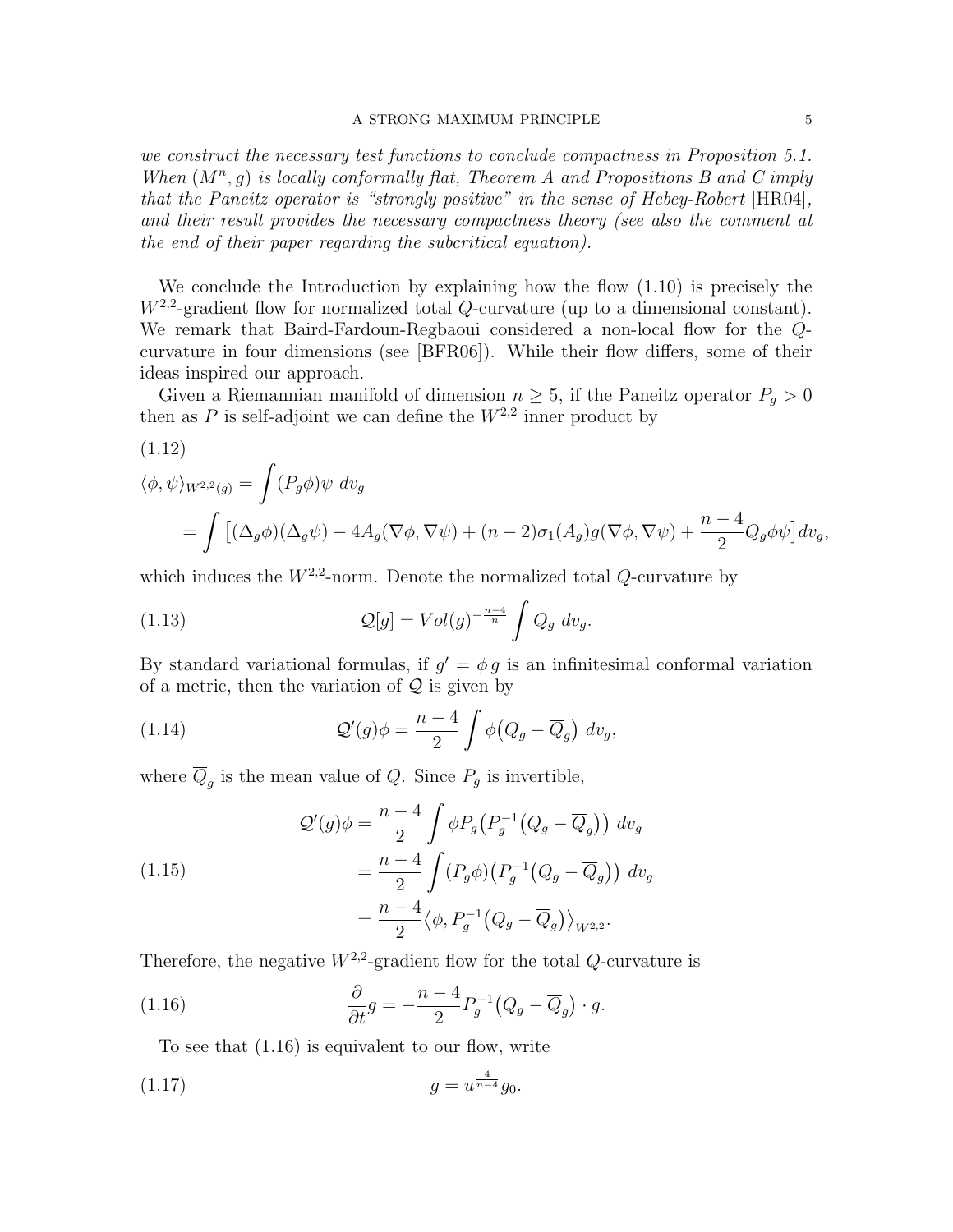Using the conformal transformation law for the Q-curvature we find

(1.18) 
$$
Q_g = \frac{2}{n-4} u^{\frac{n+4}{n-4}} P_{g_0} u,
$$

$$
\overline{Q}_g = \frac{2}{n-4} \frac{\int u P_{g_0} u \, dv_0}{\int u^{\frac{2n}{n-4}} \, dv_0} = \frac{2}{n-4} \mu.
$$

Also, by the conformal covariance of the Paneitz operator, its inverse is also covariant:

(1.19) 
$$
P_g^{-1} = u^{-1} P_{g_0}^{-1} \left( u^{\frac{n+4}{n-4}} \cdot \right).
$$

Therefore, using  $(1.17)$ ,  $(1.18)$ , and  $(1.19)$ , we can rewrite  $(1.16)$  as

(1.20) 
$$
\frac{\partial}{\partial t}u = \frac{n-4}{4}\{-u + \mu P_{g_0}^{-1}(u^{\frac{n+4}{n-4}})\},
$$

which only differs from our flow by the dimensional constant.

Acknowledgements. A.M. has been supported by the project FIRB-IDEAS Analysis and Beyond, by the PRIN project Variational Methods and Partial Differential Equations and by the University of Warwick. M.J.G. is supported in part by the NSF grant DMS-1206661.

### 2. The Paneitz operator and its Green's function

In this section we prove various properties of the Paneitz operator and its Green's function that will be used throughout the paper.

2.1. Positivity of Paneitz operator and the Strong Maximum Principle. We begin with two results on the Paneitz operator: a comparison principle, and a coercivity estimate. We also prove a technical lemma; it shows that a metric with semi-positive Q-curvature and non-negative scalar curvature must have positive scalar curvature. The proof is a simple application of the maximum principle, and a similar idea will be used elsewhere in the paper. We first state the technical lemma:

**Lemma 2.1.** Let  $(M^n, g)$  be a closed Riemannian manifold of dimension  $n \geq 5$ . Assume

- (i)  $Q_g$  is semi-positive, i.e.,  $Q_g \geq 0$  and  $Q_g > 0$  somewhere;
- (*ii*) The scalar curvature  $R_g \geq 0$ .

Then the scalar curvature is strictly positive:  $R_g > 0$ .

**PROOF.** By  $(1.2)$  the Q-curvature can be expressed as

(2.1) 
$$
Q_g = -\frac{1}{2(n-1)}\Delta_g R_g + c_1(n)R_g^2 - c_2(n)|Ric(g)|^2,
$$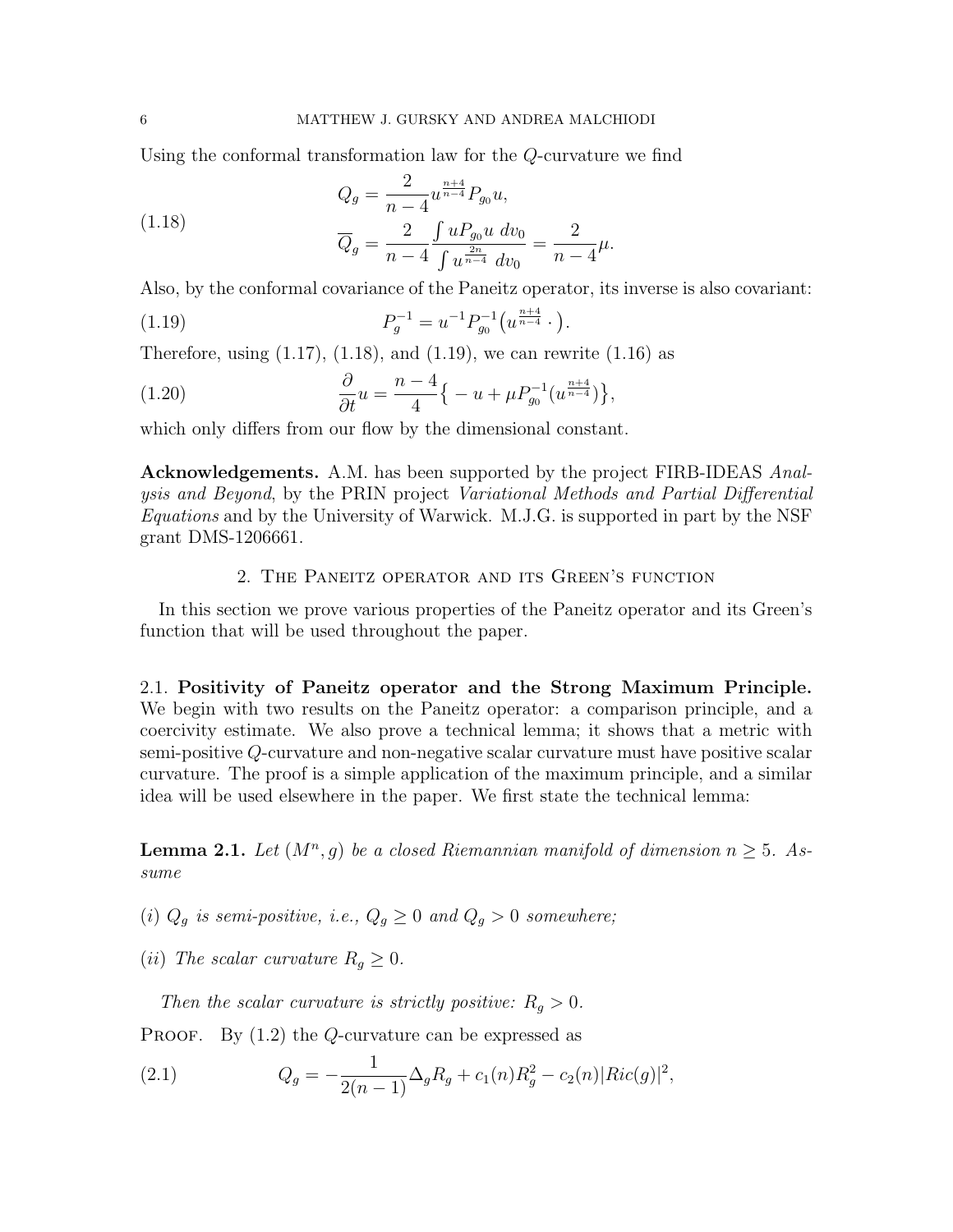where  $c_1(n), c_2(n) > 0$ . Since  $Q_g$  is non-negative, it follows that

(2.2) 
$$
\frac{1}{2(n-1)} \Delta_g R_g \le c_1(n) R_g^2.
$$

By the strong maximum principle, either  $R_g > 0$  or  $R_g \equiv 0$ . In the latter case, by (2.1) we would have

(2.3) 
$$
Q_g = -c_2(n)|Ric(g)|^2 \le 0,
$$

which is a contradiction.

We now prove Theorem A of the Introduction:

**Theorem 2.2.** Let  $(M^n, g)$  be a closed Riemannian manifold of dimension  $n \geq 5$ . Assume

(i)  $Q_g$  is semi-positive,

(*ii*)  $R_g \geq 0$ .

If  $u \in C^4$  satisfies

$$
(2.4) \t\t P_g u \ge 0,
$$

then either  $u > 0$  or  $u \equiv 0$  on  $M^n$ .

Moreover, if  $u > 0$ , then  $h = u^{\frac{4}{n-4}}g$  is a metric with non-negative Q-curvature and positive scalar curvature

PROOF. For  $\lambda \in [0,1]$  we let

$$
(2.5) \t\t u_{\lambda} = (1 - \lambda) + \lambda u.
$$

Then  $u_0 \equiv 1$ , while  $u_1 = u$ . Assume

$$
\min_{M^n} u \le 0.
$$

Define  $\lambda_0 \in (0,1]$  by

(2.7) 
$$
\lambda_0 = \min \{ \lambda \in (0, 1] : \min_{M^n} u_\lambda = 0 \}.
$$

Then for  $0 < \lambda < \lambda_0$ , it follows that  $u_{\lambda} > 0$ . Let

$$
(2.8) \t\t g_{\lambda} = u_{\lambda}^{4/(n-4)}g,
$$

and let  $Q_{\lambda}$  denote the Q-curvature of  $g_{\lambda}$ . Note that for  $0 < \lambda < \lambda_0$ , we have

$$
(2.9) \tQ_{\lambda} \ge 0
$$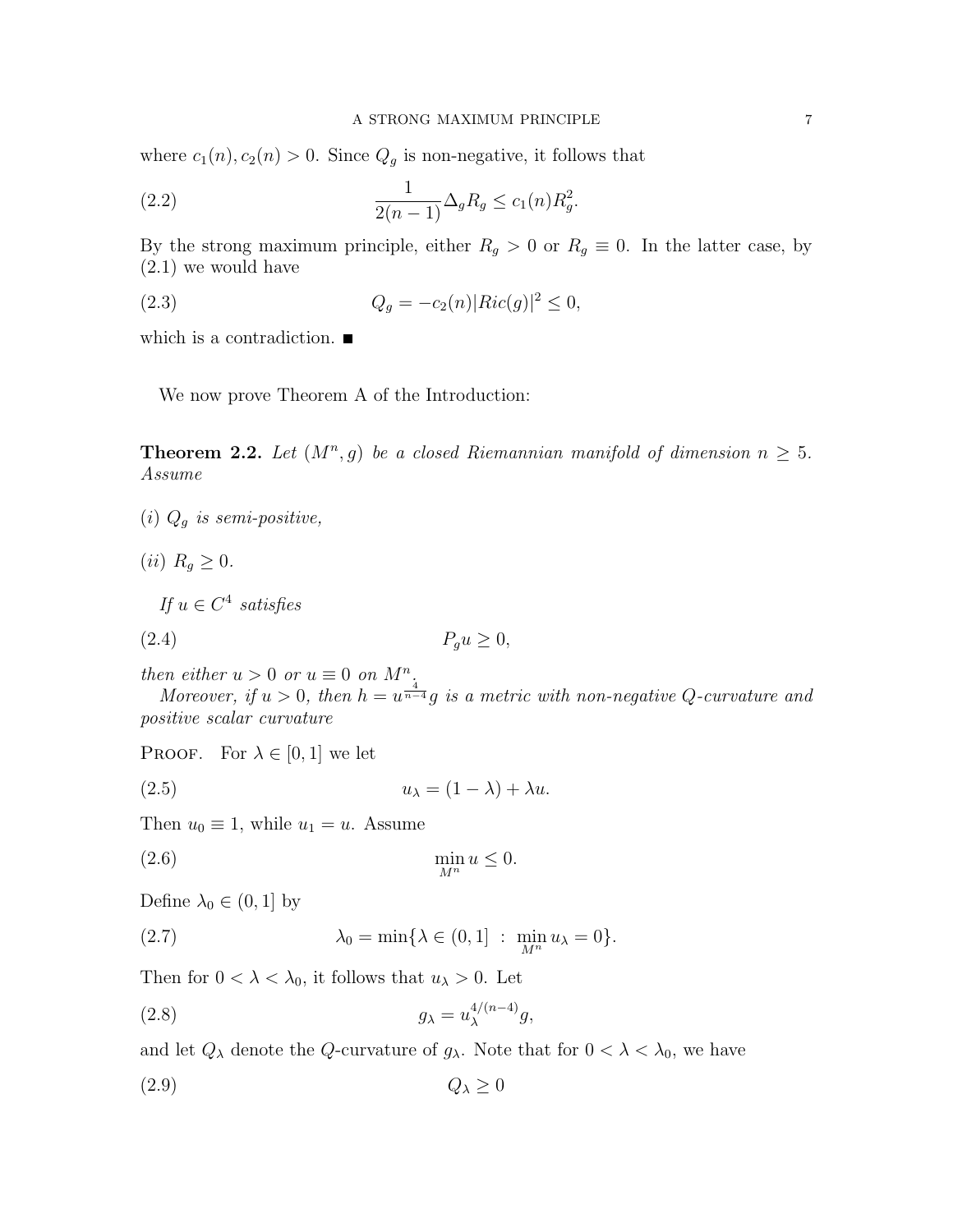and  $Q_{\lambda} > 0$  somewhere. This follows from the transformation law for the Q-curvature:

$$
Q_{\lambda} = \frac{2}{n-4} u_{\lambda}^{-\frac{n+4}{n-4}} P_g u_{\lambda}
$$
  
=  $\frac{2}{n-4} u_{\lambda}^{-\frac{n+4}{n-4}} \Big\{ P_g \big( (1-\lambda) + \lambda u \big) \Big\}$   
=  $\frac{2}{n-4} u_{\lambda}^{-\frac{n+4}{n-4}} \Big\{ (1-\lambda) P_g(1) + \lambda P_g u \Big\}$   
=  $\frac{2}{n-4} u_{\lambda}^{-\frac{n+4}{n-4}} \Big\{ (1-\lambda) \frac{n-4}{2} Q_g + \lambda P_g u \Big\}$   
 $\ge (1-\lambda) Q_g u_{\lambda}^{-\frac{n+4}{n-4}}.$ 

Since  $\lambda < \lambda_0 \leq 1$  and  $Q_g$  is semi-positive, it follows that  $Q_{\lambda}$  is semi-positive.

Let  $R_{\lambda}$  denote the scalar curvature of  $g_{\lambda}$ . We also claim that for  $0 \leq \lambda < \lambda_0$ ,

$$
(2.11) \t\t R_{\lambda} > 0.
$$

This certainly holds for  $\lambda = 0$ ; but if there is a  $\lambda_1 \in (0, \lambda_0)$  with  $\min R_{\lambda_1} = 0$ , then this would contradict Lemma 2.1.

By the formula for the transformation of the scalar curvature under a conformal change of metric,

(2.12) 
$$
R_{\lambda} = u_{\lambda}^{-\frac{n}{n-4}} \Big\{ -\frac{4(n-1)}{(n-4)} \Delta_g u_{\lambda} - \frac{8(n-1)}{(n-4)^2} \frac{|\nabla_g u_{\lambda}|^2}{u_{\lambda}} + R_g u_{\lambda} \Big\}.
$$

Since  $R_{\lambda} > 0$ , this implies  $u_{\lambda}$  satisfies the differential inequality

(2.13) 
$$
\Delta_g u_\lambda \leq \frac{(n-4)}{4(n-1)} R_g u_\lambda.
$$

Taking the limit as  $\lambda \nearrow \lambda_0$ , this also holds for  $\lambda = \lambda_0$ . By the strong maximum principle, (2.7) and (2.13) imply  $u_{\lambda_0} \equiv 0$ . If  $\lambda_0 = 1$ , then we are done. Therefore, assume  $\lambda_0 \in (0,1)$ . It follows from  $(2.5)$  that

$$
u = -\frac{(1 - \lambda_0)}{\lambda_0},
$$

hence

$$
P_g u = -\left(\frac{n-4}{2}\right) \frac{(1-\lambda_0)}{\lambda_0} Q_g.
$$

Since by assumption  $Q_g > 0$  somewhere, this contradicts  $P_g u \geq 0$ . We conclude that  $u \equiv 0$  or  $u > 0$ .

If  $u > 0$ , then the metric  $h = u^{\frac{4}{n-4}}g$  is well defined and has non-negative Qcurvature. Once again, we can define the family of functions  $\{u_{\lambda}\}\$ as in (2.5) and the metrics  $g_{\lambda}$  as in (2.8). Then the scalar curvature of  $g_{\lambda}$  satisfies (2.12), and by the strong maximum principle it follows that either  $R_{\lambda} > 0$  or  $R_{\lambda} \equiv 0$ . Recall by Lemma 2.1 that  $R_g > 0$ . Therefore, we cannot have  $R_\lambda \equiv 0$ , since a conformal class which admits a metric of positive scalar curvature cannot admit a scalar-flat metric. It follows that  $R_{\lambda} > 0$  for all  $\lambda \in [0, 1]$ .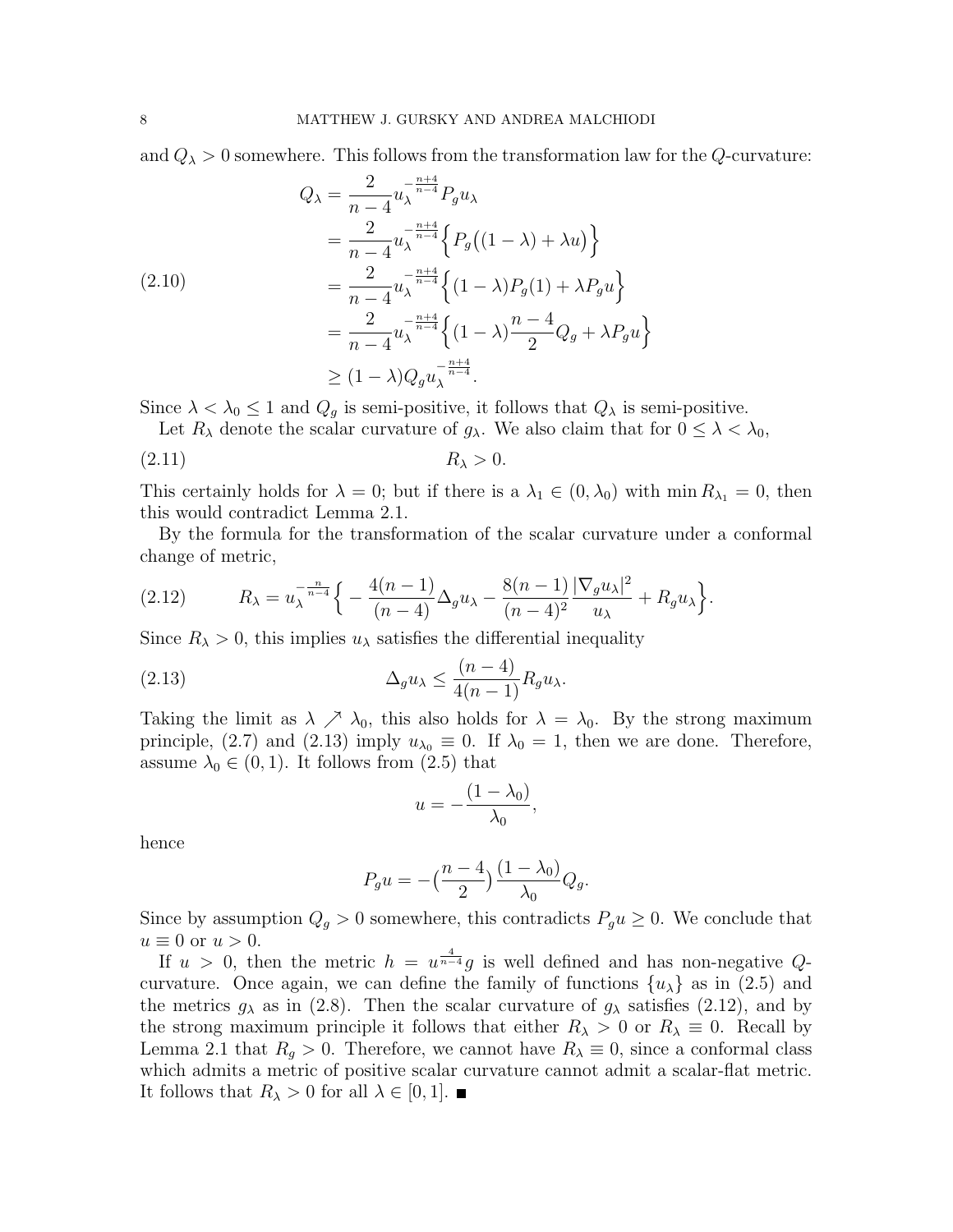We now show that the positivity assumptions of the preceding theorem imply the positivity of the Paneitz operator. This is easy to prove in dimensions  $n \geq 6$ , but for  $n = 5$  we need to adapt the idea of the  $n = 4$  case appearing in [Gur99].

**Proposition 2.3.** Under the assumptions of Theorem 2.2 the Paneitz operator is positive: there exists  $\mu(g) > 0$  such that

(2.14) 
$$
\int \phi P_g \phi \ dv \geq \mu(g) \int \phi^2 dv.
$$

Consequently, the Paneitz-Sobolev constant is also positive:

(2.15) 
$$
q_0(M^n, g) \equiv \inf_{\phi \in W^{2,2} \setminus \{0\}} \frac{\int \phi P_g \phi \ dv}{\left(\int |\phi|^{\frac{2n}{n-4}} \ dv\right)^{\frac{n-4}{n}}} > 0.
$$

PROOF. By  $(1.3)$ ,

(2.16)  
\n
$$
\int \phi P \phi \, dv = \int \{ (\Delta \phi)^2 - 4A(\nabla \phi, \nabla \phi) + (n-2)\sigma_1(A) |\nabla \phi|^2 + \frac{n-4}{2} Q \phi^2 \} \, dv,
$$

where we have omitted the subscript g. There are two cases to consider:  $n = 5$ , and  $n \geq 6$ . In the latter case we use the integrated Bochner formula

$$
\int (\Delta \phi)^2 dv = \int |\nabla^2 \phi|^2 dv + \int Ric(\nabla \phi, \nabla \phi) dv
$$
  
= 
$$
\int |\nabla^2 \phi|^2 dv + (n-2) \int A(\nabla \phi, \nabla \phi) dv + \int \sigma_1(A) |\nabla \phi|^2 dv,
$$

which gives

(2.17)  
\n
$$
\int -4A(\nabla \phi, \nabla \phi) dv = \int \left\{ -\frac{4}{n-2} (\Delta \phi)^2 + \frac{4}{n-2} |\nabla \phi|^2 + \frac{4}{n-2} \sigma_1(A) |\nabla \phi|^2 \right\} dv.
$$

Substituting this into (2.16) we find

(2.18)  
\n
$$
\int \phi P \phi \ dv = \int \left\{ \frac{n-6}{n-2} (\Delta \phi)^2 + \frac{4}{n-2} |\nabla^2 \phi|^2 + \frac{(n-2)^2 + 4}{n-2} \sigma_1(A) |\nabla \phi|^2 + \frac{n-4}{2} Q \phi^2 \right\} dv.
$$

Consequently, when the dimension  $n \geq 6$  the positivity of P follows.

When  $n = 5$  we need to adapt the argument for the four-dimensional case in [Gur99]. First, when  $n = 5$  we note that

$$
(2.19)
$$

$$
\int \phi P \phi \, dv = \int (\Delta \phi)^2 \, dv - 4 \int A (\nabla \phi, \nabla \phi) \, dv + 3 \int \sigma_1(A) |\nabla \phi|^2 \, dv + \frac{1}{2} \int Q \phi^2 \, dv,
$$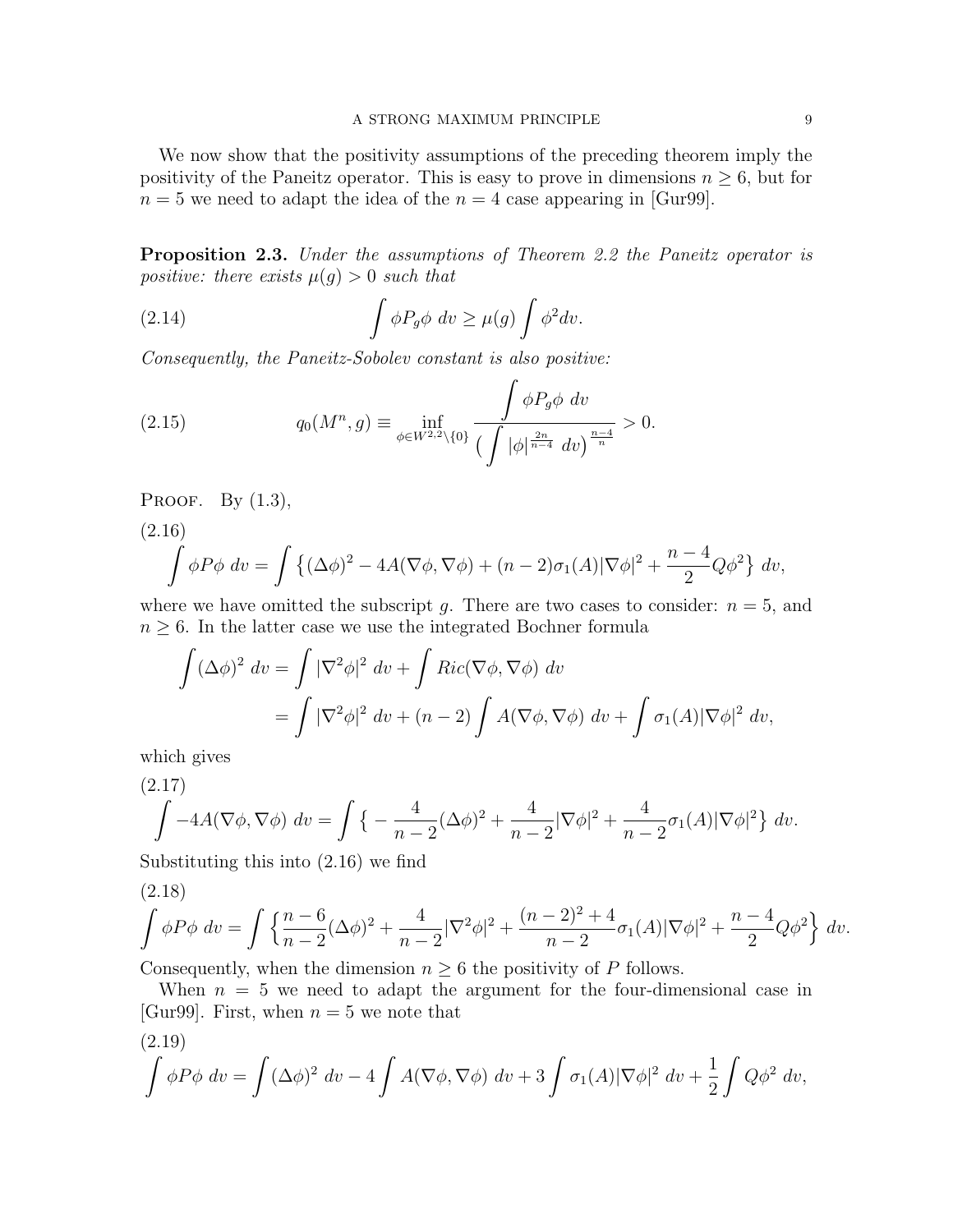while the Q-curvature is given by

(2.20) 
$$
0 \le Q = -\Delta \sigma_1(A) - 2|A|^2 + \frac{5}{2}\sigma_1(A)^2.
$$

Consider the second term on the right-hand side of (2.19). Since by Lemma 2.1 the scalar curvature is positive, using the arithmetic/geometric mean inequality (AGM) we estimate

$$
4A(\nabla \phi, \nabla \phi) \le 2\frac{|A|^2}{\sigma_1(A)}|\nabla \phi|^2 + 2\sigma_1(A)|\nabla \phi|^2.
$$

By (2.20),

(2.21) 
$$
2\frac{|A|^2}{\sigma_1(A)}|\nabla\phi|^2 \leq -\frac{\Delta\sigma_1(A)}{\sigma_1(A)}|\nabla\phi|^2 + \frac{5}{2}\sigma_1(A)|\nabla\phi|^2,
$$

hence

(2.22) 
$$
4\int A(\nabla \phi, \nabla \phi) \leq -\int \frac{\Delta \sigma_1(A)}{\sigma_1(A)} |\nabla \phi|^2 dv + \frac{9}{2} \int \sigma_1(A) |\nabla \phi|^2 dv.
$$

For the first term on the right, we integrate by parts and use the AGM inequality to get

$$
(2.23)
$$

$$
-\int \frac{\Delta \sigma_1(A)}{\sigma_1(A)} |\nabla \phi|^2 dv = \int \left\{ -\frac{|\nabla \sigma_1(A)|^2}{\sigma_1(A)^2} |\nabla \phi|^2 + \left\langle \frac{\nabla \sigma_1(A)}{\sigma_1(A)}, \nabla |\nabla \phi|^2 \right\rangle \right\} dv
$$
  
\n
$$
= \int \left\{ -\frac{|\nabla \sigma_1(A)|^2}{\sigma_1(A)^2} |\nabla \phi|^2 + 2\nabla^2 \phi \left( \frac{\nabla \sigma_1(A)}{\sigma_1(A)}, \nabla \phi \right) \right\} dv
$$
  
\n
$$
\leq \int \left\{ -\frac{|\nabla \sigma_1(A)|^2}{\sigma_1(A)^2} |\nabla \phi|^2 + 2|\nabla^2 \phi| \frac{|\nabla \sigma_1(A)|}{\sigma_1(A)} |\nabla \phi| \right\} dv
$$
  
\n
$$
\leq \int \left\{ -\frac{|\nabla \sigma_1(A)|^2}{\sigma_1(A)^2} |\nabla \phi|^2 + \frac{|\nabla \sigma_1(A)|^2}{\sigma_1(A)^2} |\nabla \phi|^2 + |\nabla^2 \phi|^2 \right\} dv
$$
  
\n
$$
= \int |\nabla^2 \phi|^2 dv.
$$

Substituting this back into (2.22) gives

(2.24) 
$$
4\int A(\nabla \phi, \nabla \phi) \leq \int |\nabla^2 \phi|^2 dv + \frac{9}{2} \int \sigma_1(A) |\nabla \phi|^2 dv.
$$

In dimension five the Bochner formula gives

$$
\int |\nabla^2 \phi|^2 dv = \int (\Delta \phi)^2 dv - 3 \int A(\nabla \phi, \nabla \phi) dv - \int \sigma_1(A) |\nabla \phi|^2 dv,
$$

and substituting this into (2.24) we arrive at

$$
(2.25) \quad 4 \int A(\nabla \phi, \nabla \phi) \le \int (\Delta \phi)^2 \ dv - 3 \int A(\nabla \phi, \nabla \phi) \ dv + \frac{7}{2} \int \sigma_1(A) |\nabla \phi|^2 \ dv.
$$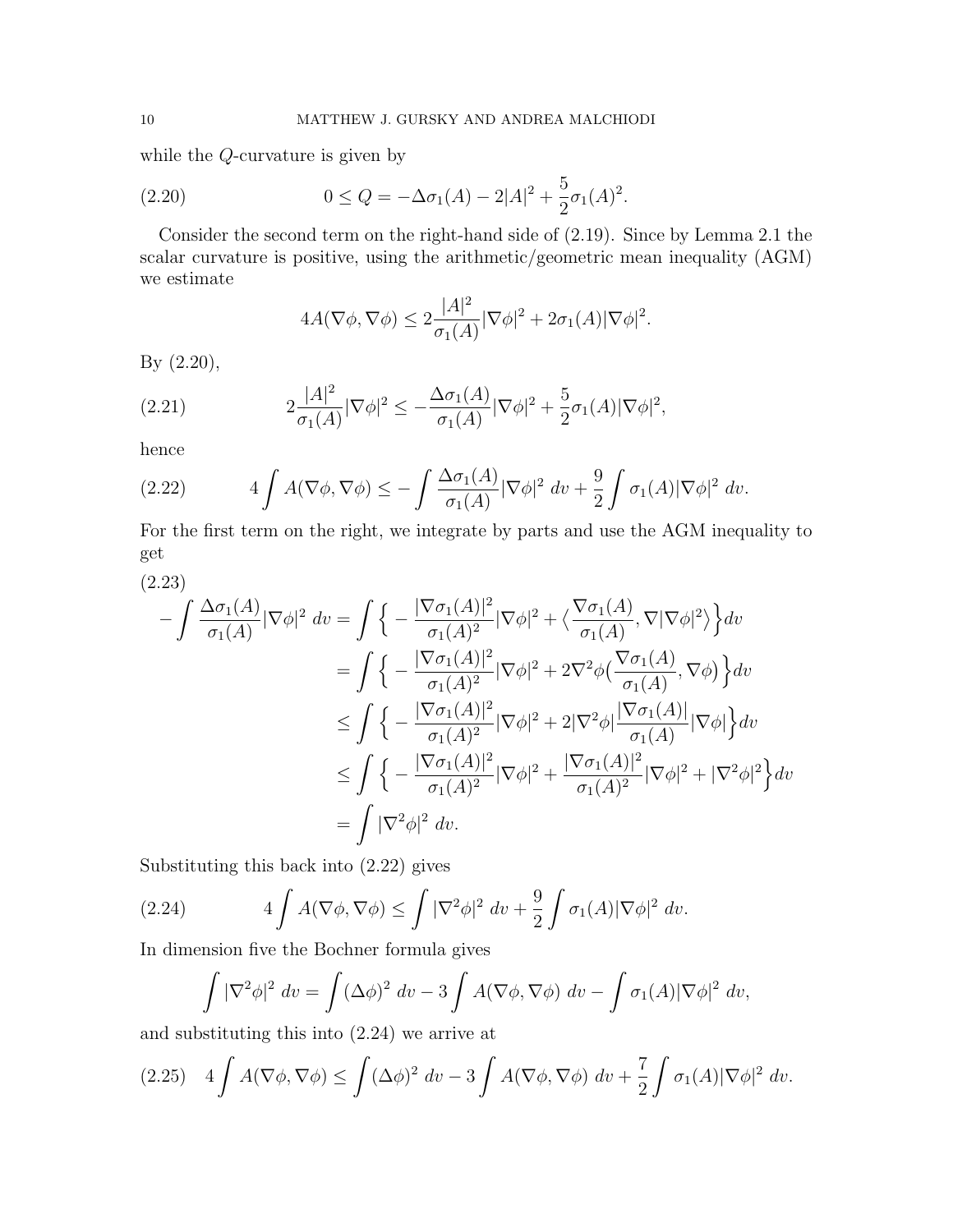Combining the Schouten tensor terms we have

(2.26) 
$$
7\int A(\nabla \phi, \nabla \phi) \le \int (\Delta \phi)^2 \, dv + \frac{7}{2} \int \sigma_1(A) |\nabla \phi|^2 \, dv,
$$

hence

(2.27) 
$$
4\int A(\nabla \phi, \nabla \phi) \leq \frac{4}{7} \int (\Delta \phi)^2 dv + 2 \int \sigma_1(A) |\nabla \phi|^2 dv,
$$

or

(2.28) 
$$
-4 \int A(\nabla \phi, \nabla \phi) \ge -\frac{4}{7} \int (\Delta \phi)^2 dv - 2 \int \sigma_1(A) |\nabla \phi|^2 dv.
$$

Finally, substituting this into (2.19) gives

(2.29)  
\n
$$
\int \phi P \phi \, dv = \int (\Delta \phi)^2 \, dv - 4 \int A(\nabla \phi, \nabla \phi) \, dv + 3 \int \sigma_1(A) |\nabla \phi|^2 \, dv + \frac{1}{2} \int Q \phi^2 \, dv
$$
\n
$$
\geq \frac{3}{7} \int (\Delta \phi)^2 \, dv + \int \sigma_1(A) |\nabla \phi|^2 \, dv + \frac{1}{2} \int Q \phi^2 \, dv,
$$

and the positivity of P follows.  $\blacksquare$ 

From Proposition 2.3 we conclude that under the assumptions of Lemma 2.1, for any  $p \in M^n$  the Green's function of the Paneitz operator  $G_p$  exists, satisfying

$$
(2.30) \t\t P_g G_p = \delta_p,
$$

where  $\delta_p$  is the Dirac mass at p. We now prove Proposition C of the Introduction:

**Proposition 2.4.** Suppose  $(M^n, g)$  satisfies the same assumptions of Theorem 2.2. If  $G_p$  denotes the Green's function of the Paneitz operator with pole at  $p \in M^n$ , then  $G_p > 0$  on  $M^n \setminus \{p\}.$ 

PROOF. Consider a sequence of continuous functions  $f_j$  on M which are nonnegative, whose supports shrink to  $\{p\}$ , and such that

$$
\int_M f_j dv = 1 \qquad \text{for all } j.
$$

Then  $f_j \rightharpoonup \delta_p$  in the sense of distributions. If  $G_j$  is the solution to

$$
P_g G_j = f_j,
$$

it is easy to show that

$$
G_j \to G_p \qquad \text{in } C^4_{loc}(M^n \setminus \{p\}).
$$

By Theorem 2.2 one has  $G_j > 0$  on  $M^n$ , which immediately implies that

$$
G_p \ge 0 \qquad \text{on } M^n \setminus \{p\}.
$$

Suppose there exists  $x_0 \neq p$  such that  $G_p(x_0) = 0$ , and consider the sequence of conformal metrics  $g_j = G_j^{\frac{4}{n-4}}g$ . By construction  $P_gG_j \geq 0$ , hence by Theorem 2.2 the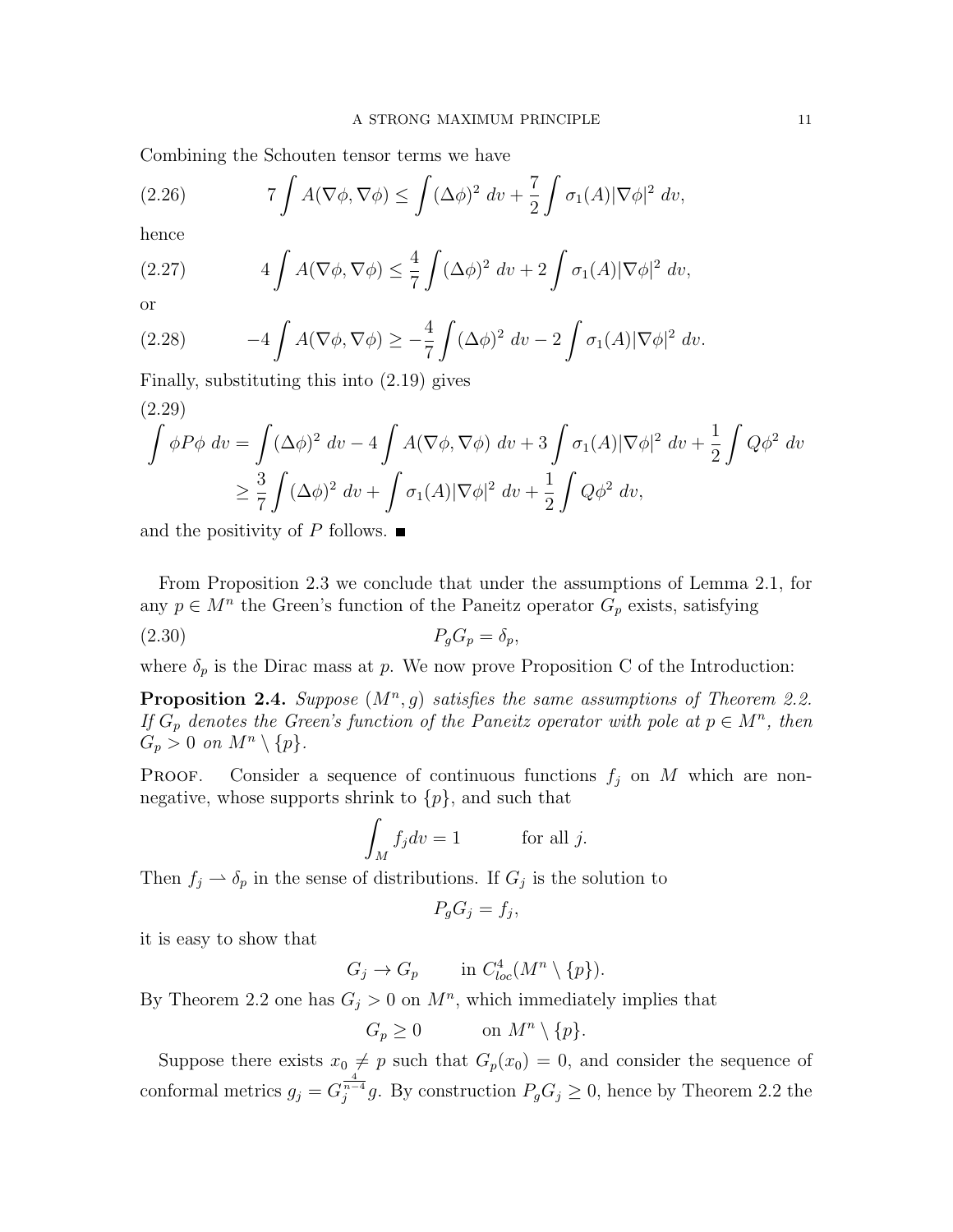metrics  $g_i$  have positive scalar curvature and semi-positive Q-curvature. It follows that the scalar curvature of  $g_j$  satisfies

(2.31) 
$$
\frac{1}{2(n-1)}\Delta_{g_j} R_{g_j} \le c_1(n) R_{g_j}^2.
$$

Also, arguing as we did in the proof of Lemma 2.1 (see  $(2.13)$ ),  $G_i$  satisfies the differential inequality

(2.32) 
$$
\Delta_g G_j \leq \frac{(n-4)}{4(n-1)} R_g G_j \qquad \text{on } M^n.
$$

Passing to the limit  $j \to \infty$  on  $M^n \setminus \{p\}$  we have

$$
\Delta_g G_p \le \frac{(n-4)}{4(n-1)} R_g G_p.
$$

By the strong maximum principle,  $G_p(x_0) = 0$  implies  $G_p \equiv 0$ , which is a contradiction.  $\blacksquare$ 

2.2. Regularity of the Green's function. Our next results concern the behavior of the Green's function near the pole. We will show that if the dimension is 5, 6 or 7, or if the manifold is locally conformally flat, then in conformal normal coordinates the Green's function of the Paneitz operator is equal to sum of the fundamental solution of the bi-laplace equation and a weighted Lipschitz function:

**Proposition 2.5.** Let  $(M^n, g)$  be a closed Riemannian manifold, satisfying the assumptions of Lemma 2.1:

(i)  $Q_g$  is semi-positive, and

$$
(ii) R_g \ge 0.
$$

In addition, assume one of the following holds:

- The dimension  $n = 5, 6, or 7; or$
- $(M^n, g)$  is locally conformally flat and  $n \geq 5$ .

For  $p \in M$ , consider the conformal normal coordinates centered at p constructed in [LP87] with conformal metric  $\tilde{g}$ . Then, if  $G_p(x)$  is the Green's function for the Paneitz operator with pole at p, there exists a constant  $\alpha$  such that in conformal normal coordinates,

(2.33) 
$$
G_p(x) = \frac{c_n}{d_{\tilde{g}}(x, p)^{n-4}} + \alpha + O^{(4)}(r),
$$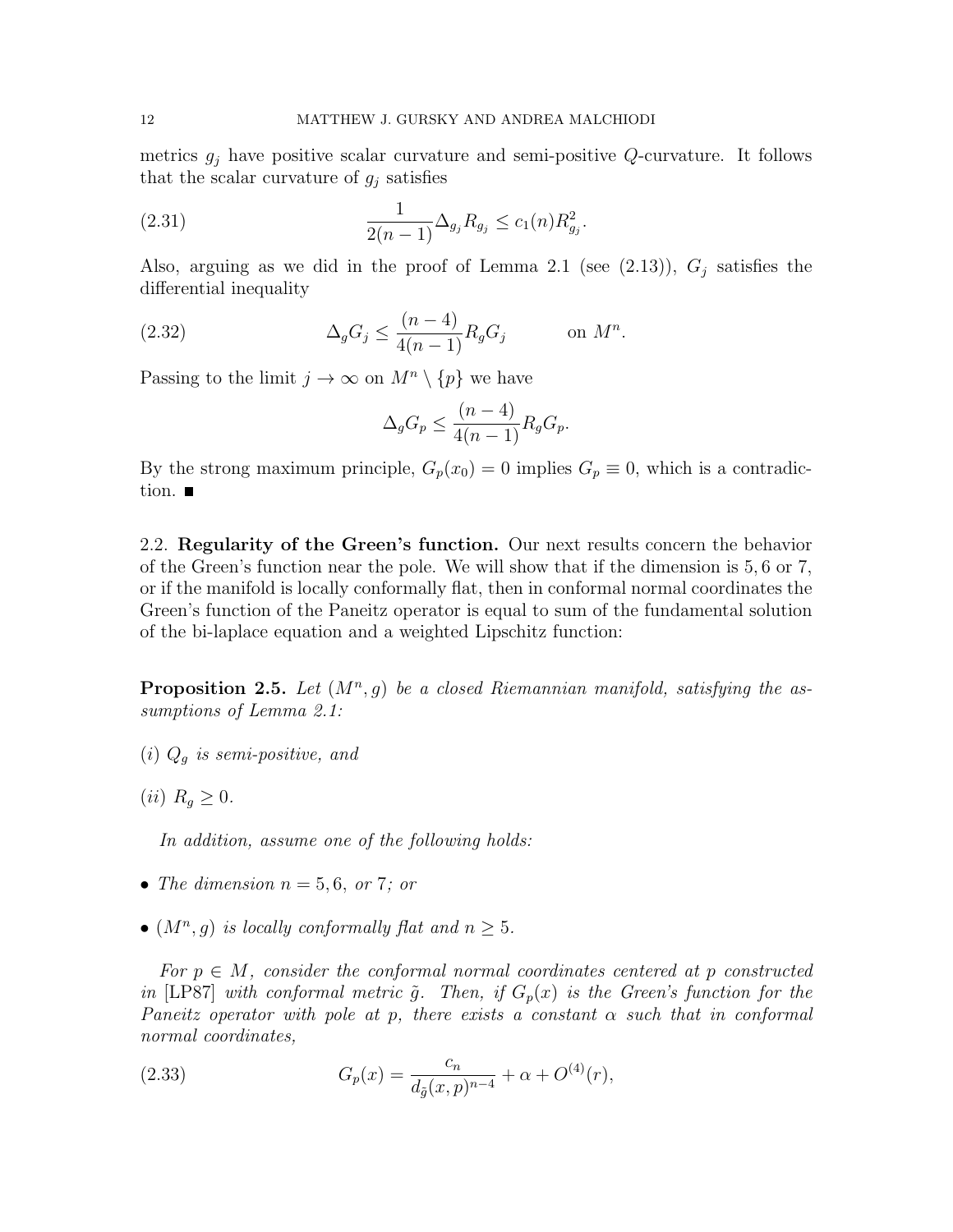where  $c_n = \frac{1}{(n-2)(n-1)}$  $\frac{1}{(n-2)(n-4)\omega_{n-1}}$ ,  $\omega_{n-1} = |S^{n-1}|$ , and  $f = O^{(k)}(r^m)$  denotes any quantity satisfying

$$
|\nabla^j f(x)| \le C_j r^{m-j}
$$

for  $1 \leq j \leq k$ , where  $r = |x| = d_{\tilde{a}}(x, p)$ .

PROOF. In the locally conformally flat case, one can conformally change and use Euclidean coordinates near  $p$ , and the expansion  $(2.33)$  appears in [HR09]. For the non-LCF cases we will use the classical method of the parametrix; namely we start with functions which properly approximate  $G_p$  and then use elliptic regularity theory. We begin with some preliminary lemmas.

**Lemma 2.6.** In conformal normal coordinates, if u is a radial function then one has the following expansions:

(2.34) 
$$
\nabla_i \nabla_j u = \frac{x_i x_j}{r^2} u'' - \frac{x_i x_j}{r^3} u' + \frac{\delta_{ij}}{r} u' + O(r) |u'|;
$$

(2.35) 
$$
\Delta_{\tilde{g}} u = u'' + \frac{n-1}{r} u' + O''(r^{N-1})u';
$$

(2.36) 
$$
\Delta_{\tilde{g}}^2 u = \Delta_0^2 u + O(r^{N-1})u''' + O(r^{N-2})u'' + O(r^{N-3})u',
$$

where  $N \geq 5$  and  $\Delta_0$  denotes the Euclidean laplacian.

**PROOF.** Let  $\{x^i\}$  denote conformal normal coordinates associated with the metric  $\tilde{g}$ , and let  $\{r, \vartheta^{\alpha}\}\$  denote the corresponding polar coordinates, where  $r = |x|$  and  $\{\vartheta^{\alpha}\}\$ are coordinates on the unit sphere. We let  $\tilde{g} = \tilde{g}_{ij}$  denote the matrix of components of  $\tilde{g}$  with respect to the  $\{x^i\}$  coordinates, and  $\tilde{g}' = \tilde{g}'_{\alpha\beta}$  the components of  $\tilde{g}$  with respect to the polar coordinate system. It follows that

(2.37) 
$$
\sqrt{\det \tilde{g}'} = r^{n-1} \sqrt{\det \tilde{g}}.
$$

If  $u$  is radial, then

$$
\Delta u(r) = \frac{1}{\sqrt{\det \tilde{g}'}} \partial_r \left( \sqrt{\det \tilde{g}'} \partial_r u \right)
$$
  
=  $u'' + \partial_r \left( \log \sqrt{\det \tilde{g}'} \right) u'$   
=  $u'' + \partial_r \left( \log r^{n-1} \sqrt{\det \tilde{g}} \right) u'$   
=  $u'' + \frac{n-1}{r} u' + u' \partial_r \log \sqrt{\det \tilde{g}}$   
=  $\Delta_0 u + u' \partial_r \log \sqrt{\det \tilde{g}}$ .

In conformal normal coordinates (see Theorem 5.1 of [LP87]) the determinant of  $\tilde{g}$ approaches 1 smoothly at the origin at order N, where  $N \geq 5$ , and in particular one has

(2.39) 
$$
\det \tilde{g} = 1 + O^{(3)}(r^N).
$$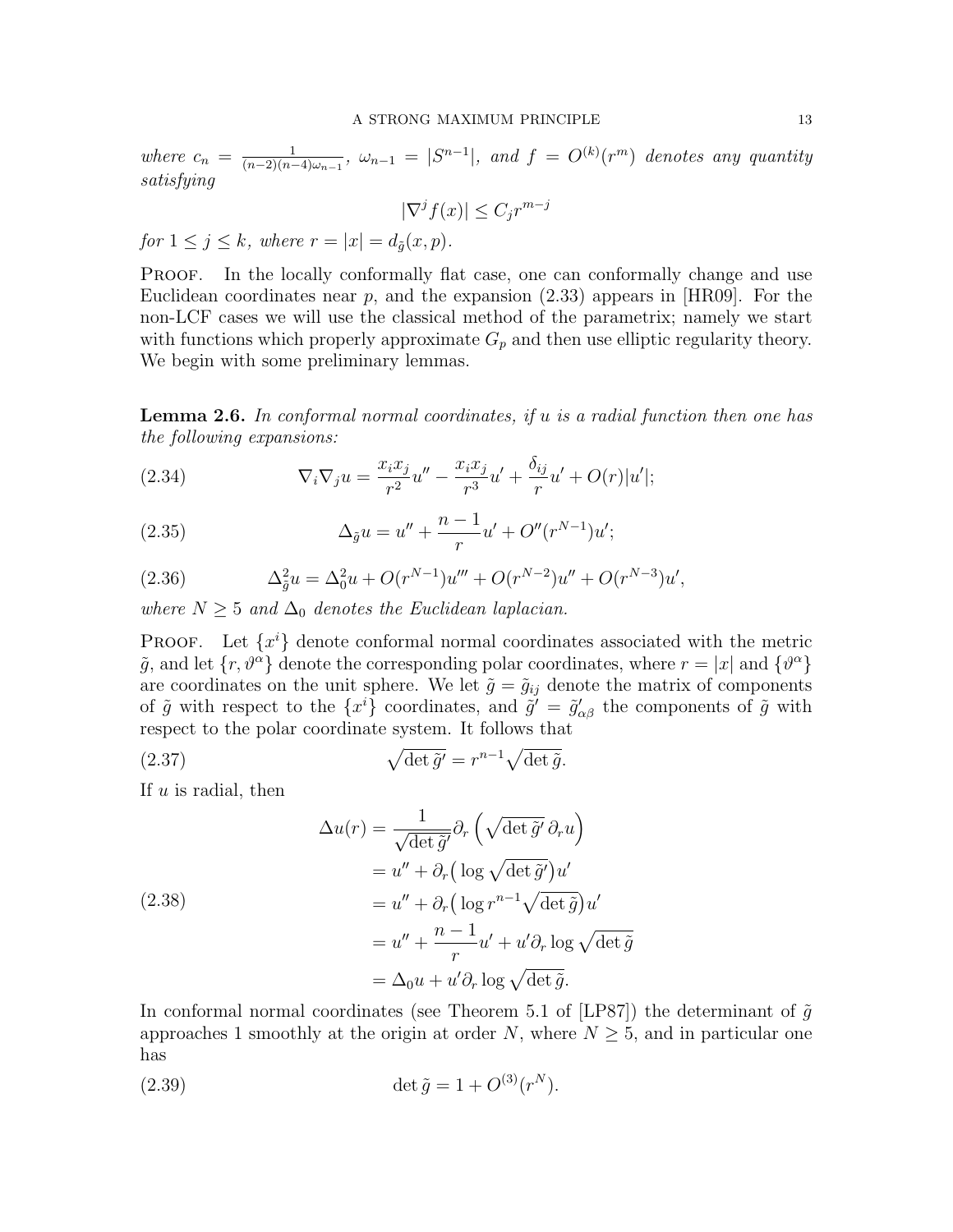Therefore,

(2.40) 
$$
\partial_r \log \sqrt{\det \tilde{g}} = O''(r^{N-1}).
$$

Substituting into (2.38), we arrive at (2.35). The formula (2.36) for the bi-laplacian follows immediately.

Recall that, in normal coordinates

(2.41) 
$$
\tilde{g}_{ij} = \delta_{ij} - \frac{1}{3} R_{i\alpha j\beta} x^{\alpha} x^{\beta} + O^{(4)}(r^3),
$$

where  $R_*$  denotes the curvature tensor (with respect to  $\tilde{g}$ ) evaluated at p. As

$$
\Gamma_{ij}^k = \frac{1}{2} g^{km} \left[ \partial_i \tilde{g}_{jm} + \partial_j \tilde{g}_{im} - \partial_m \tilde{g}_{ij} \right],
$$

we deduce that

$$
|\Gamma_{ij}^k(x)| = O'''(r); \qquad |\partial_l \Gamma_{ij}^k(x)| = O''(1).
$$

This implies that

$$
\nabla_i \nabla_j u = \partial_i \partial_j u + O(r) |u'|.
$$

As u is radial, we obtain the conclusion.  $\blacksquare$ 

Lemma 2.7. In conformal normal coordinates one has the following expansions for the Schouten tensor  $A_{ij} = \frac{1}{n-1}$  $\frac{1}{n-2}\left[R_{ij}-\frac{1}{2(n-1)}R_{\tilde{g}}\,\tilde{g}_{ij}\right]$  and for the Q-curvature:

$$
A_{ij}(0) = 0; \qquad (\nabla_k A_{ij} + \nabla_i A_{jk} + \nabla_j A_{ik}) (0) = 0; \n\nabla_k \nabla_l A_{ij}(0) x^k x^l x^i x^j = -\frac{r^2}{(n-2)} \nabla_k \nabla_l \sigma_1(0) x^k x^l; \nQ = -\frac{1}{2(n-1)} \left[ -\frac{1}{6} |W|^2(0) + O(r) \right].
$$

PROOF. Recall that in conformal normal coordinates one has

$$
R_{ij}(0) = 0; \qquad (\nabla_k R_{ij} + \nabla_i R_{jk} + \nabla_j R_{ik}) (0) = 0; (\nabla_k \nabla_l R_{ij} + \nabla_l \nabla_i R_{jk} + \nabla_i \nabla_j R_{kl} + \nabla_j \nabla_k R_{li}) (0) = 0; R(0) = 0; \qquad \nabla_{\tilde{g}} R(0) = 0; \qquad \Delta_{\tilde{g}} R(0) = \frac{1}{6} |W|^2(0).
$$

Then the conclusion follows immediately from the definition of  $A_{ij}$  and  $Q$ .

**Lemma 2.8.** If  $u$  is a radial function, then in conformal normal coordinates and conformal metric  $\tilde{g}$  one has that

$$
P_{\tilde{g}}u = \Delta_0^2 u + \nabla_k \nabla_l \sigma_1(0) x^k x^l \mathfrak{Q}(u) + \frac{n-4}{24(n-1)} |W|^2(0) u + O(r^3)|u''|
$$
  
(2.42) 
$$
+ O(r^2)|u'| + O(r)u + O(r^{N-1})u''' + O(r^{N-2})u'' + O(r^{N-3})u',
$$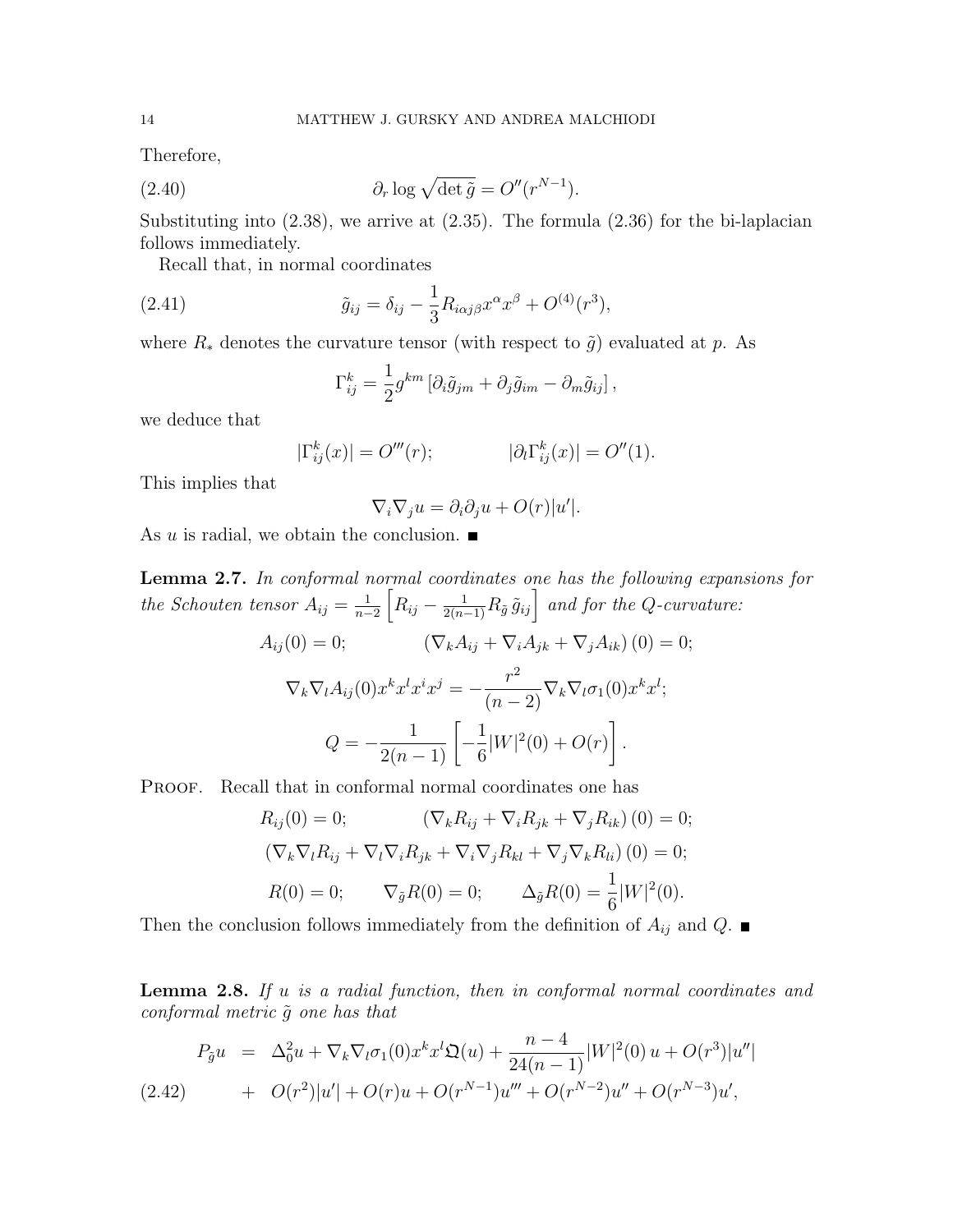where

$$
\mathfrak{Q}(u) = \frac{u'}{r} \left( \frac{2(n-1)}{(n-2)} - \frac{(n-1)(n-2)}{2} + 6 - n \right) - u'' \left( \frac{(n-2)}{2} + \frac{2}{(n-2)} \right).
$$

PROOF. Recall that

$$
P_g u = \Delta_{\tilde{g}}^2 u + \text{div}_{\tilde{g}} \left\{ \left( 4A_{\tilde{g}} - (n-2)\sigma_1(A_{\tilde{g}})\tilde{g} \right) (\nabla u, \cdot) \right\} + \frac{n-4}{2} Q_{\tilde{g}} u.
$$

We consider the term

$$
\operatorname{div}_{\tilde{g}}\left\{ \left( 4A_{\tilde{g}} - (n-2)\sigma_1(A_{\tilde{g}})\tilde{g} \right) (\nabla u, \cdot) \right\} = 4A_{ij}\nabla_i \nabla_j u - (n-2)\sigma_1 \Delta_{\tilde{g}} u + (6-n)\langle \nabla \sigma_1, \nabla u \rangle.
$$

Using Lemma 2.6 for the Hessian of u and Lemma 2.7 for the vanishing of  $A_{ij}(0)$ we find that  $\overline{1}$ 

$$
A_{ij}\nabla_i\nabla_j u = (A_{ij}(0) + \nabla_k A_{ij}(0)x^k + \frac{1}{2}\nabla_k \nabla_l A_{ij}(0)x^k x^l + O(r^3)) \left(\partial_{ij}^2 u + O(r)|u'|\right)
$$
  
(2.43) 
$$
= (\nabla_k A_{ij}(0)x^k + \frac{1}{2}\nabla_k \nabla_l A_{ij}(0)x^k x^l + O(r^3))
$$

$$
\times \left[ \left(\frac{\delta^{ij}}{r^2} - \frac{x^i x^j}{r^3}\right)u' + \frac{x^i x^j}{r^2}u'' + O(r)|u'|\right] = I + II + III + IV + V,
$$

where

$$
I = \nabla_k A_{ij}(0) x^k \frac{\delta^{ij}}{r^2} u'; \qquad II = \nabla_k A_{ij}(0) x^k \left( \frac{x^i x^j}{r^2} u'' - \frac{x^i x^j}{r^3} u' \right);
$$
  
\n
$$
III = \frac{1}{2} \nabla_k \nabla_l A_{ij}(0) x^k x^l \frac{\delta^{ij}}{r^2} u'; \qquad IV = \frac{1}{2} \nabla_k \nabla_l A_{ij}(0) x^k x^l \left( \frac{x^i x^j}{r^2} u'' - \frac{x^i x^j}{r^3} u' \right);
$$
  
\n
$$
V = O(r^3) \left( \partial_{ij}^2 u + O(r) |u'| \right) + \left( \nabla_k A_{ij}(0) x^k + \frac{1}{2} \nabla_k \nabla_l A_{ij}(0) x^k x^l \right) \times O(r) |u'|.
$$

As the scalar curvature vanishes to first order at p we find immediately that  $I = 0$ . Also, since II stays unchanged after permutation of the indices  $i, j, k$ , by the second statement of Lemma 2.7 we find that also  $II = 0$ . Turning to  $III$ , we have that

$$
III = \frac{1}{2} \nabla_k \nabla_l \sigma_1 x^k x^l \frac{u'}{r}.
$$

Concerning  $IV$  instead, using the third identity in Lemma 2.7 we find that

$$
IV = -\frac{1}{2(n-2)} \nabla_k \nabla_l \sigma_1 x^k x^l \left( u'' - \frac{u'}{r} \right).
$$

Expanding then also  $V$  one finds

$$
4A_{ij}\nabla_i\nabla_j u = \frac{2}{n-2}\nabla_k\nabla_l\sigma_1(0)x^k x^l \left[ (n-1)\frac{u'}{r} - u'' \right] + O(r^3)|u''| + O(r^2)|u'|.
$$

Similarly, using the second assertion of Lemma 2.6 and a Taylor expansion of the scalar curvature one finds

$$
-(n-2)\sigma_1\Delta u = -\frac{n-2}{2}\nabla_k\nabla_l\sigma_1(0)x^k x^l \left[ (n-1)\frac{u'}{r} + u'' \right] + O(r^3)|u''| + O(r^2)|u'|.
$$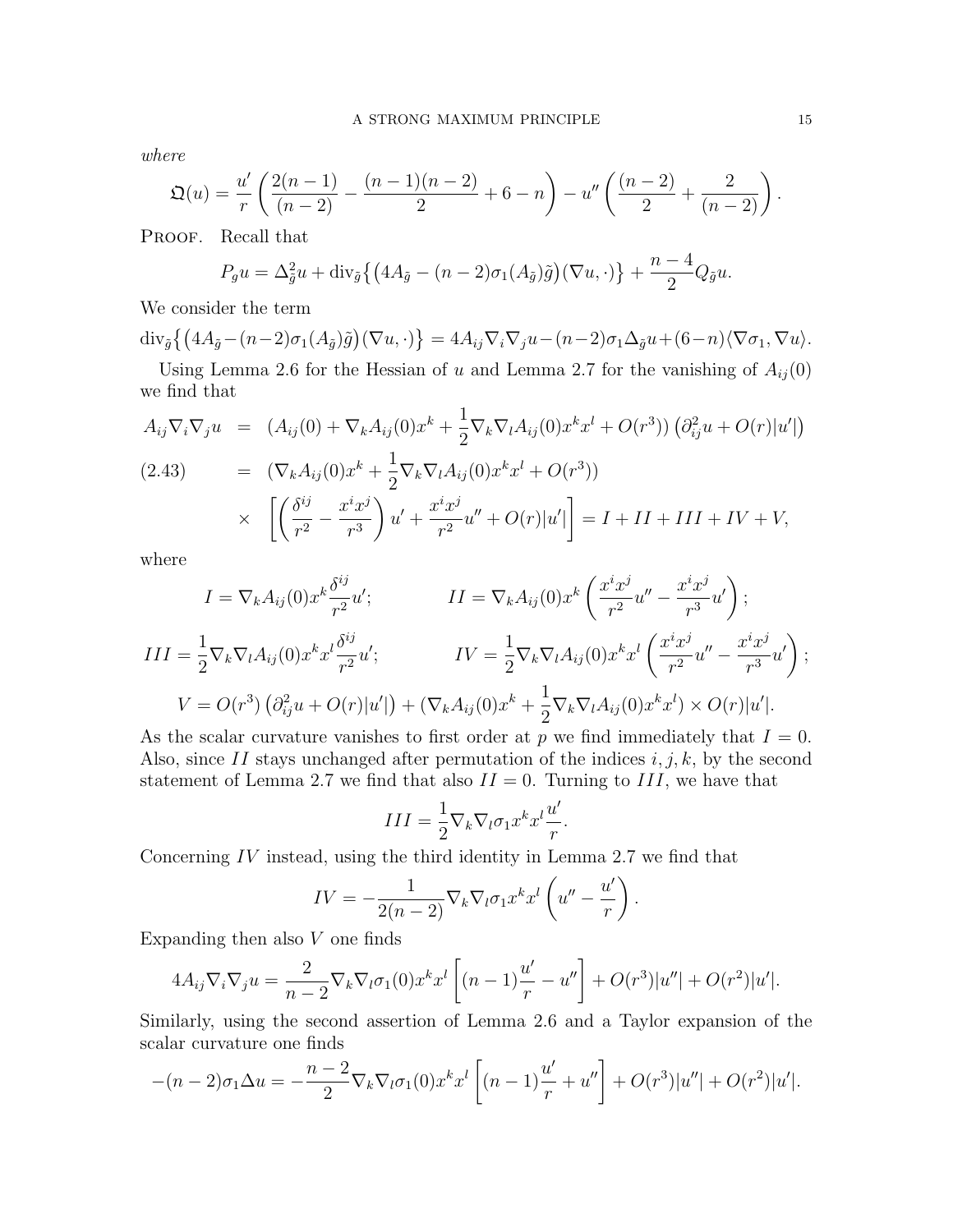Furthermore

$$
(6-n)\langle \nabla \sigma_1, \nabla u \rangle = (6-n)\nabla_k \nabla_l \sigma_1(0) x^k x^l \frac{u'}{r} + O(r^2)|u'|.
$$

By the third assertion of Lemma 2.6 and summing all the above terms in  $P_{\tilde{g}} u$  (taking into account of the expression of  $Q_{\tilde{g}}$  in Lemma 2.7) one gets the conclusion.

Using the preceding technical lemmas, we can now compute  $P_{\tilde{g}}(r^{4-n})$ . By Lemma 2.8, one has that

(2.44)

$$
P_{\tilde{g}}(r^{4-n}) = \mathfrak{A}_n \delta_p + \nabla_k \nabla_l \sigma_1(0) x^k x^l \mathfrak{Q}_n r^{2-n} + \frac{n-4}{24(n-1)} |W|^2(0) r^{4-n} + O(r^{5-n}),
$$

where  $\mathfrak{A}_n = 2(n-2)(n-4)|S^{n-1}|$ , and where

$$
\mathfrak{Q}_n = (4-n) \left[ \left( \frac{2(n-1)}{(n-2)} - \frac{(n-1)(n-2)}{2} + 6 - n \right) - (3-n) \frac{(n-2)^2 + 4}{2(n-2)} \right].
$$

If  $n = 5$  or  $n = 6$ , we can write that

$$
P_{\tilde{g}}\left(G_p - \frac{1}{\mathfrak{A}_n}r^{4-n}\right) = O(r^{4-n}).
$$

By elliptic regularity theory we have that  $G_p - \frac{1}{2}$  $\frac{1}{\mathfrak{A}_n} r^{4-n} \in W^{4,p}$  for any  $1 < p < 5$  if  $n=5$  and  $G_p - \frac{1}{2}$  $\frac{1}{\mathfrak{A}_n}|x|^{4-n} \in W^{4,p}$  for any  $1 < p < 3$  if  $n = 6$ . In either case, we deduce that  $G_p - \frac{1}{2l_a}$  $\frac{1}{2\pi}|x|^{4-n}$  has Hölder continuous derivative and the statement follows.

For  $n = 7$  this argument fails as we reach borderline inequalities. However we can add a further correction term to study the asymptotics of  $G_p$ . We can write the trailing terms in (2.44) as

$$
\nabla_k \nabla_l \sigma_1(0) x^k x^l \mathfrak{Q}_n |x|^{2-n} + \frac{n-4}{24(n-1)} |W|^2(0) |x|^{4-n} = \mathfrak{B}_0 |x|^{-3} + \mathfrak{B}_2(\theta) |x|^{-3},
$$

where  $\mathfrak{B}_0$  is a constant and where  $\mathfrak{B}_2(\theta)$  is a second spherical harmonic function (with zero average) on  $S^6$ , with  $\theta$  denoting the spherical coordinates. As the second eigenvalue of the Laplace-Beltrami operator on  $S^6$  is equal to 14, using polar coordinates one can easily check that

$$
\Delta_0^2 |x| = -\frac{24}{|x|^3}; \qquad \Delta_0^2 (\mathfrak{B}_2(\theta)|x|) = \frac{172}{|x|^3}.
$$

Therefore in conformal normal coordinates one finds that

$$
\Delta \left( -\frac{1}{24} \mathfrak{B}_0 |x| + \frac{\mathfrak{B}_2(\theta)}{172} |x| \right) = \mathfrak{B}_0 |x|^{-3} + \mathfrak{B}_2(\theta) |x|^{-3} + O(r^{-2}),
$$

which implies that

$$
P_{\tilde{g}}\left(G_p - \frac{1}{\mathfrak{A}_n}|x|^{4-n} + \frac{1}{24}\mathfrak{B}_0|x| - \frac{\mathfrak{B}_2(\theta)}{172}|x|\right) = O(r^{-2}).
$$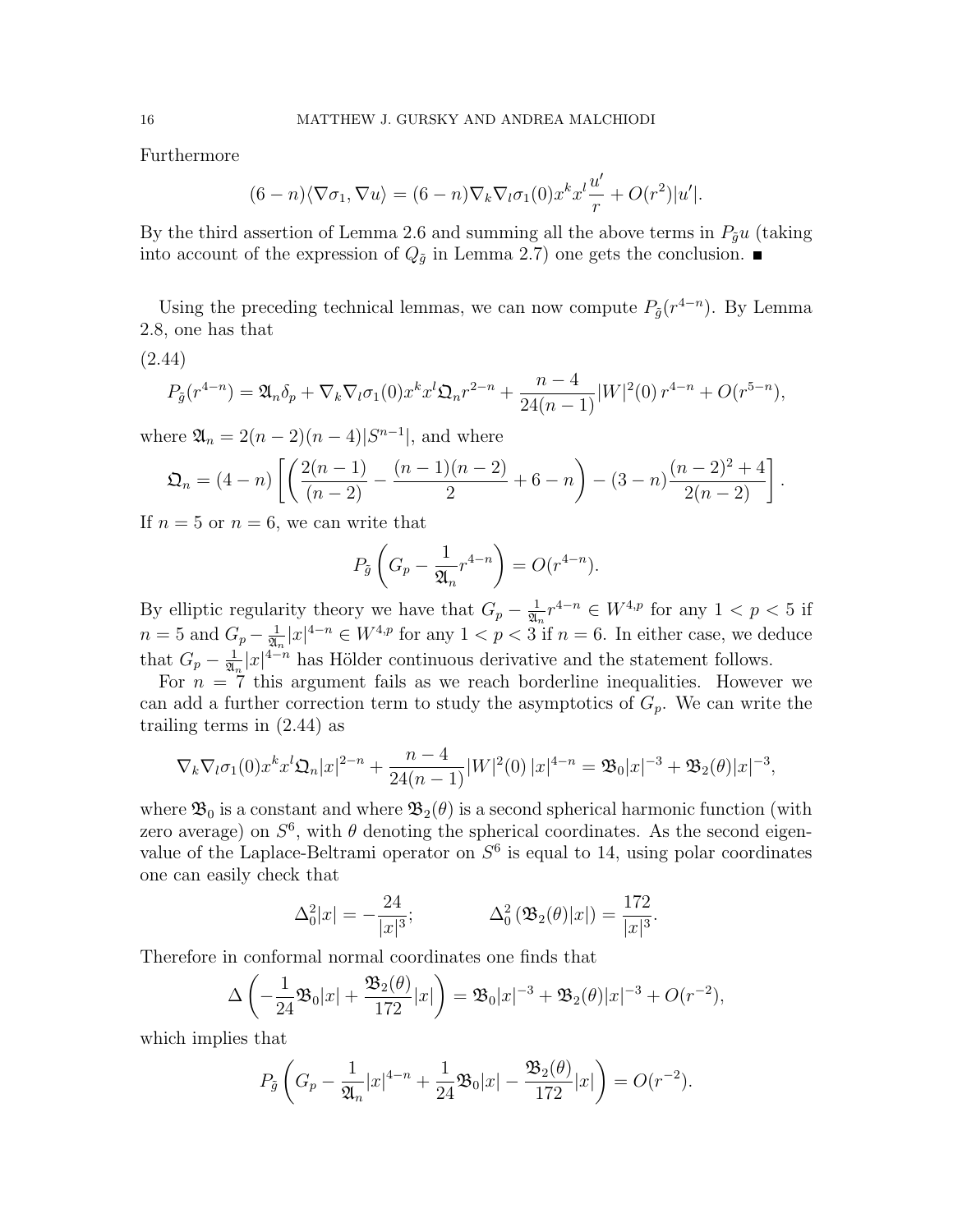By elliptic regularity theory and by Morrey's embedding theorems we then deduce that the function

$$
G_p - \frac{1}{2\mu} |x|^{4-n} + \frac{1}{24} \mathfrak{B}_0 |x| - \frac{\mathfrak{B}_2(\theta)}{172} |x|
$$

possesses Hölder continuous derivatives which, taking Schauder's estimates into account, implies the conclusion.

2.3. A positive mass theorem for the Paneitz operator. We conclude this section by proving an inequality for the constant  $\alpha$  in the expansion for the Green's function in Proposition 2.5. In the locally conformally flat case, this was proved by Humbert-Raulot in [HR09]. In fact, their proof is easily adapted to the non-LCF case when the dimension is 5, 6, or 7.

**Theorem 2.9.** Under the assumptions of Proposition 2.5, the constant  $\alpha$  in the expansion (2.33) satisfies  $\alpha \geq 0$ , with equality if and only if  $(M^n, g)$  is conformally equivalent to the round sphere.

**PROOF.** Let  $\Gamma_p$  denote the Green's function for the conformal laplacian  $L = -\Delta +$  $\frac{(n-2)}{4(n-1)}R$  with pole at p. As in [HR09], we consider the conformal blow-up of g defined by

(2.45) 
$$
\hat{g} = \Gamma_p^{\frac{4}{n-2}} g.
$$

This defines an asymptotically flat, scalar-flat metric on  $X^n = M^n \setminus \{p\}$ . Let

$$
\Phi = \Gamma_p^{-\frac{n-4}{n-2}} G_p.
$$

By the conformal covariance of the Paneitz operator, on  $X^n$  we have

$$
P_{\hat{g}}\Phi = P_{\Gamma_p^{\frac{4}{n-2}}g}(\Gamma_p^{-\frac{n-4}{n-2}}G_p)
$$

$$
= \Gamma_p^{-\frac{n+4}{n-2}}P_g(G_p)
$$

$$
= 0.
$$

Also, since  $\hat{g}$  is scalar flat, its Q-curvature is given by

(2.47) 
$$
Q_{\hat{g}} = -2|A(\hat{g})|^2,
$$

where  $A$  is the Schouten tensor. By the formula for the Paneitz operator  $(1.3)$ ,

(2.48) 
$$
0 = P_{\hat{g}}\Phi = \Delta_{\hat{g}}^2 \Phi + \text{div}_{\hat{g}} \{ (4A_{\hat{g}}(\nabla \Phi, \cdot)) - (n-4)|A(\hat{g})|^2 \Phi.
$$

Fix  $\delta > 0$  small and let  $B_{\delta}$  once again denote the geodesic ball centered at p of radius  $\delta > 0$  (as measured in the metric  $g$  – not  $\hat{g}$ ). As in [HR09], we integrate (2.48)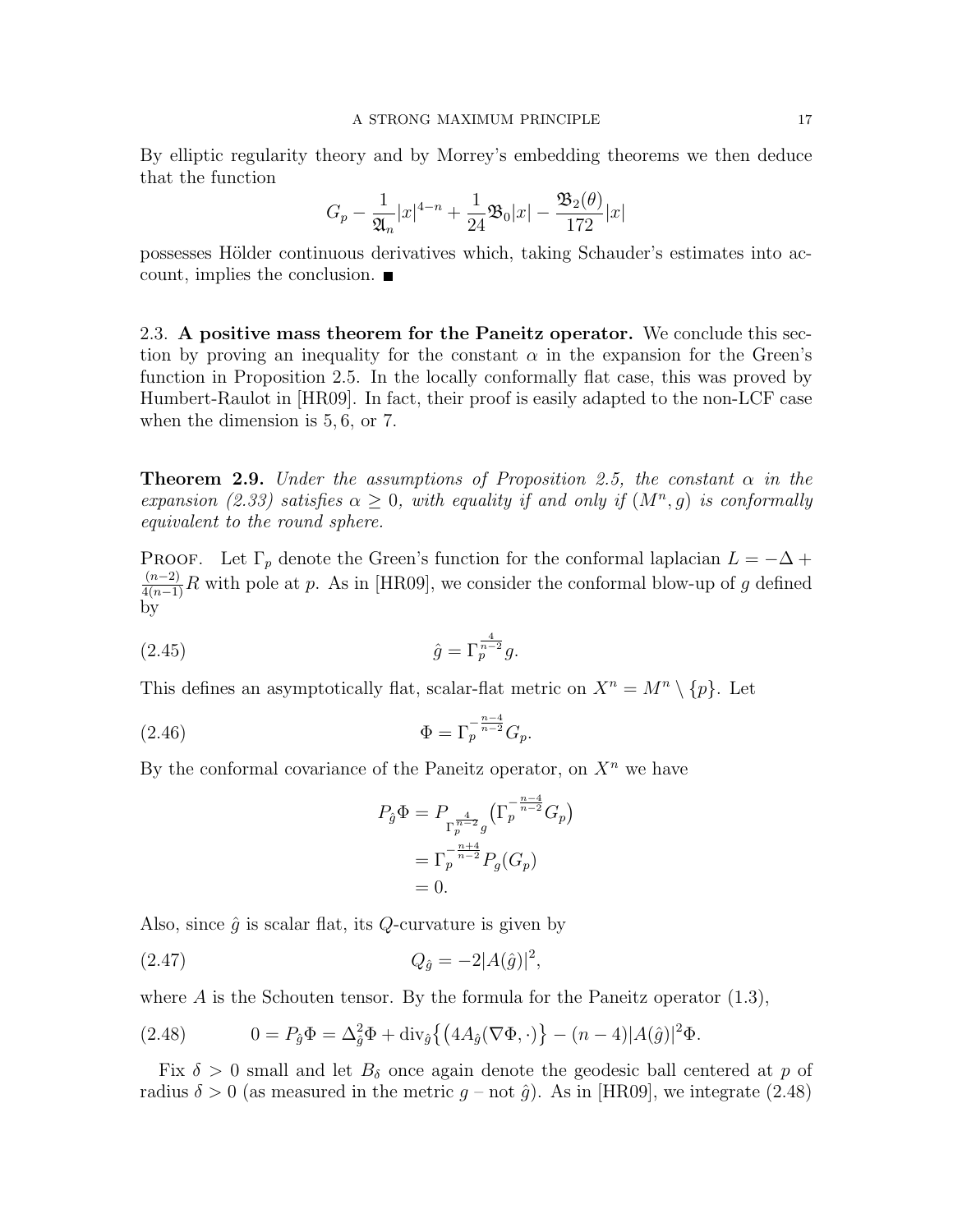over  $M^n \setminus B_\delta$  and apply the divergence theorem:

$$
\begin{split}\n0 &= \int_{M^n \setminus B_\delta} P_{\hat{g}} \Phi \, dv_{\hat{g}} \\
&= \int_{M^n \setminus B_\delta} \left\{ \Delta_{\hat{g}}^2 \Phi + \text{div}_{\hat{g}} \left\{ (4A_{\hat{g}}(\nabla \Phi, \cdot) \right\} - (n-4)|A(\hat{g})|^2 \Phi \right\} \, dv_{\hat{g}} \\
&= \oint_{\partial B_\delta} \left\{ \frac{\partial}{\partial \nu} (\Delta_{\hat{g}} \Phi) + 4A_{\hat{g}}(\nabla \Phi, \nu) \right\} dS_{\hat{g}} - (n-4) \int_{M^n \setminus B_\delta} |A(\hat{g})|^2 \Phi \, dv_{\hat{g}},\n\end{split}
$$

where  $\nu$  is the (outward) normal to  $\partial B_{\delta}$  in the metric  $\hat{g}$ .

Considering the boundary integrals, we first note that since  $\hat{g}$  is scalar-flat,

(2.50) 
$$
\frac{\partial}{\partial \nu} (\Delta_{\hat{g}} \Phi) = -\frac{\partial}{\partial \nu} (L_{\hat{g}} \Phi).
$$

Using the covariance of the conformal laplacian and the definition of  $\Phi$ ,

(2.51) 
$$
L_{\hat{g}}\Phi = \Gamma_p^{-\frac{n+2}{n-2}} L_g(\Gamma_p^{\frac{2}{n-2}} G_p).
$$

Let  $r(x) = d_g(x, p)$  denote the distance function from p in the metric g. By Lemma 6.4 of [LP87], we can normalize  $\Gamma_p$  so that

(2.52) 
$$
\Gamma_p^{\frac{2}{n-2}} = \begin{cases} r^{-2} + O(r) & \text{if } n = 5, \\ r^{-2} + O(r^2 \log r) & \text{if } n = 6, \\ r^{-2} + O(r^2) & \text{if } n = 7. \end{cases}
$$

Combining this with Proposition 2.5, for  $n = 5, 6, 7$  we have

(2.53) 
$$
\Gamma_p^{\frac{2}{n-2}} G_p = c_n r^{2-n} + \alpha r^{-2} + O(r^{-1}).
$$

Using Lemma 2.6 and the fact that  $R_g = O(r^2)$  in conformal normal coordinates, we get

$$
L_g\left(\Gamma_p^{\frac{2}{n-2}}G_p\right) = -\Delta_g\left(\Gamma_p^{\frac{2}{n-2}}G_p\right) + \frac{(n-2)}{4(n-1)}R_g\Gamma_p^{\frac{2}{n-2}}G_p
$$
  
= 2(n-4)\alpha r^{-4} + O(r^{4-n})  
= 2(n-4)\alpha r^{-4} + O(r^{-3}), if 5 \le n \le 7.

Note that in dimensions  $n \geq 8$  the second term in no longer lower order. By (2.52),

(2.55) 
$$
\Gamma_p^{-\frac{n+2}{n-2}} = r^{n+2} + O(r^{n+3}),
$$

hence

(2.56) 
$$
L_{\hat{g}}\Phi = \Gamma_p^{-\frac{n+2}{n-2}}L_g(\Gamma_p^{\frac{2}{n-2}}G_p) = 2(n-4)\alpha r^{n-2} + O(r^{n-1}).
$$

It is easy to verify that

(2.57) 
$$
\frac{\partial}{\partial \nu} = -\Gamma_p^{-\frac{2}{n-2}} \frac{\partial}{\partial r},
$$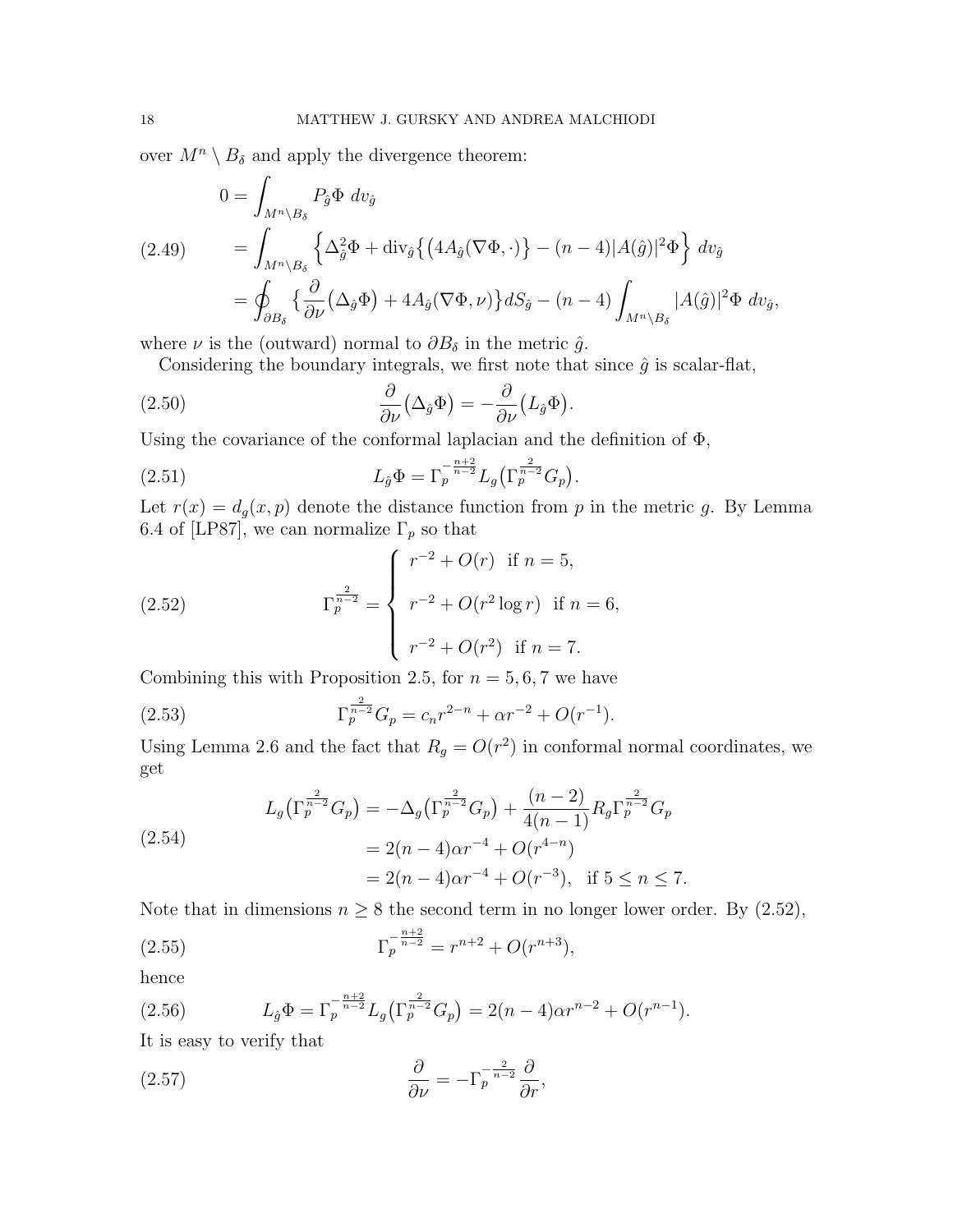so combining  $(2.53)$  and  $(2.56)$  we find

(2.58) 
$$
\frac{\partial}{\partial \nu} (L_{\hat{g}} \Phi)|_{\partial B_{\delta}} = -2(n-2)(n-4)\alpha \delta^{n-1} + O(\delta^n).
$$

Also, the surface measure transforms by

(2.59) 
$$
\oint_{\partial B_{\delta}} dS_{\hat{g}} = \oint_{\partial B_{\delta}} \Gamma_p^{\frac{2(n-1)}{(n-2)}} dS_g = \omega_{n-1} \delta^{1-n} + O(\delta^{2-n}).
$$

Consequently, the leading boundary term in (2.49) is

(2.60) 
$$
\oint_{\partial B_{\delta}} \frac{\partial}{\partial \nu} (\Delta_{\hat{g}} \Phi) dS_{\hat{g}} = 2(n-2)(n-4)\omega_{n-1}\alpha + o(1).
$$

We can argue as in [HR09] to show that the second boundary integral in  $(2.49)$  satisfies

(2.61) 
$$
\oint_{\partial B_{\delta}} 4A_{\hat{g}}(\nabla \Phi, \nu) dS_{\hat{g}} = o(1),
$$

hence

(2.62) 
$$
2(n-2)(n-4)\omega_{n-1}\alpha = (n-4)\int_{M^n\setminus B_\delta} |A(\hat{g})|^2 \Phi \, dv_{\hat{g}} + o(1).
$$

It follows that  $\alpha \geq 0$ . Moreover, if  $\alpha = 0$  then  $\hat{g}$  is Ricci-flat, which implies  $(X^n, \hat{g})$  is isometric to flat Euclidean space (see, for example, [Sch84], Proposition 2, page 492). This completes the proof.  $\blacksquare$ 

## 3. The flow

3.1. The initial assumptions. In the following, we assume  $(M^n, g_0)$  is a closed Riemannian manifold of dimension  $n \geq 5$  with

(3.1) 
$$
Q_{g_0}
$$
 is semi-positive,  
 $R_{g_0} \ge 0$ .

Note that by Lemma 2.1, the assumption on the Q-curvature implies  $R_{g_0} > 0$ . Also, by Proposition 2.3,  $P_{g_0}$  is invertible. Therefore, we can consider the flow

(3.2) 
$$
\begin{cases} \frac{\partial u}{\partial t} = -u + \mu P_{g_0}^{-1} (|u|^{\frac{n+4}{n-4}}), \\ u(\cdot, 0) = 1, \end{cases}
$$

where

$$
\mu = \frac{\int u P_{g_0} u \, dv_0}{\int |u|^{\frac{2n}{n-4}} dv_0}.
$$

**Lemma 3.1.** The flow (3.2) has a smooth solution for  $0 \le t < T$ , where  $0 < T \le \infty$ .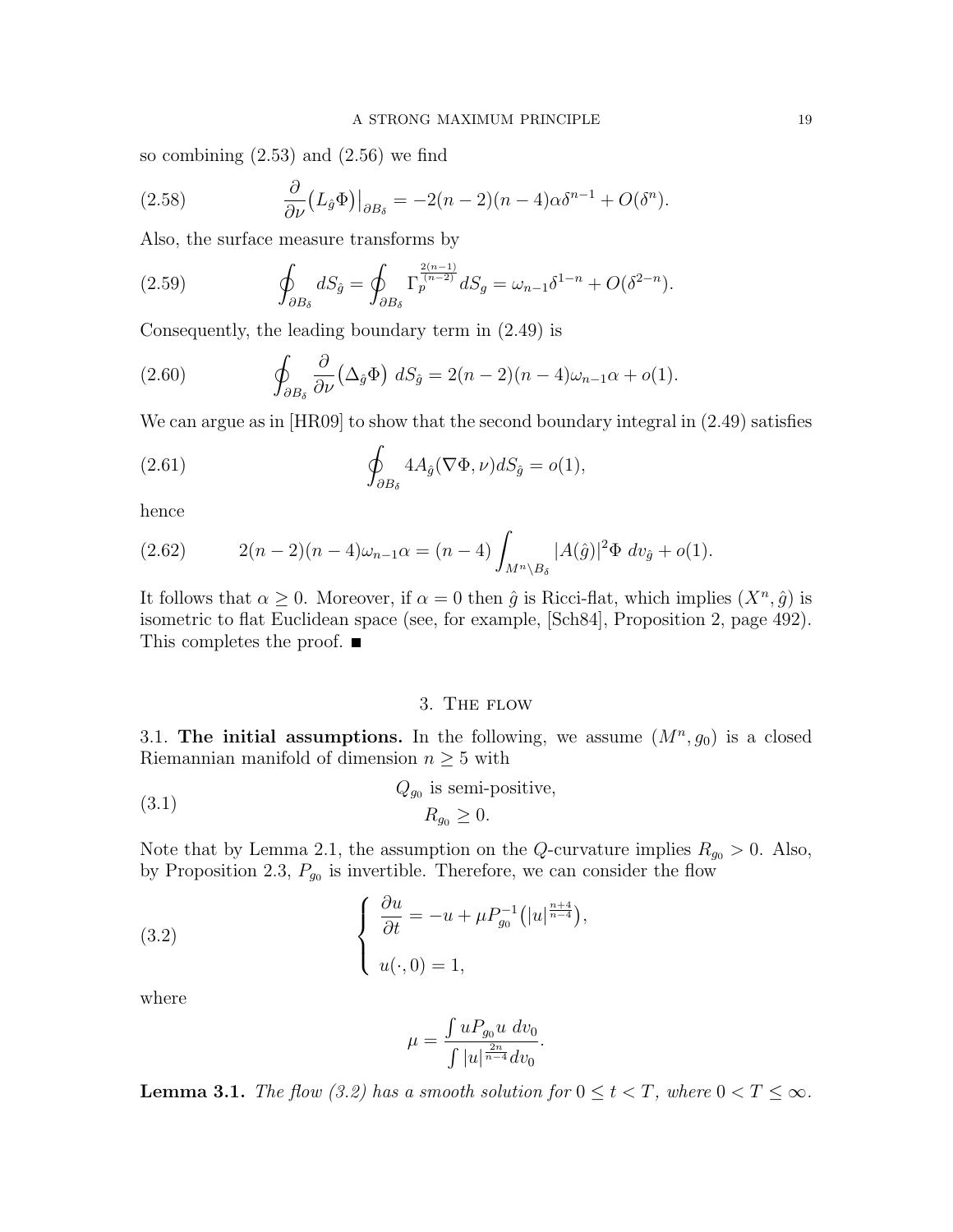PROOF. Consider the flow

(3.3) 
$$
\begin{cases} \frac{\partial v}{\partial t} = -v + P_{g_0}^{-1}(|v|^{\frac{n+4}{n-4}}), \\ v(\cdot, 0) = 1, \end{cases}
$$

which differs from  $(3.2)$  by the normalizing term  $\mu$ . In fact, these flows just differ by a rescaling in space-time. To see this, suppose  $v \in C^{4,\alpha}(M^n \times [0,T))$  is a solution of  $(3.3)$ , and define

(3.4) 
$$
\nu = \nu(t) = \frac{\int v P_{g_0} v \, dv_0}{\int |v|^{\frac{2n}{n-4}} \, dv_0},
$$

(3.5) 
$$
s(t) = \int_0^t \nu(\tau) d\tau.
$$

Let

(3.6) 
$$
u(x,t) = e^{s(t)-t}v(x,s(t)).
$$

It is easy to see that u satisfies (3.2) on some time interval  $[0, \tilde{T})$ .

Short-time existence for the flow  $(3.3)$  follows from the Picard-Lindelöf theorem on Banach spaces; if we denote  $X_{\epsilon} = C^{4,\alpha}(M^n \times [0,\epsilon])$ , then the mapping

$$
(3.7) \t v \mapsto \Psi(v)(x,t) = 1 - \int_0^t v(x,\tau) \, d\tau + \int_0^t P_{g_0}^{-1}(|v|^{\frac{n+4}{n-4}})(x,\tau) \, d\tau
$$

is a contraction on a small neighborhood of  $v_0 \equiv 1$  in  $X_{\epsilon}$  for  $\epsilon > 0$  small. A fixed point of  $\Psi$  solves (3.3).

Note that as (3.3) is a non-local ODE in  $C^{4,\alpha}(M)$ , there is in general no gain of  $(s$ patial) derivatives.

# Proposition 3.1. For all  $0 \le t < T$ ,

$$
(3.8) \t\t u(t,x) > 0.
$$

PROOF. By  $(3.2)$ ,

(3.9) 
$$
\begin{aligned}\n\frac{\partial}{\partial t} P_{g_0} u &= P_{g_0} \left( \frac{\partial}{\partial t} u \right) \\
&= -P_{g_0} u + \mu |u|^{\frac{n+4}{n-4}},\n\end{aligned}
$$

hence

(3.10) 
$$
\frac{\partial}{\partial t} P_{g_0} u \ge -P_{g_0} u.
$$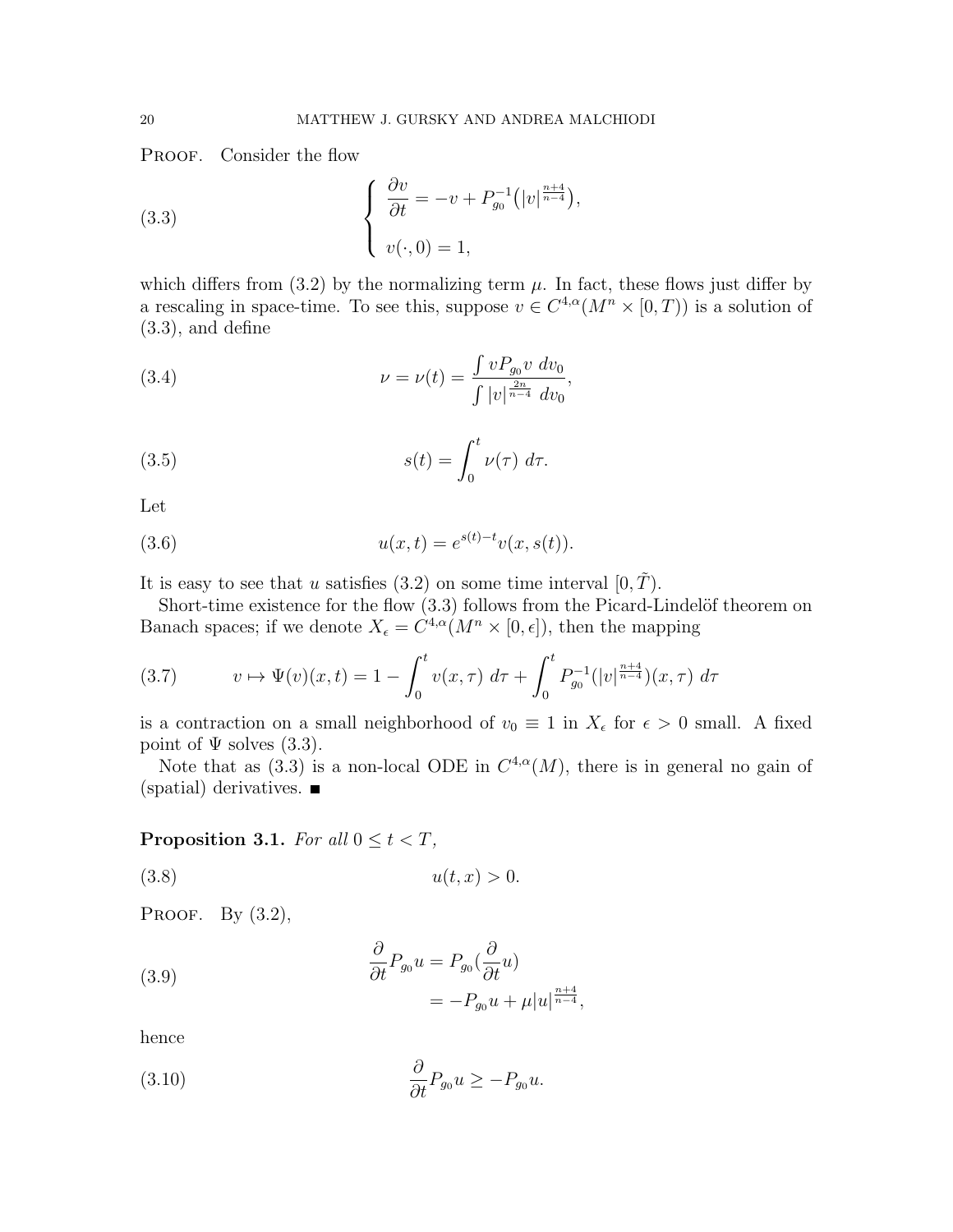Integrating this inequality we get

(3.11)  
\n
$$
P_{g_0}u(t,x) \ge e^{-t}P_{g_0}u(0,x)
$$
\n
$$
= e^{-t}P_{g_0}(1)
$$
\n
$$
= \frac{n-4}{2}e^{-t}Q_{g_0}(x).
$$

It follows that  $P_{g_0} u \geq 0$ , and  $P_{g_0} u > 0$  somewhere (namely, where the Q-curvature is initially positive). By the strong maximum principle of Theorem 2.2 it follows that  $u > 0$  for  $t \in [0, T)$ .

**Remark 3.2.** It follows from the proof of Lemma 3.1 that  $Q_g > 0$  for all  $t \in (0, T)$ : since  $u > 0$  for all time, from  $(3.9)$  we have

$$
\frac{\partial}{\partial t}P_{g_0}u \ge -P_{g_0}u + \mu u^{\frac{n+4}{n-4}},
$$

and integrating this we see that  $P_{g_0} u > 0$  for  $t \in (0, T)$ .

3.2. Variational Properties. Since  $u > 0$  for as long as the flow exists, we can rewrite  $(3.2)$  as

(3.12) 
$$
\frac{\partial}{\partial t}u = -u + \mu P_{g_0}\left(u^{\frac{n+4}{n-4}}\right),
$$

with

(3.13) 
$$
\mu = \frac{\int u P_{g_0} u \, dv_0}{\int u^{\frac{2n}{n-4}} \, dv_0}.
$$

Lemma 3.2.

(3.14) 
$$
\frac{d}{dt} \int u P_{g_0} u \, dv_0 = 0.
$$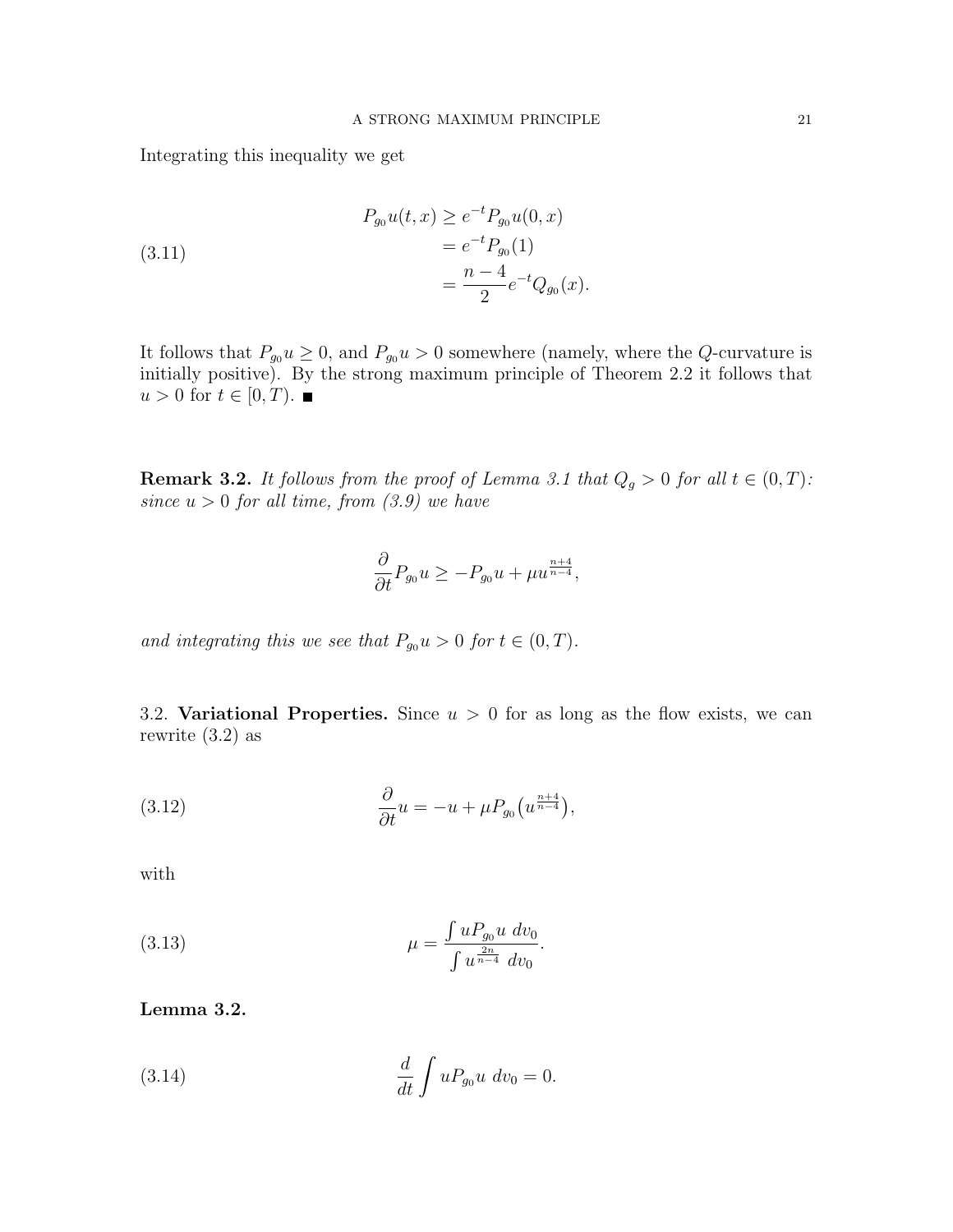PROOF. From  $(3.12)$  and  $(3.13)$ ,

$$
\frac{d}{dt} \int u P_{g_0} u \, dv_0 = \int \left\{ \left( \frac{\partial u}{\partial t} \right) P_{g_0} u + u P_{g_0} \left( \frac{\partial u}{\partial t} \right) \right\} dv_0
$$
\n
$$
= 2 \int u P_{g_0} \left( \frac{\partial u}{\partial t} \right) dv_0
$$
\n
$$
= 2 \int u P_{g_0} \left( -u + \mu P_{g_0}^{-1} \left( u^{\frac{n+4}{n-4}} \right) \right) dv_0
$$
\n
$$
= 2 \int \left( -u P_{g_0} u + \mu u P_{g_0} P_{g_0}^{-1} \left( u^{\frac{n+4}{n-4}} \right) \right) dv_0
$$
\n
$$
= \int \left\{ -2u P_{g_0} u + 2\mu u^{\frac{2n}{n-4}} \right\} dv_0
$$
\n
$$
= -2 \int u P_{g_0} u \, dv_0 + 2 \left( \frac{\int u P_{g_0} u \, dv_0}{\int u^{\frac{2n}{n-4}} \, dv_0} \right) \int u^{\frac{2n}{n-4}} \, dv_0
$$
\n
$$
= 0.
$$

To state the next lemma, we denote

(3.15) 
$$
f = -u + \mu P_{g_0}^{-1} (u^{\frac{n+4}{n-4}}).
$$

Lemma 3.3. The conformal volume satisfies

(3.16) 
$$
\frac{d}{dt}V = \frac{d}{dt}\int u^{\frac{2n}{n-4}} dv_0 = \frac{2n}{n-4}\frac{1}{\mu}\int f P_{g_0}f dv_0 \ge 0.
$$

In particular, the volume is increasing along the flow, while  $\mu$  and the Paneitz-Sobolev quotient are both decreasing:

(3.17) 
$$
\frac{d}{dt}\mu = \frac{d}{dt}\left(\frac{\int uP_{g_0}u \, dv_0}{V}\right) \le 0,
$$

$$
\frac{d}{dt}\mathcal{F}_{g_0}[u] = \frac{d}{dt}\left(\frac{\int uP_{g_0}u \, dv_0}{V^{\frac{n-4}{n}}}\right) \le 0.
$$

Finally, the volume is bounded above:

(3.18)  $V \leq C_0(g_0).$ 

PROOF. To prove the Lemma, we differentiate:

(3.19) 
$$
\frac{d}{dt} \int u^{\frac{2n}{n-4}} dv_0 = \frac{2n}{n-4} \int u^{\frac{n+4}{n-4}} \frac{\partial u}{\partial t} dv_0
$$

$$
= \frac{2n}{n-4} \int u^{\frac{n+4}{n-4}} \left\{ -u + \mu P_{g_0}^{-1} (u^{\frac{n+4}{n-4}}) \right\} dv_0
$$

$$
= \frac{2n}{n-4} \int \left\{ -u^{\frac{2n}{n-4}} + \mu u^{\frac{n+4}{n-4}} P_{g_0}^{-1} (u^{\frac{n+4}{n-4}}) \right\} dv_0.
$$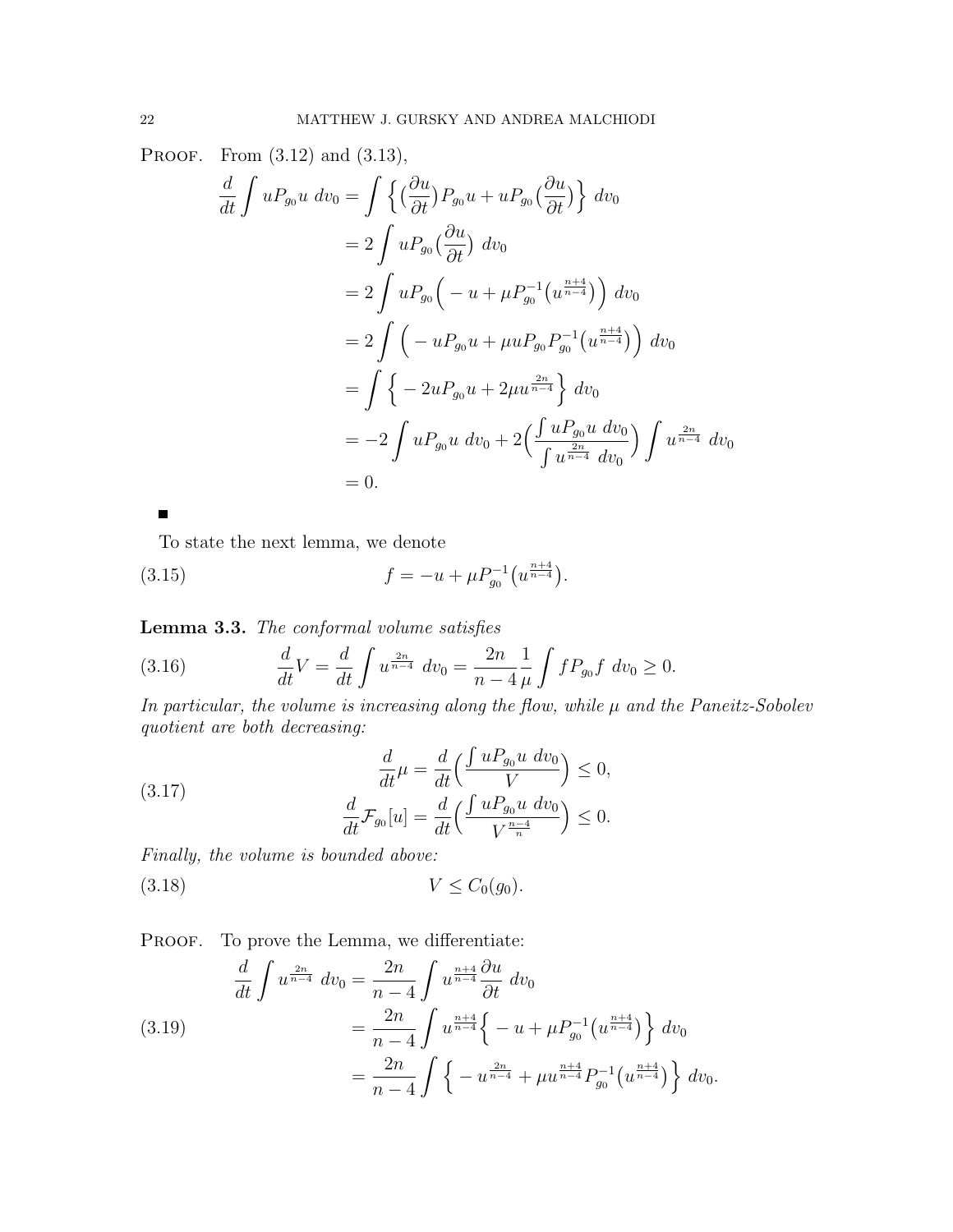Note that

$$
(3.20)
$$
\n
$$
\int f P_{g_0} f dv_0 = \int \left\{ -u + \mu P_{g_0}^{-1} (u^{\frac{n+4}{n-4}}) \right\} \left\{ -P_{g_0} u + \mu u^{\frac{n+4}{n-4}} \right\} dv_0
$$
\n
$$
= \int \left\{ u P_{g_0} u - \mu u^{\frac{2n}{n-4}} - \mu P_{g_0}^{-1} (u^{\frac{n+4}{n-4}}) P_{g_0} u + \mu^2 u^{\frac{n+4}{n-4}} P_{g_0}^{-1} (u^{\frac{n+4}{n-4}}) \right\} dv_0
$$
\n
$$
= \int \left\{ -\mu u^{\frac{2n}{n-4}} + \mu^2 u^{\frac{n+4}{n-4}} P_{g_0}^{-1} (u^{\frac{n+4}{n-4}}) \right\} dv_0.
$$

Comparing  $(3.19)$  and  $(3.20)$ , we arrive at  $(3.16)$ .

To see that the volume is bounded above, we use the fact that the Paneitz-Sobolev constant is positive:

$$
0 < q_0 \le \mathcal{F}_{g_0}[u] = V^{-\frac{n-4}{n}} \int u P_{g_0} u \, dv_0 = V^{-\frac{n-4}{n}} \int u_0 P_{g_0} u_0 \, dv_0 = \frac{n-4}{2} V^{-\frac{n-4}{n}} \int Q_{g_0} \, dv_0,
$$
\nhence  $V \le C(g_0)$ .

Corollary 3.3. We have the space-time estimates

(3.21) 
$$
\int_0^T \|f\|_{W^{2,2}} dt \le C_1(g_0),
$$

$$
\int_0^T \left(\int |f|^{\frac{2n}{n-4}} dv_0\right)^{\frac{n-4}{n}} dt \le C_2(g_0).
$$

PROOF. From the upper bound on volume we have

(3.22) 
$$
\int_0^T \left( \int_{M^n} f P_{g_0} f \, dv_0 \right) dt \le C_1(g_0).
$$

Since  $P_{g_0}$  is positive,

$$
\|\phi\|_{W^{2,2}} \approx \int \phi P_{g_0} \phi \ dv_0,
$$

and the first estimate in (3.21) follows. The second estimate follows from the lower bound on the Paneitz-Sobolev quotient.

## 3.3. Long time existence.

**Proposition 3.4.** The flow (3.2) has a smooth solution for all time. Moreover,

$$
(3.23) \t\t u \le C'e^{Ct},
$$

where  $C, C' > 0$  are constants depending on  $g_0$  and the initial datum.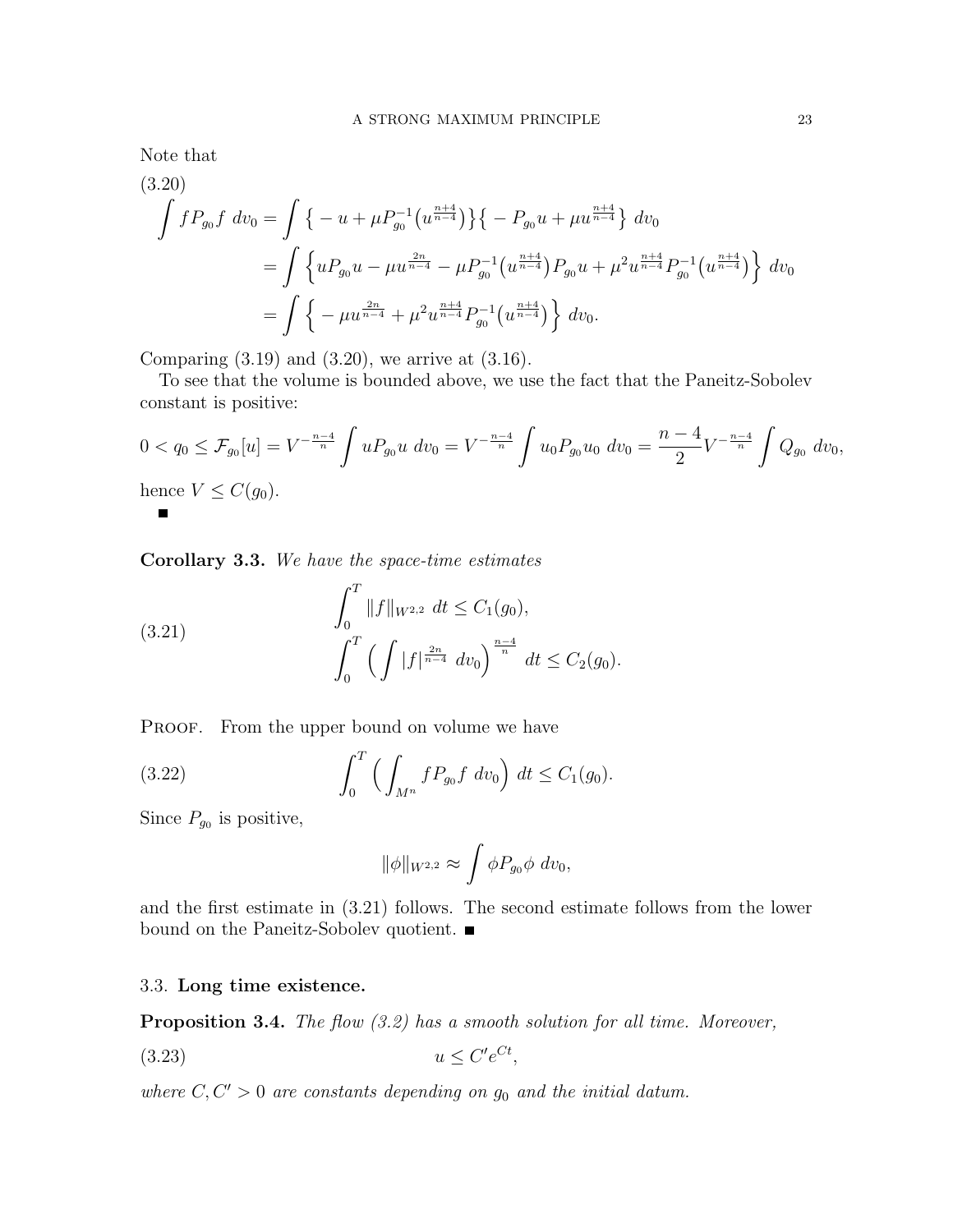PROOF. Let  $s > 1$ . Since  $u > 0$  and  $P_{g_0} u > 0$  for as long as the flow exists, by (3.9) we have

(3.24) 
$$
\frac{d}{dt} \int (P_{g_0} u)^s dv_0 = s \int (P_{g_0} u)^{s-1} \frac{\partial}{\partial t} (P_{g_0} u) dv_0
$$

$$
= s \int (P_{g_0} u)^{s-1} \{-P_{g_0} u + \mu u^{\frac{n+4}{n-4}} \} dv_0
$$

$$
= -s \int (P_{g_0} u)^s + s \mu \int (P_{g_0} u)^{s-1} u^{\frac{n+4}{n-4}} dv_0.
$$

For the second integral above we use Hölder's inequality to write

$$
(3.25) \qquad \int (P_{g_0}u)^{s-1}u^{\frac{n+4}{n-4}}\,dv_0 \le \left(\int (P_{g_0}u)^s\,dv_0\right)^{\frac{s-1}{s}} \left(\int u^{\frac{n+4}{n-4}s}\,dv_0\right)^{\frac{1}{s}}
$$

Assume

(3.26) 
$$
\frac{2n}{n+4} < s < \frac{n}{4}.
$$

Then we can apply Hölder's inequality again to get

$$
(3.27) \qquad \left(\int u^{\frac{n+4}{n-4}s} dv_0\right)^{\frac{1}{s}} \le \left(\int u^{\frac{ns}{n-4s}} dv_0\right)^{\frac{n-4s}{ns}} \left(\int u^{\frac{2n}{n-4}} dv_0\right)^{\frac{4}{n}}.
$$

By the Sobolev embedding theorem  $W^{s,4} \hookrightarrow L^{\frac{ns}{n-4s}}$  for  $1 < s < n/4$ . Also, since  $P_{g_0} > 0$  we have

$$
||u||_{W^{s,4}} \approx ||P_{g_0}u||_{L^s}.
$$

Therefore,

(3.28) 
$$
\left(\int u^{\frac{ns}{n-4s}} dv_0\right)^{\frac{n-4s}{ns}} \leq C_s \left(\int (P_{g_0}u)^s dv_0\right)^{\frac{1}{s}}
$$

for s in the range given by (3.26). Substituting this into (3.27) and using the conformal volume bound of Lemma 3.3 we have

(3.29) 
$$
\int (P_{g_0}u)^{s-1}u^{\frac{n+4}{n-4}} dv_0 \leq C_s \int (P_{g_0}u)^s dv_0.
$$

Substituting this into (3.24) gives

(3.30) 
$$
\frac{d}{dt}\int (P_{g_0}u)^s dv_0 \leq C_s \int (P_{g_0}u)^s dv_0, \qquad \frac{2n}{n+4} < s < \frac{n}{4}.
$$

Integrating this we get

(3.31) 
$$
\int (P_{g_0}u)^s dv_0 \leq C_0 e^{C_s t}, \quad 0 \leq t < T.
$$

By the Sobolev embedding, this implies

(3.32) 
$$
||u||_{L^{\frac{ns}{n-4s}}} \leq C_1 e^{C'_s t}.
$$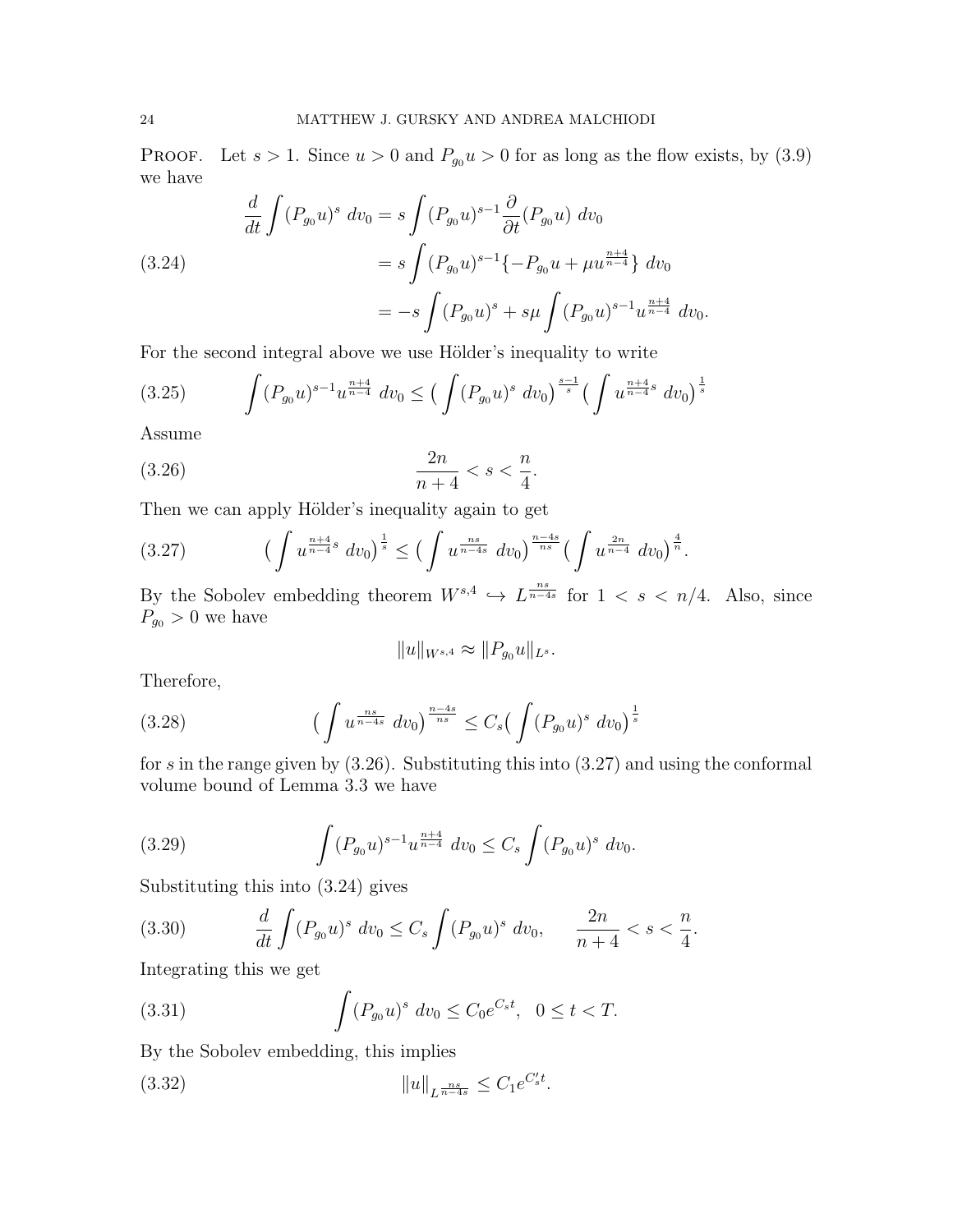By choosing s sufficiently close to  $n/4$ , we conclude that

kukL<sup>p</sup> ≤ C3e Cpt (3.33) ,

for any  $p > 1$ .

Now fix  $s > n/4$ ; say  $s = n/4 + 1$ . Returning to (3.25), we have

$$
\int (P_{g_0}u)^{s-1}u^{\frac{n+4}{n-4}} dv_0 \le \left(\int (P_{g_0}u dv_0)^s\right)^{\frac{s-1}{s}} \left(\int u^{\frac{n+4}{n-4}s} dv_0\right)^{\frac{1}{s}}
$$
\n
$$
\le \left(\int (P_{g_0}u)^s dv_0\right)^{\frac{s-1}{s}} \left(C_3e^{C_n t}\right)^{\frac{1}{s}}
$$
\n
$$
\le C_4e^{C_5 t} \left(\int (P_{g_0}u)^s dv_0\right)^{\frac{s-1}{s}}
$$
\n
$$
\le \int (P_{g_0}u)^s dv_0 + C_6e^{C_7 t}.
$$

Substituting this into (3.24) gives

$$
\frac{d}{dt} \int (P_{g_0} u)^s \, dv_0 \le C' e^{Ct}, \quad s = \frac{n}{4} + 1.
$$

Integrating this and using the Sobolev-Kondrakov theorem we conclude

kukC<sup>α</sup> ≤ C 0 e Ct (3.35) ,

for some  $\alpha \in (0, 1)$ . This implies (3.23) and, via (3.9), that the  $C^{\alpha}$ -norm of  $P_{g_0}u$  grows at most exponentially fast. It follows that  $C^{4,\alpha}$ -norm of u grows at most exponentially fast, so we cannot have blow-up in finite time.  $\blacksquare$ 

# 4. CONSTRUCTING THE INITIAL DATA, PART I:  $n \geq 8$

To prove the convergence of the flow we will show that it is possible to construct initial data satisfying the positivity conditions (3.1) and with energy below the Euclidean value. Using a standard argument (see Section 6) the latter fact will imply that the flow has a non-zero weak limit which defines a metric of constant Q-curvature.

Our first result in this direction considers the case where the dimension is large (i.e.,  $n \geq 8$ ) and the underlying manifold is not locally conformally flat:

**Proposition 4.1.** Let  $(M^n, \bar{g})$  be a closed Riemannian manifold of dimension  $n \geq 8$ . Assume

- (i)  $Q_{\bar{g}}$  is semi-positive,
- (*ii*)  $R_{\bar{q}} \geq 0$ ,
- (iii)  $(M^n, \bar{g})$  is not locally conformally flat.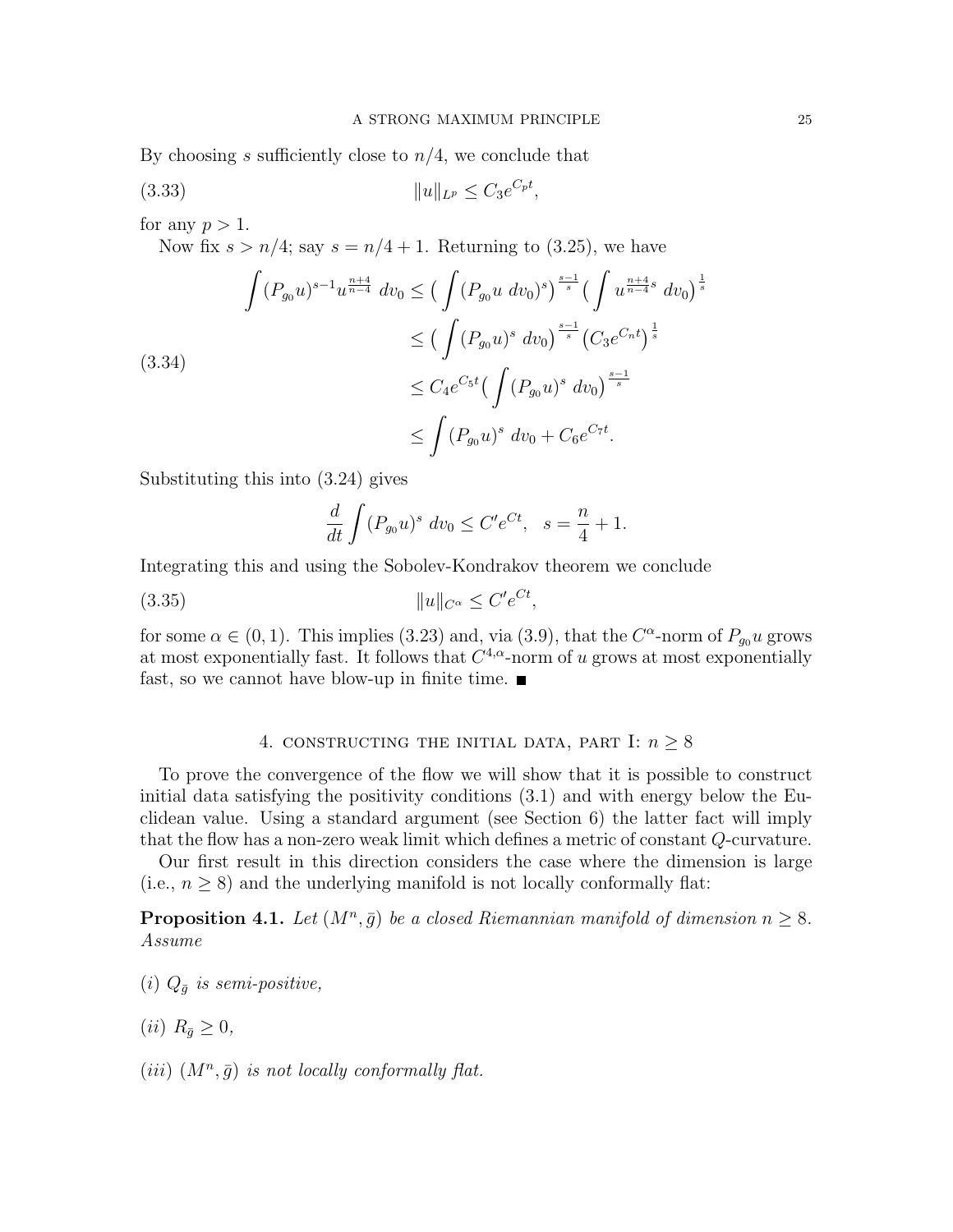If at  $x_0 \in M$  the Weyl tensor  $W(x_0)$  is non-zero, then for  $\varepsilon > 0$  small there exists a function  $\psi_{\varepsilon} \in C^{\infty}$  and a dimensional constant  $c_n$  such that

$$
\mathcal{F}_{\bar{g}}(\psi_{\varepsilon}) \le S_n - c_n \varepsilon^4 |\log \varepsilon| \, |W(x_0)|^2 \qquad \text{if } n = 8,
$$

and

$$
\mathcal{F}_{\bar{g}}(\psi_{\varepsilon}) \le S_n - c_n \varepsilon^4 |W(x_0)|^2 \qquad \text{if } n \ge 9,
$$

where  $S_n$  is the Euclidean Paneitz-Sobolev constant:

(4.1) 
$$
S_n = \inf_{\varphi \in C_0^{\infty}(\mathbb{R}^n)} \frac{\int (\Delta_0 \varphi)^2 dx}{\left(\int |\varphi|^{\frac{2n}{n-4}} dx\right)^{\frac{n-4}{n}}}.
$$

Moreover,  $\psi_{\varepsilon}$  is positive and induces a conformal metric  $h = \psi_{\varepsilon}^{\frac{4}{n-4}} \bar{g}$  with the following properties:

- $(i') Q_h$  is semi-positive,
- $(ii') R_h > 0,$

 $(iii')$ 

(4.2) 
$$
\mathcal{F}_h(1) \leq S_n - c_n \varepsilon^4 |\log \varepsilon| |W(x_0)|^2 \quad \text{if } n = 8,
$$

$$
\mathcal{F}_h(1) \leq S_n - c_n \varepsilon^4 |W(x_0)|^2 \quad \text{if } n \geq 9.
$$

**PROOF.** Let  $\tilde{g} = \varphi^{\frac{4}{n-4}} \bar{g}$  denote the metric satisfying the conformal normal coordinate conditions of [LP87] at  $x_0$  (we assume  $\varphi$  is globally defined). Consider the test function in Section 6 of [ER02] defined by

$$
\tilde{u}_{\varepsilon}(x) = \frac{\eta(x)\varphi(x)}{\left(\varepsilon^2 + d_{\tilde{g}}(x, x_0)^2\right)^{\frac{n-4}{2}}},
$$

where  $\eta(x)$  is a cut-off function with support in a ball  $B_{2\delta}(x_0)$ , identically equal to 1 in  $B_\delta(x_0)$ .

In Section 7 of [ER02] it was shown that, for  $\varepsilon > 0$  small one has the estimates

$$
\mathcal{F}_{\bar{g}}(\tilde{u}_{\varepsilon}) \leq S_n - C(n)\varepsilon^4 |\log \varepsilon| |W(x_0)|^2 \qquad \text{if } n = 8
$$

and

$$
\mathcal{F}_{\bar{g}}(\tilde{u}_{\varepsilon}) \le S_n - C(n)\varepsilon^4 |W(x_0)|^2 \quad \text{if } n \ge 9.
$$

We will show that it is possible to modify these test functions in order to produce a strictly positive conformal factor which defines a metric with semi-positive Q and positive scalar curvatures, while preserving the property of the Paneitz-Sobolev quotient being below the Euclidean value. We begin with the following lemma: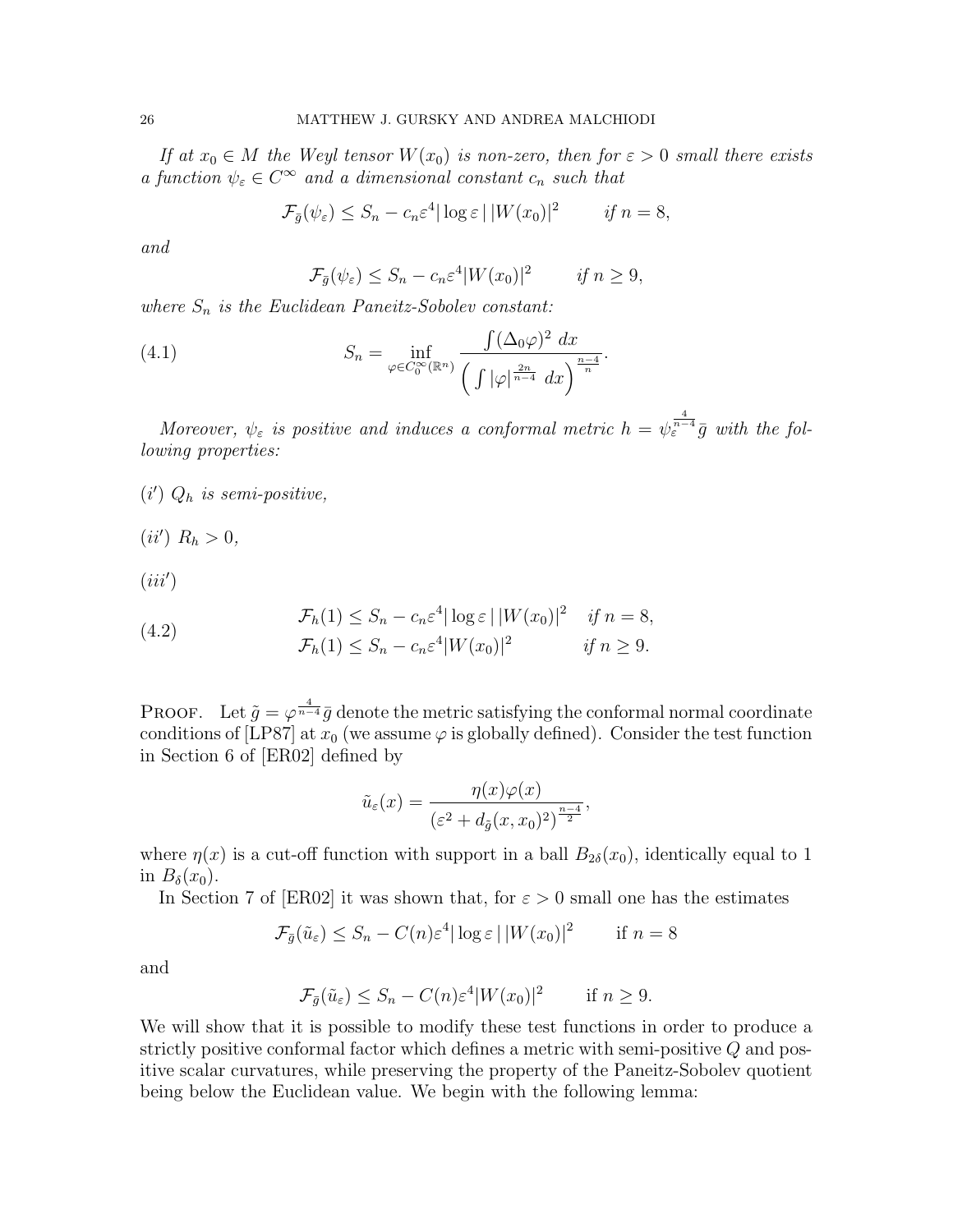**Lemma 4.2.** If  $\tilde{g}$  is as above, if we set

$$
u_{\varepsilon}(x) = \frac{\eta(x)}{\left(\varepsilon^2 + d_{\tilde{g}}(x, x_0)^2\right)^{\frac{n-4}{2}}},
$$

then

(4.3) 
$$
P_{\tilde{g}}(u_{\varepsilon}) = \frac{n(n-4)(n^2-4)\varepsilon^4}{(\varepsilon^2+|x|^2)^{\frac{n+4}{2}}} + \frac{O(1)}{(\varepsilon^2+r^2)^{\frac{n-4}{2}}} \qquad in B_{2\delta}(x_0).
$$

Notice that, by the conformal covariance of the Paneitz operator we have that  $\mathcal{F}_{\bar{q}}(\tilde{u}_{\varepsilon}) =$  $\mathcal{F}_{\tilde{g}}(u_{\varepsilon})$ . From now on we will work in the metric  $\tilde{g}$ .

**PROOF.** The estimate is trivial in  $B_{2\delta}(x_0) \setminus B_{\delta}(x_0)$  (where the second term in the r.h.s. of (4.3) dominates the first one). It is therefore sufficient to prove it in  $B_\delta(x_0)$ , where  $\eta$  is identically equal to 1, and hence here it is enough to estimate

$$
P_{\tilde{g}}\left(\left(\varepsilon^2+r^2\right)^{\frac{4-n}{2}}\right).
$$

Let us first consider the bi-Laplacian term: for a radial function  $f(r)$  in conformal normal coordinates we have that

$$
\Delta f(r) = \frac{1}{\sqrt{\det g}} \partial_r \left( \sqrt{\det g} \, \partial_r f \right) = f'' + \frac{n-1}{r} f' + O(r^{N-1}) f',
$$

where  $N \geq 5$ . Therefore, if  $\Delta_0$  denotes the Euclidean Laplacian

$$
\Delta^2 f(r) = \Delta_0^2 f + O(r^{N-1}) f''' + O(r^{N-2}) f'' + O(r^{N-3}) f'.
$$

By an explicit computation we find that, if  $f(r) = (\varepsilon^2 + r^2)^{\frac{4-n}{2}}$ , then

$$
\Delta_0^2 f = n(n-4)(n^2 - 4) \frac{\varepsilon^4}{(\varepsilon^2 + r^2)^{\frac{n+4}{2}}} := b_n \frac{\varepsilon^4}{(\varepsilon^2 + r^2)^{\frac{n+4}{2}}},
$$

and (for a dimensional constant  $a_n$ )

$$
|f'| \le \frac{a_n r}{(\varepsilon^2 + r^2)^{\frac{n-2}{2}}}; \qquad |f''| \le \frac{a_n}{(\varepsilon^2 + r^2)^{\frac{n-2}{2}}}; \qquad |f'''| \le \frac{a_n r}{(\varepsilon^2 + r^2)^{\frac{n}{2}}}.
$$

Therefore we obtain that

$$
\Delta^2 f(r) = b_n \frac{\varepsilon^4}{(\varepsilon^2 + r^2)^{\frac{n+4}{2}}} + \frac{O(r^{N-2})}{(\varepsilon^2 + r^2)^{\frac{n-2}{2}}} = \frac{(b_n \varepsilon^4 + O(r^{N-2}(\varepsilon^2 + r^2)^3))}{(\varepsilon^2 + r^2)^{\frac{n+4}{2}}}.
$$

Next, we check the lower order terms of the Paneitz operator. Recall

(4.4) 
$$
Pf = \Delta^2 f + c_1 R_{ij} \nabla_i \nabla_j f + c_2 R \Delta f + c_3 \langle \nabla R, \nabla f \rangle + c_4 Q f,
$$

where  $R_{ij}$  are the components of the Ricci tensor, and the  $c_i$ 's are dimensional constants. In conformal normal coordinates,

(4.5) 
$$
Ric(\frac{\partial}{\partial r}, \frac{\partial}{\partial r}) = O(r^2), \quad R = O(r^2), \quad |\nabla R| = O(r), \quad |Q| = O(1).
$$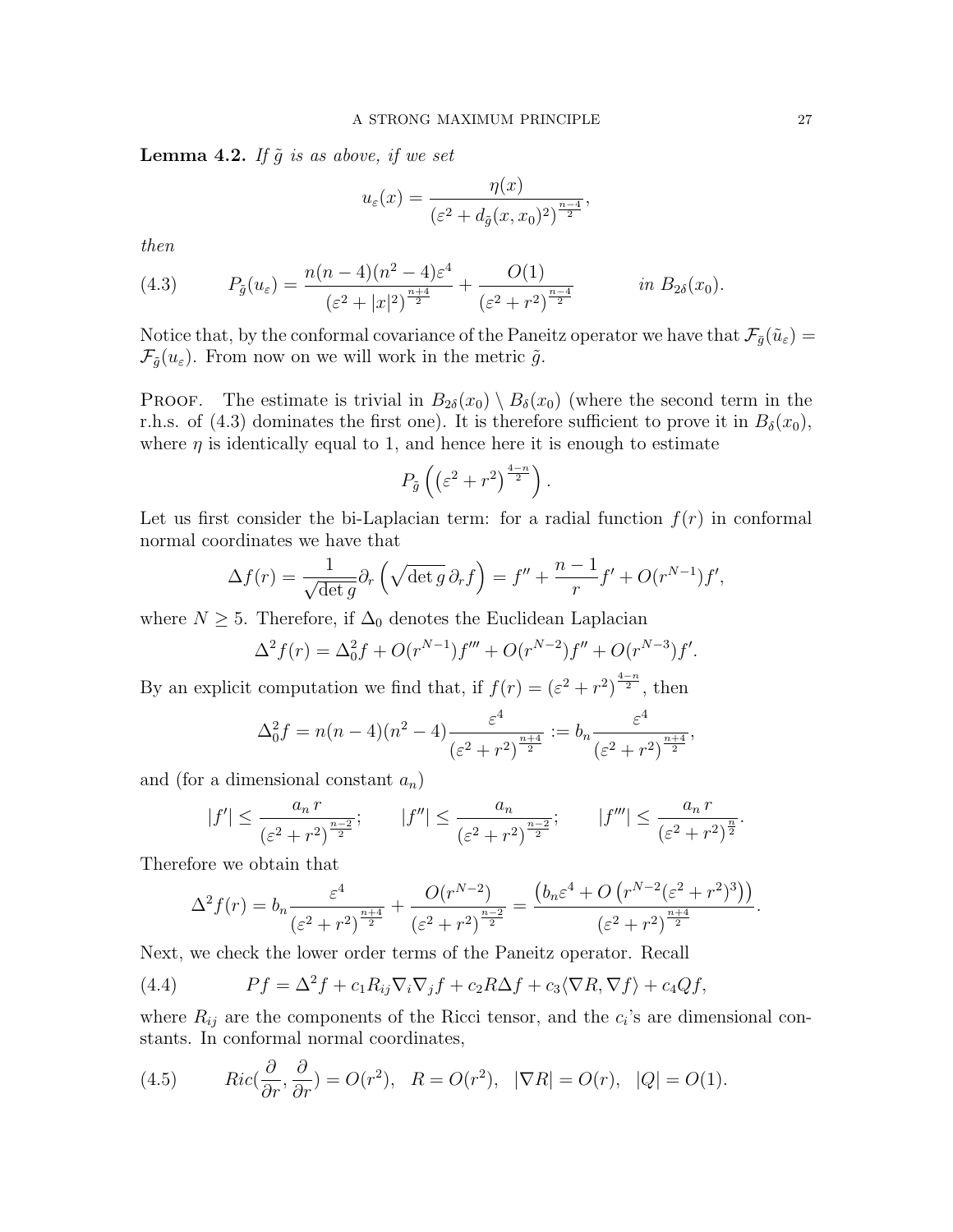Therefore, the terms in  $Pf$  involving first and second derivatives of f are of the order

$$
rf' + r^2f'',
$$

which are bounded by

$$
\frac{O(r^2)}{(\varepsilon^2 + r^2)^{\frac{n-2}{2}}} = \frac{O(1)}{(\varepsilon^2 + r^2)^{\frac{n-4}{2}}}.
$$

The term  $Q_{\tilde{g}}u_{\varepsilon}$  is bounded by a constant times f, namely

$$
\frac{O(1)}{\left(\varepsilon^2+r^2\right)^{\frac{n-4}{2}}}.
$$

In conclusion we find that

$$
P_{\tilde{g}}\left(u_{\varepsilon}\right) = \frac{b_n \,\varepsilon^4}{\left(\varepsilon^2 + |x|^2\right)^{\frac{n+4}{2}}} + \frac{O\left(r^{N-2}(\varepsilon^2 + r^2)^3\right)}{\left(\varepsilon^2 + r^2\right)^{\frac{n+4}{2}}} + \frac{O(1)}{\left(\varepsilon^2 + r^2\right)^{\frac{n-4}{2}}}
$$

.

For N sufficiently large the second term in the r.h.s. can be absorbed into the third, so we obtain the desired estimate.

Recalling the invertibility of  $P$  from Proposition 2.3, we consider next the function  $\hat{u}_{\varepsilon}$  defined by the equation

(4.6) 
$$
P_{\tilde{g}}\hat{u}_{\varepsilon} = \eta(x)\frac{b_n \varepsilon^4}{\left(\varepsilon^2 + |x|^2\right)^{\frac{n+4}{2}}}.
$$

We aim to estimate the difference between this new function and  $u_{\varepsilon}$ .

**Lemma 4.3.** If  $\hat{u}_{\varepsilon}$  is as above, let us set

$$
v_\varepsilon=\hat{u}_\varepsilon-u_\varepsilon.
$$

Then there exists  $C > 0$  such that in  $B_{2\delta}(x_0)$  we have the estimates

$$
|v_{\varepsilon}| \le C \left(\varepsilon^2 + |x|^2\right)^{\frac{8-n}{2}} \qquad \text{if } n > 8;
$$
  

$$
|v_{\varepsilon}| \le C \log \left(\frac{1}{\varepsilon^2 + |x|^2}\right) \qquad \text{if } n = 8.
$$

On  $M \setminus B_{2\delta}(x_0)$  we have simply

 $|v_{\varepsilon}| \leq C.$ 

PROOF. We notice that, by Lemma 4.2

(4.7) 
$$
P_{\tilde{g}}(v_{\varepsilon}) = P_{\tilde{g}}(\hat{u}_{\varepsilon} - u_{\varepsilon}) = \eta(x) \frac{b_n \varepsilon^4}{(\varepsilon^2 + |x|^2)^{\frac{n+4}{2}}} - P_{\tilde{g}} u_{\varepsilon} = \frac{O(1)}{(\varepsilon^2 + r^2)^{\frac{n-4}{2}}}.
$$

Recall also that the r.h.s. is supported in  $B_{2\delta}(x_0)$  as  $\eta$  and  $u_{\varepsilon}$  are. We estimate now the convolution of the r.h.s. with the Green's function of the Paneitz operator, which is bounded above by  $O(1)/d_{\tilde{g}}(x,y)^{n-4}$ .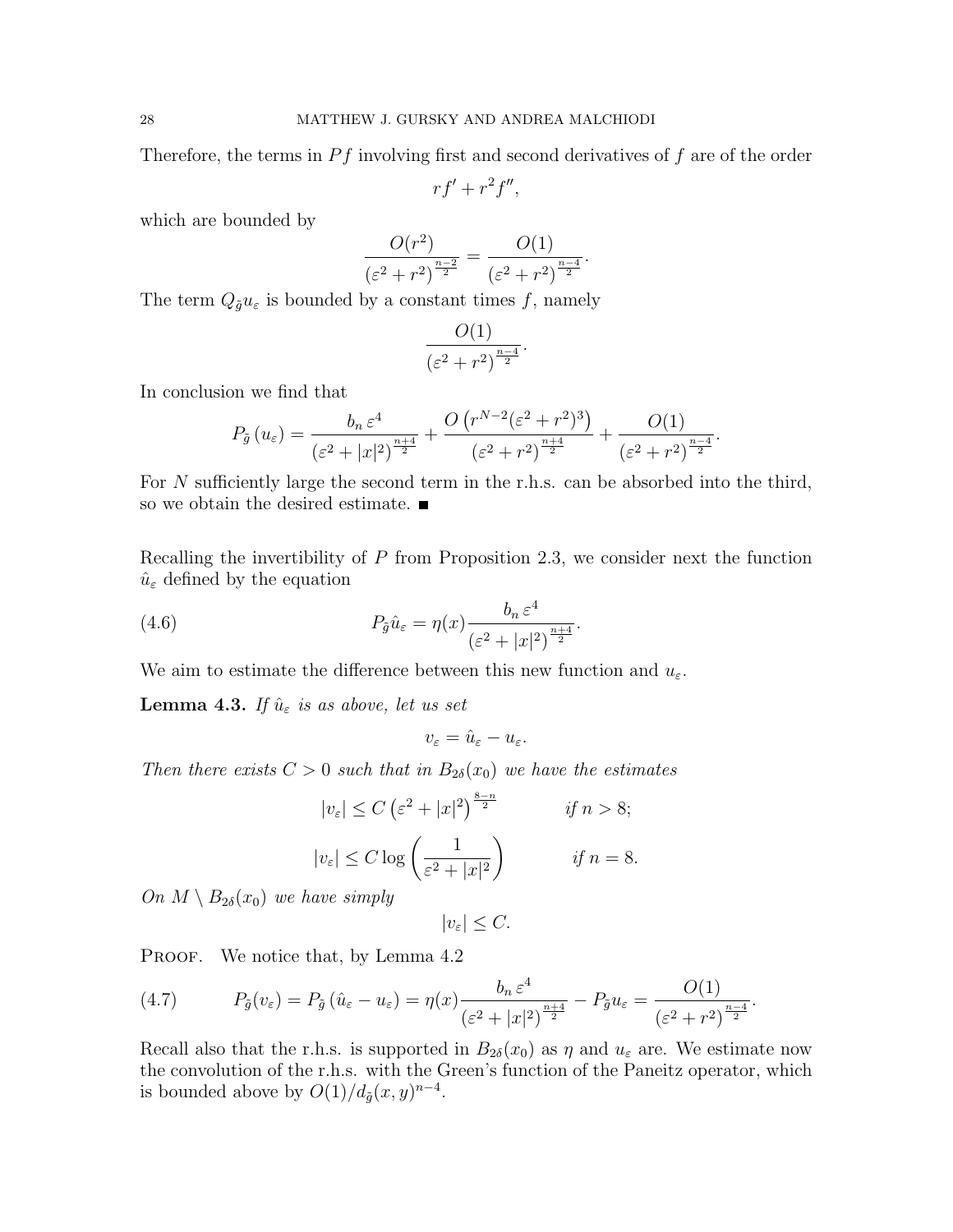For  $n = 8$  we can divide between the regime  $|x| = O(\varepsilon)$  and  $|x| \geq C_0 \varepsilon$  for a large constant  $C_0$ . When  $n = 8$  and  $|x| = O(\varepsilon)$  the convolution is bounded by

$$
C \int_{|y| \le 1} \frac{1}{|x-y|^4} \frac{dy}{(\varepsilon^2 + |y|^2)^{\frac{n-4}{2}}}.
$$

By a change of variables  $(y = \varepsilon w)$  one finds that this integral can be controlled by

$$
C\int_{|w|\leq 1/\varepsilon}\frac{1}{|\overline{x}-w|^4}\frac{dw}{(1+|w|^2)^{\frac{n-4}{2}}},
$$

where  $|\overline{x}| = O(1)$ . One can easily see that the latter integral is of order  $\log \frac{1}{\varepsilon}$ . On the other hand, for  $|x| \geq C_0 \varepsilon$  we can write that

$$
\int_{|y| \le 1} \frac{1}{|x-y|^4} \frac{dy}{(\varepsilon^2 + |y|^2)^{\frac{n-4}{2}}} = \int_{|y| \le \frac{1}{|x|}} \frac{dw}{\left| \frac{x}{|x|} - w \right|^4 \left( \frac{\varepsilon^2}{|x|^2} + |w|^2 \right)^2} \le \log \frac{1}{|x|}.
$$

In conclusion for  $n = 8$  we get

$$
|v_{\varepsilon}|(x) \le \log\left(\frac{1}{\varepsilon^2 + |x|^2}\right);
$$
  $x \in B_{2\delta}(x_0).$ 

The estimate on  $v_{\varepsilon}$  outside  $B_{2\delta}(x_0)$  is immediate.

Let us consider now the case  $n \geq 9$ . We distinguish again between  $|x| = O(\varepsilon)$  and  $|x| \geq C_0 \varepsilon$ . In the former case we get, similarly to before

$$
C\int_{|y|\leq 1} \frac{1}{|x-y|^{n-4}} \frac{dy}{(\varepsilon^2 + |y|^2)^{\frac{n-4}{2}}} = C\varepsilon^{8-n} \int_{|w|\leq 1/\varepsilon} \frac{1}{|\overline{x}-w|^{n-4}} \frac{dw}{(1+|w|^2)^{\frac{n-4}{2}}},
$$

with  $|\overline{x}| = O(1)$ . The last integral is uniformly bounded for  $n > 9$ .

If the case  $|x| \geq C_0 \varepsilon$  we write

$$
\int_{|y| \le 1} \frac{1}{|x-y|^{n-4}} \frac{dy}{(\varepsilon^2 + |y|^2)^{\frac{n-4}{2}}} = |x|^{8-n} \int_{|y| \le \frac{1}{|x|}} \frac{dw}{\left|\frac{x}{|x|} - w\right|^{n-4} \left(\frac{\varepsilon^2}{|x|^2} + |w|^2\right)^{\frac{n-4}{2}}} \le C|x|^{8-n}.
$$

In conclusion for  $n > 8$  we get

$$
|v_{\varepsilon}|(x) \le C \left(\varepsilon^2 + |x|^2\right)^{\frac{8-n}{2}}; \qquad x \in B_{2\delta}(x_0).
$$

The estimate on  $v_{\varepsilon}$  outside  $B_{2\delta}(x_0)$  is again quite easy.

This concludes the proof. ■

We check next the effect of the correction  $v_{\varepsilon}$  on the Paneitz-Sobolev quotient, and in particular how much it deviates from the Euclidean one.

Lemma 4.4. One has that

$$
\mathcal{F}_{\tilde{g}}(\hat{u}_{\varepsilon}) = \mathcal{F}_{\tilde{g}}(u_{\varepsilon}) + o(\varepsilon^4 |\log \varepsilon|) \qquad \text{for } n = 8,
$$

and

$$
\mathcal{F}_{\tilde{g}}(\hat{u}_{\varepsilon}) = \mathcal{F}_{\tilde{g}}(u_{\varepsilon}) + o(\varepsilon^4) \qquad \text{for } n \ge 9.
$$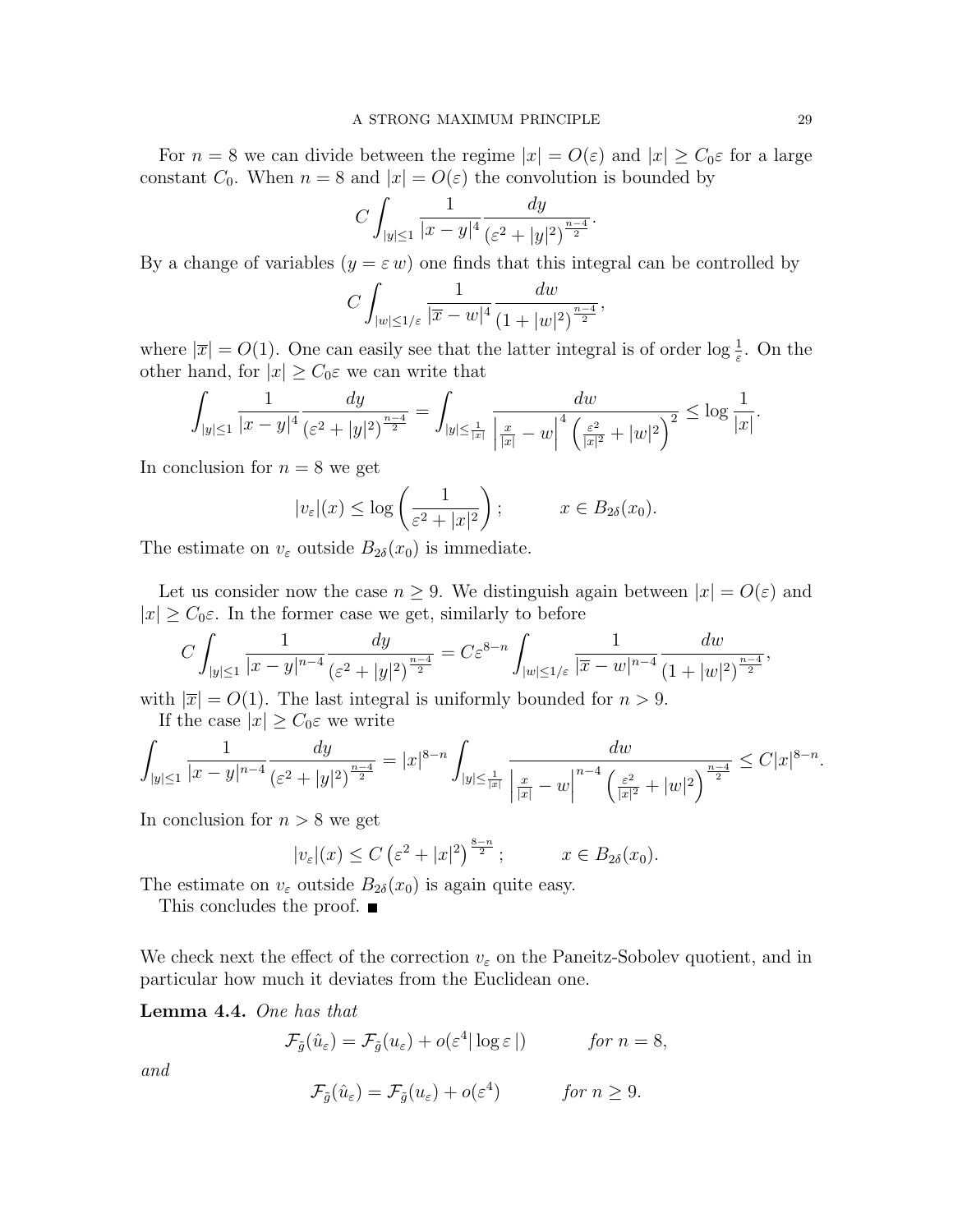**PROOF.** Calling  $N$  and  $D$  the numerator and the denominator in the quotient, we have that

$$
\mathcal{N}(\hat{u}_{\varepsilon}) = \int_M \hat{u}_{\varepsilon} P_{\tilde{g}} \hat{u}_{\varepsilon} dv_{\tilde{g}} = \int_M u_{\varepsilon} P_{\tilde{g}} u_{\varepsilon} dv_{\tilde{g}} + 2 \int_M v_{\varepsilon} P_{\tilde{g}} u_{\varepsilon} dv_{\tilde{g}} + \int_M v_{\varepsilon} P_{\tilde{g}} v_{\varepsilon} dv_{\tilde{g}}.
$$

The second term by Lemma 4.2 can be estimated as

$$
2\int_M v_{\varepsilon}\left(\frac{b_n\varepsilon^4}{(\varepsilon^2+|x|^2)^{\frac{n+4}{2}}}+\frac{O(1)}{(\varepsilon^2+|x|^2)^{\frac{n-4}{2}}}\right)dv_{\tilde{g}}.
$$

By Lemma 4.3 we can write that

$$
\int_M v_{\varepsilon} \frac{O(1)}{(\varepsilon^2 + |x|^2)^{\frac{n-4}{2}}} dv_{\tilde{g}} \le C \int_{B_1(0)} \log \left( \frac{1}{\varepsilon^2 + |x|^2} \right) \frac{dx}{(\varepsilon^2 + |x|^2)^{\frac{n-4}{2}}}
$$

for  $n = 8$ , and

(4.8) 
$$
\int_M v_{\varepsilon} \frac{O(1)}{(\varepsilon^2 + |x|^2)^{\frac{n-4}{2}}} dv_{\tilde{g}} \le C \int_{B_1(0)} \frac{dx}{(\varepsilon^2 + |x|^2)^{\frac{n-4}{2} + \frac{n-8}{2}}}
$$

for  $n \geq 9$ . In the former case, using the change of variables  $s = \varepsilon^2 + |x|^2$  we can write that

$$
\int_{B_1(0)} \log \left( \frac{1}{\varepsilon^2 + |x|^2} \right) \frac{dx}{(\varepsilon^2 + |x|^2)^{\frac{8-4}{2}}} \le C \int_0^1 \log \left( \frac{1}{\varepsilon^2 + |x|^2} \right) (\varepsilon^2 + |x|^2)^3 |x| \frac{d|x|}{(\varepsilon^2 + |x|^2)^2}
$$
\n
$$
\le C \int_0^1 \log \left( \frac{1}{s} \right) s \, ds \le C.
$$
\n(4.9)

In the latter case, one can also easily check boundedness of the l.h.s. of (4.8) using a change of variables. In either case we can write that

$$
2\int_M v_{\varepsilon} P_{\tilde{g}} u_{\varepsilon} dv_{\tilde{g}} = 2\int_M v_{\varepsilon} \frac{b_n \varepsilon^4}{(\varepsilon^2 + |x|^2)^{\frac{n+4}{2}}} dv_{\tilde{g}} + O(1).
$$

In conclusion we get that

$$
\mathcal{N}(\hat{u}_{\varepsilon}) = \int_M u_{\varepsilon} P_{\tilde{g}} u_{\varepsilon} dv_{\tilde{g}} + 2b_n \varepsilon^4 \int_M u_{\varepsilon}^{\frac{n+4}{n-4}} v_{\varepsilon} dv_{\tilde{g}} + O(1).
$$

We turn next to the denominator  $D$ , for which we have

$$
\mathcal{D}(\hat{u}_{\varepsilon}) = \left(\int_M |u_{\varepsilon} + v_{\varepsilon}|^{\frac{2n}{n-4}} dv_{\tilde{g}}\right)^{\frac{n-4}{n}}.
$$

In  $B_\delta(x_0)$ , by Lemma 4.3 and the explicit expression of  $u_\varepsilon$ , we have that  $|v_\varepsilon| \leq C |u_\varepsilon|$ , so a Taylor expansion gives that

$$
\left| |u_{\varepsilon} + v_{\varepsilon}|^{\frac{2n}{n-4}} - u_{\varepsilon}^{\frac{2n}{n-4}} - \frac{2n}{n-4} u_{\varepsilon}^{\frac{n+4}{n-4}} v_{\varepsilon} \right| \leq C u_{\varepsilon}^{\frac{8}{n-4}} v_{\varepsilon}^2 \qquad \text{in } B_{\delta}(x_0).
$$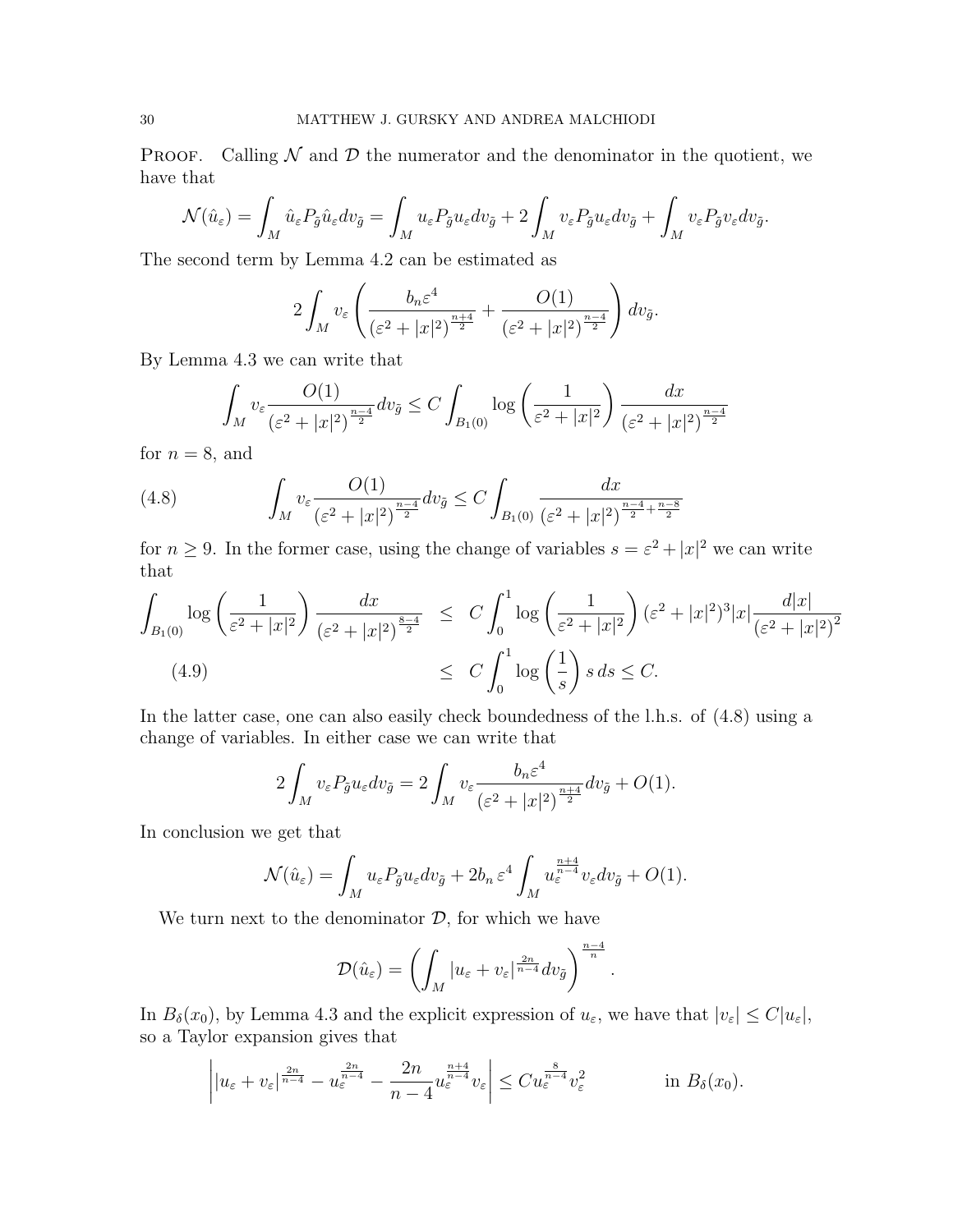Hence, using again Lemma 4.3 and the explicit expression of  $u_\varepsilon$  we can write that

$$
\int_{M} |u_{\varepsilon} + v_{\varepsilon}|^{\frac{2n}{n-4}} dv_{\tilde{g}} = \int_{B_{\delta}(x_{0})} |u_{\varepsilon} + v_{\varepsilon}|^{\frac{2n}{n-4}} dv_{\tilde{g}} + \int_{M \setminus B_{\delta}(x_{0})} |u_{\varepsilon} + v_{\varepsilon}|^{\frac{2n}{n-4}} dv_{\tilde{g}} \n= \int_{B_{\delta}(x_{0})} \left( u_{\varepsilon}^{\frac{2n}{n-4}} + \frac{2n}{n-4} u_{\varepsilon}^{\frac{n+4}{n-4}} v_{\varepsilon} + O(u_{\varepsilon}^{\frac{8}{n-4}} v_{\varepsilon}^2) \right) dv_{\tilde{g}} + O(1) \n= \int_{M} u_{\varepsilon}^{\frac{2n}{n-4}} dv_{\tilde{g}} + \frac{2n}{n-4} \int_{M} u_{\varepsilon}^{\frac{n+4}{n-4}} v_{\varepsilon} dv_{\tilde{g}} + \int_{B_{\delta}(x_{0})} O(u_{\varepsilon}^{\frac{8}{n-4}} v_{\varepsilon}^2) dv_{\tilde{g}} + O(1).
$$

Similarly to (4.9) for  $n = 8$  and with a change of variables for  $n \geq 9$  we obtain

$$
\int_{B_{\delta}(x_0)} O(u_{\varepsilon}^{\frac{8}{n-4}}v_{\varepsilon}^2)dv_{\tilde{g}} = O(1),
$$

and hence we find

$$
\mathcal{D}(\hat{u}_{\varepsilon}) = \left(\int_M u_{\varepsilon}^{\frac{2n}{n-4}} dv_{\tilde{g}} + \frac{2n}{n-4} \int_M u_{\varepsilon}^{\frac{n+4}{n-4}} v_{\varepsilon} dv_{\tilde{g}} + O(1)\right)^{\frac{n-4}{n}}.
$$

In conclusion we deduce

$$
\mathcal{F}_{\tilde{g}}(\hat{u}_{\varepsilon}) = \frac{\int_M u_{\varepsilon} P_{\tilde{g}} u_{\varepsilon} dv_{\tilde{g}} + 2b_n \varepsilon^4 \int_M u_{\varepsilon}^{\frac{n+4}{n-4}} v_{\varepsilon} dv_{\tilde{g}} + O(1)}{\left(\int_M u_{\varepsilon}^{\frac{2n}{n-4}} dv_{\tilde{g}} + \frac{2n}{n-4} \int_M u_{\varepsilon}^{\frac{n+4}{n-4}} v_{\varepsilon} dv_{\tilde{g}} + O(1)\right)^{\frac{n-4}{n}}},
$$

which means

$$
\mathcal{F}_{\tilde{g}}(\hat{u}_{\varepsilon}) = \frac{\mathcal{N}(u_{\varepsilon})}{\mathcal{D}(u_{\varepsilon})} \frac{1 + \frac{2b_n \varepsilon^4 \int_M u_{\varepsilon}^{\frac{n+4}{n-4}} v_{\varepsilon} dv_{\tilde{g}}}{\left(1 + \frac{2n}{n-4} \frac{\int_M u_{\varepsilon}^{\frac{n+4}{n-4}} v_{\varepsilon} dv_{\tilde{g}}}{\int_M u_{\varepsilon}^{\frac{n+4}{n-4}} dv_{\tilde{g}}} + \frac{O(1)}{\int_M u_{\varepsilon}^{\frac{2n}{n-4}} dv_{\tilde{g}}}\right)^{\frac{n-4}{n}}}.
$$

Notice by Lemma 4.2,

$$
\int_M u_{\varepsilon} P_{\tilde{g}} u_{\varepsilon} dv_{\tilde{g}} = b_n \varepsilon^4 (1 + o_{\varepsilon}(1)) \int_M u_{\varepsilon}^{\frac{2n}{n-4}} dv_{\tilde{g}},
$$

which implies

(4.10) 
$$
\mathcal{F}_{\tilde{g}}(\hat{u}_{\varepsilon}) = \frac{\mathcal{N}(u_{\varepsilon})}{\mathcal{D}(u_{\varepsilon})} \frac{1 + \frac{2 \int_M u_{\varepsilon}^{\frac{n+4}{n-4}} v_{\varepsilon} dv_{\tilde{g}}}{(1 + o_{\varepsilon}(1)) \int_M u_{\varepsilon}^{\frac{2n}{n-4}} dv_{\tilde{g}}} + \frac{O(1)}{\int_M u_{\varepsilon}^{\frac{2n}{n-4}} dv_{\tilde{g}}}}{\left(1 + \frac{2n}{n-4} \frac{\int_M u_{\varepsilon}^{\frac{n+4}{n-4}} v_{\varepsilon} dv_{\tilde{g}}}{\int_M u_{\varepsilon}^{\frac{2n}{n-4}} dv_{\tilde{g}}} + \frac{O(1)}{\int_M u_{\varepsilon}^{\frac{2n}{n-4}} dv_{\tilde{g}}}}\right)^{\frac{n-4}{n}}}.
$$

Now notice that we have the asymptotics

$$
\int_M u_{\varepsilon}^{\frac{2n}{n-4}} dv_{\tilde{g}} \simeq \varepsilon^{-n}, \quad \text{and} \quad \int_M u_{\varepsilon}^{\frac{n+4}{n-4}} v_{\varepsilon} dv_{\tilde{g}} = \begin{cases} O(\varepsilon^{-4} |\log \varepsilon|) & \text{for } n = 8\\ O(\varepsilon^{4-n}) & \text{for } n \ge 9. \end{cases}
$$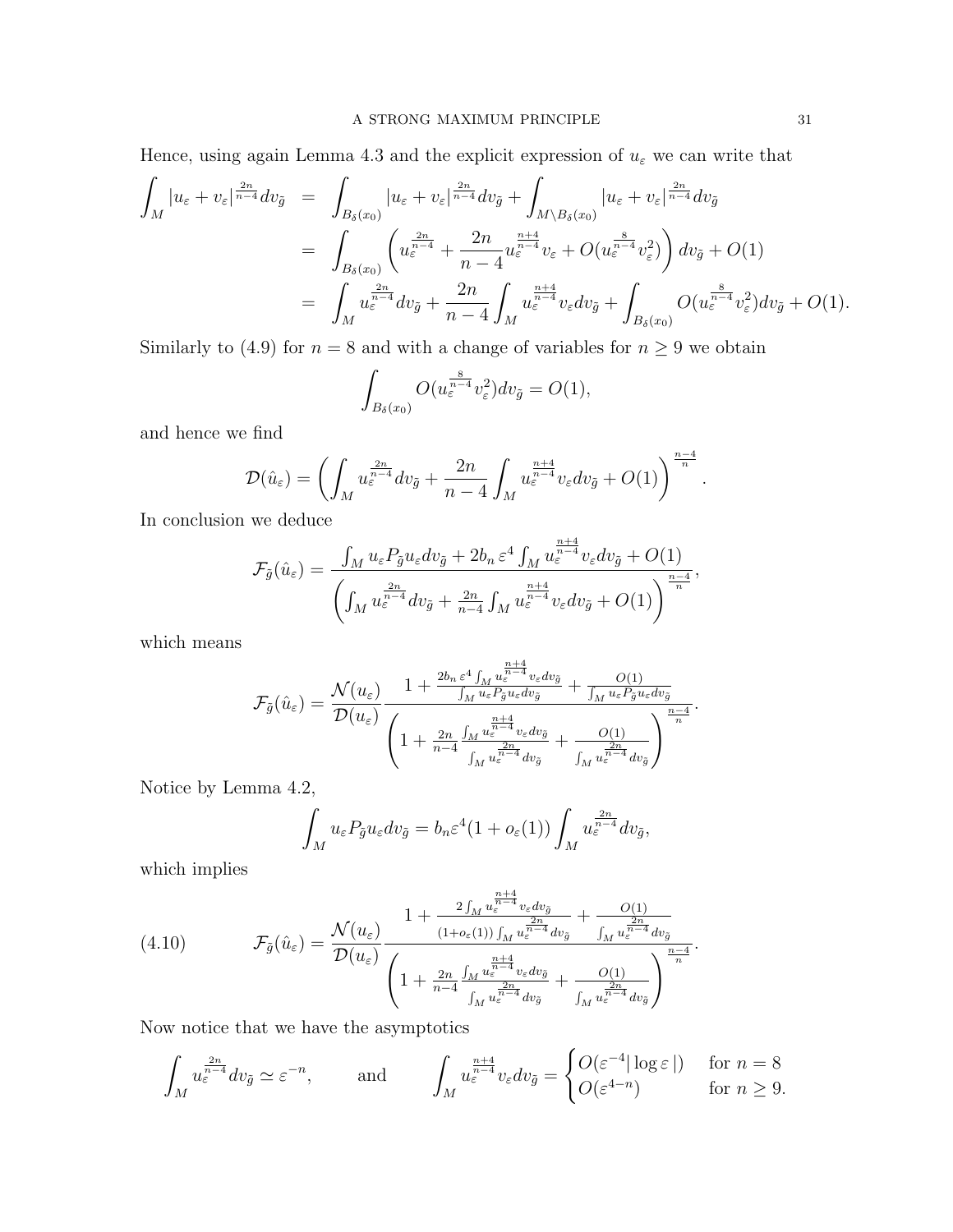Hence from a Taylor expansion of the denominator in (4.10) we find that

$$
\mathcal{F}_{\tilde{g}}(\hat{u}_{\varepsilon}) = \begin{cases} (1 + o(\varepsilon^4 |\log \varepsilon|)) \mathcal{F}_{\tilde{g}}(u_{\varepsilon}) & \text{for } n = 8, \\ (1 + o(\varepsilon^4)) \mathcal{F}_{\tilde{g}}(u_{\varepsilon}) & \text{for } n \ge 9. \end{cases}
$$

This concludes the proof.  $\blacksquare$ 

# Lemma 4.5.  $\hat{u}_{\varepsilon}$  is positive.

PROOF. By the defining equation for  $\hat{u}_{\varepsilon}$  and the conformal covariance of the Paneitz operator,

$$
P_{\bar{g}}(\varphi \hat{u}_{\varepsilon}) = \varphi^{\frac{n+4}{n-4}} P_{\tilde{g}}(\hat{u}_{\varepsilon})
$$
  
=  $\varphi(x)^{\frac{n+4}{n-4}} \eta(x) \frac{n(n-4)(n^2-4)\varepsilon^4}{(\varepsilon^2 + |x|^2)^{\frac{n+4}{2}}}$   
 $\geq 0.$ 

Since  $Q_{\bar{g}} \geq 0$  and  $R_{\bar{g}} > 0$ , by the strong maximum principle of Theorem 2.2 it follows that  $\hat{u}_{\varepsilon} > 0$ .

Let

$$
\psi_{\varepsilon} = \varphi \, \hat{u}_{\varepsilon},
$$

and

(4.12) 
$$
h = \psi_{\varepsilon}^{4/(n-4)} \bar{g} = \hat{u}_{\varepsilon}^{4/(n-4)} \tilde{g}.
$$

Lemma 4.6. The scalar curvature of the metric h is positive.

PROOF. For  $0 \leq s \leq 1$  let

(4.13) 
$$
w_s = (1 - s)\varphi^{-1} + s\hat{u}_\varepsilon,
$$

and

(4.14) 
$$
h_s = w_s^{4/(n-4)}\tilde{g}.
$$

Then

$$
h_0 = \varphi^{-\frac{4}{n-4}} \tilde{g}
$$
  
= 
$$
\varphi^{-\frac{4}{n-4}} \left\{ \varphi^{\frac{4}{n-4}} g \right\}
$$
  
= 
$$
\bar{g},
$$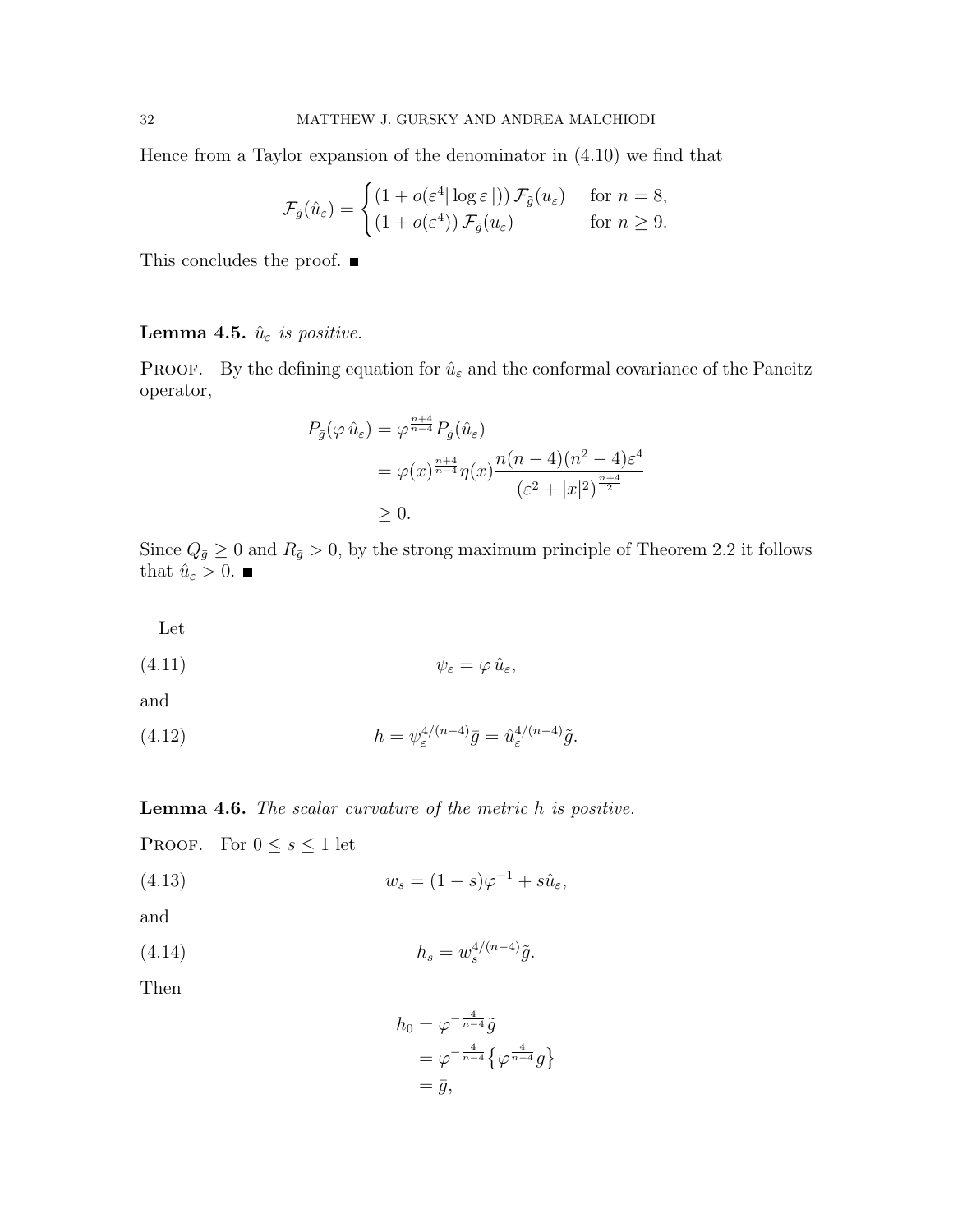and  $h_1 = h$ . Observe that the Q-curvature of  $h_s$  is semi-positive; this follows from the fact that

$$
P_{\tilde{g}}(w_s) = (1 - s)P_{\tilde{g}}(\varphi^{-1}) + sP_{\tilde{g}}\hat{u}_{\varepsilon}
$$
  
=  $(1 - s)P_{\varphi} \frac{4}{n - 4} \bar{g}(\varphi^{-1}) + sP_{\tilde{g}}\hat{u}_{\varepsilon}$   
=  $(1 - s)\varphi^{-\frac{n + 4}{n - 4}}P_{\tilde{g}}(1) + sP_{\tilde{g}}\hat{u}_{\varepsilon}$   
=  $(1 - s)\frac{n - 4}{2}\varphi^{-\frac{n + 4}{n - 4}}Q_{\tilde{g}} + sP_{\tilde{g}}\hat{u}_{\varepsilon}$   
 $\geq 0,$ 

and clearly  $P_{\tilde{g}}(w_s) > 0$  somewhere. Also, note that  $R_{h_0} = R_{\tilde{g}} > 0$ . Therefore, if there is a  $s_1 \in (0,1]$  such that

$$
\min R_{h_{s_0}} = 0,
$$

then this would contradict Lemma 2.1. It follows that  $R_h > 0$ .

To conclude the proof of Proposition 4.1, we point out that the defining equation for  $\hat{u}_{\varepsilon}$  clearly implies that  $P_{\tilde{q}}\hat{u}_{\varepsilon} \geq 0$ , with  $P_{\tilde{q}}\hat{u}_{\varepsilon} > 0$  near  $x_0$ . In particular, the Qcurvature of h is non-negative everywhere, and positive near  $x_0$ . We conclude that  $(i')$  and  $(ii')$  both hold. Finally, that  $(4.2)$  holds follows from Lemma 4.4 and the conformal invariance of  $\mathcal{F}$ .

# 5. CONSTRUCTING THE INITIAL DATA, PART II:  $n = 5, 6, 7$  OR  $\overline{q}$  locally conformally flat

In low dimensions (i.e.,  $n = 5, 6, 7$  or in the locally conformally flat case) the Green's function plays a role in the Paneitz-Sobolev quotient expansion, just as for Yamabe's problem in Schoen's work [Sch84]. Using Theorem 2.9, we will prove

**Proposition 5.1.** Let  $(M^n, \bar{g})$  be a closed Riemannian manifold of dimension n, with  $n=5,6$ , or 7; or let  $(M^n, \overline{g})$  be locally conformally flat of dimension  $n \geq 5$ . Assume

(i)  $Q_{\bar{g}}$  is semi-positive,

(*ii*)  $R_{\bar{q}} \geq 0$ .

If  $(M^n, \overline{g})$  is not conformally equivalent to the standard sphere, then for  $\epsilon > 0$  small and every  $x_0 \in M$ , there exists a function  $\psi_{\varepsilon} \in C^{\infty}$  and a constant  $c_{x_0} > 0$  such that

(5.1) 
$$
\mathcal{F}_{\bar{g}}(\psi_{\varepsilon}) \leq S_n - c_{x_0} \varepsilon^{n-4}.
$$

Moreover,  $\psi_{\varepsilon}$  is positive and induces a conformal metric  $h = \psi_{\varepsilon}^{\frac{4}{n-4}} \bar{g}$  with the following properties: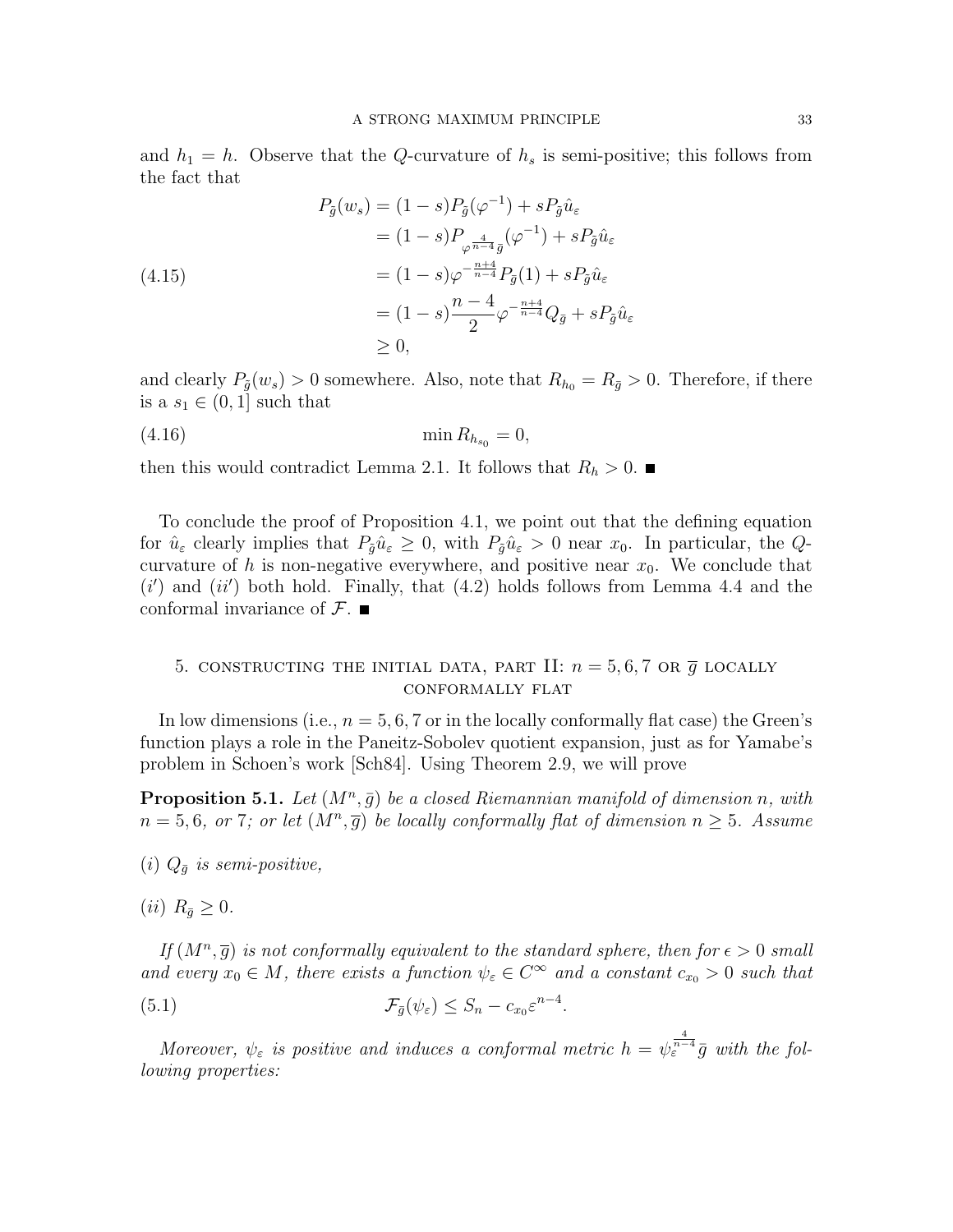$(i') Q_h$  is semi-positive,

$$
(ii') R_h > 0,
$$

 $(iii')$ 

$$
\mathcal{F}_h(1) \le S_n - c_{x_0} \varepsilon^{n-4}.
$$

**PROOF.** If  $n = 5, 6$  or 7, we let  $\varphi$  be as in the proof of Proposition 4.1. If  $\overline{g}$  is locally conformally flat, we choose  $\varphi$  so that  $\tilde{g} = \varphi^{\frac{1}{n-4}}\overline{g}$  is flat near  $x_0$ . We still consider the functions  $\hat{u}_{\varepsilon}$  as in (4.6), with base point  $x_0$ , and we try to deduce estimates by evaluating the Paneitz operator on an approximation.

We consider a cut-off function  $\tilde{\chi}_{\tilde{\delta}}(x) = \tilde{\chi}(x/\tilde{\delta})$ , where  $\tilde{\chi}$  is a cut-off function equal to 1 in  $B_1$  and equal to zero outside  $B_2$ . We then construct an approximate solution  $\check{u}_{\varepsilon}$  defining it by

$$
\check{u}_{\varepsilon} := \tilde{\chi}_{\tilde{\delta}}(u_{\varepsilon} + \beta) + (1 - \tilde{\chi}_{\tilde{\delta}})\overline{G}_{x_0},
$$

where  $\beta = \beta_{x_0} = \frac{1}{c_x}$  $\frac{1}{c_n} \alpha_{x_0} > 0$ ,  $\alpha_{x_0}$  appears in the expansion of  $G_{x_0}$  in (2.33), and  $\overline{G}_{x_0}$  =  $\frac{1}{c_x}$  $\frac{1}{c_n}G_{x_0}$  with  $\tilde{\delta} \ll \delta$ . Notice that by the positivity of the Green's function (see Section 2), the function  $\check{u}_{\varepsilon}$  is positive on M. The Paneitz operator on  $u_{\varepsilon}$  was already estimated in the previous Section. We have the following result concerning an estimate of  $P_{\tilde{g}}\tilde{u}_{\varepsilon}$  in  $B_{2\tilde{\delta}} \setminus B_{\tilde{\delta}}$ :

**Lemma 5.2.** There exists a constant  $C > 0$  such that

$$
|P_{\tilde{g}}\check{u}_{\varepsilon}|\leq C\tilde{\delta}^{-3}\qquad \text{ in }B_{2\tilde{\delta}}\setminus B_{\tilde{\delta}}.
$$

PROOF. We can write

$$
\check{u}_{\varepsilon} = \overline{G}_{x_0} + \tilde{\chi}_{\tilde{\delta}} \left( u_{\varepsilon} + \beta - \overline{G}_{x_0} \right),
$$

and hence it follows that, in  $B_{2\tilde{\delta}} \setminus B_{\tilde{\delta}}$ 

$$
\begin{split} |P_{\tilde{g}}\tilde{u}_{\varepsilon}| &\leq \left|\nabla^{4}\tilde{\chi}_{\tilde{\delta}}\right|\left|u_{\varepsilon}+\beta-\overline{G}_{x_{0}}\right|+\left|\nabla^{3}\tilde{\chi}_{\tilde{\delta}}\right|\left|\nabla\left(u_{\varepsilon}+\beta-\overline{G}_{x_{0}}\right)\right| \\ &+ \left|\nabla^{2}\tilde{\chi}_{\tilde{\delta}}\right|\left|\nabla^{2}\left(u_{\varepsilon}+\beta-\overline{G}_{x_{0}}\right)\right| \\ &+ \left|\nabla\tilde{\chi}_{\tilde{\delta}}\right|\left|\nabla^{3}\left(u_{\varepsilon}+\beta-\overline{G}_{x_{0}}\right)\right|+\left|P_{\tilde{g}}\left(u_{\varepsilon}+\beta-\overline{G}_{x_{0}}\right)\right|.\end{split}
$$

As  $\chi_{\tilde{\delta}}$  satisfies the estimates

$$
|\nabla \tilde{\chi}_{\tilde{\delta}}| \leq \frac{C}{\tilde{\delta}}; \qquad |\nabla^2 \tilde{\chi}_{\tilde{\delta}}| \leq \frac{C}{\tilde{\delta}^2}; \qquad |\nabla^3 \tilde{\chi}_{\tilde{\delta}}| \leq \frac{C}{\tilde{\delta}^3}; \qquad |\nabla^4 \tilde{\chi}_{\tilde{\delta}}| \leq \frac{C}{\tilde{\delta}^4},
$$

it will be sufficient to show that in  $B_{2\tilde{\delta}} \setminus B_{\tilde{\delta}}$ 

$$
\left| u_{\varepsilon} + \beta - \overline{G}_{x_0} \right| \le C\tilde{\delta}; \qquad \left| \nabla \left( u_{\varepsilon} + \beta - \overline{G}_{x_0} \right) \right| \le C; \qquad \left| \nabla^2 \left( u_{\varepsilon} + \beta - \overline{G}_{x_0} \right) \right| \le \frac{C}{\tilde{\delta}};
$$

$$
\left| \nabla^3 \left( u_{\varepsilon} + \beta - \overline{G}_{x_0} \right) \right| \le \frac{C}{\tilde{\delta}^2}; \qquad \left| P_{\tilde{g}} \left( u_{\varepsilon} + \beta - \overline{G}_{x_0} \right) \right| \le \frac{C}{\tilde{\delta}^3}.
$$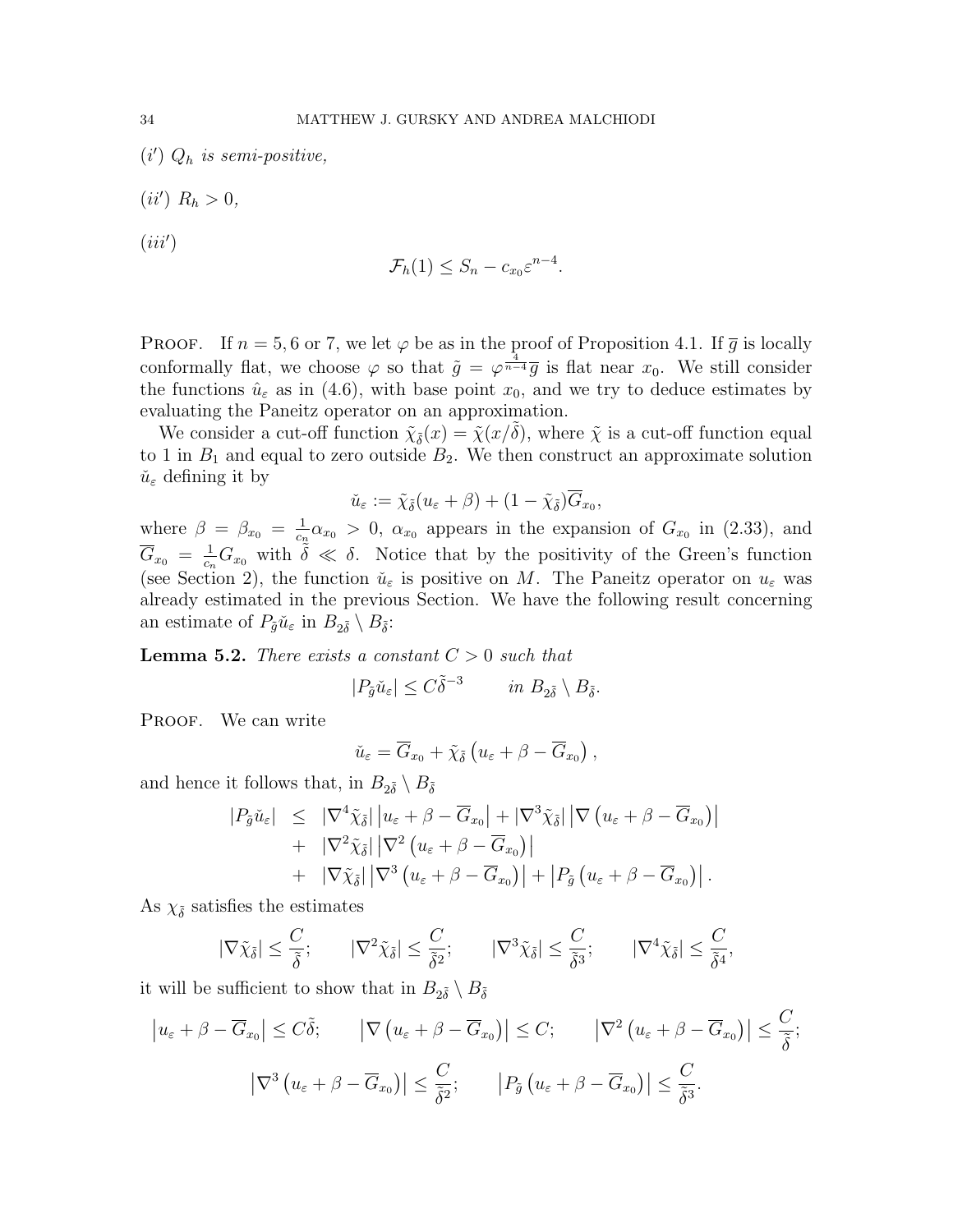We begin with the last inequality: we have that

$$
P_{\tilde{g}}\left(u_{\varepsilon} + \beta - \overline{G}_{x_0}\right) = P_{\tilde{g}}\left(u_{\varepsilon} + \beta\right) = P_{\tilde{g}}u_{\varepsilon} + \beta Q_{\tilde{g}} = O(\tilde{\delta}^{-3}),
$$

where in the above formula we used Lemma 4.2 (in the locally conformally flat case it is obvious). To prove the remaining estimates we use the fact that in  $B_{2\tilde{\delta}}$ 

$$
u_{\varepsilon} + \beta - \overline{G}_{x_0} = (\varepsilon^2 + |x|^2)^{\frac{4-n}{2}} - |x|^{4-n} + O_p(1),
$$

by Proposition 2.5. We remark that in the locally conformally flat case the above estimate simply follows from the fact that, in the metric  $\tilde{g}$ ,  $\overline{G}_{x_0}(\cdot) - \beta - d_{\tilde{g}}(x_0, \cdot)$  is a smooth bi-harmonic function.

From a Taylor expansion of  $(\varepsilon^2 + |x|^2)^{\frac{4-n}{2}}$  one easily finds that

$$
u_{\varepsilon} + \beta - \overline{G}_{x_0} = O(\varepsilon^2 |x|^{2-n}) + O_p(1).
$$

This implies the conclusion. ■

Combining the estimates of Lemmas 4.2 and 5.2 we find

$$
\left| P_{\tilde{g}} \check{u}_{\varepsilon} - \frac{n(n-4)(n^2 - 4)\varepsilon^4}{(\varepsilon^2 + |x|^2)^{\frac{n+4}{2}}} \right| \le \begin{cases} \frac{O(1)}{(\varepsilon^2 + r^2)^{\frac{n-4}{2}}} & \text{for } |x| \le \tilde{\delta}, \\ O(\tilde{\delta}^{-3}) & \text{for } \tilde{\delta} \le |x| \le 2\tilde{\delta}. \end{cases}
$$

We can use the latter estimate to control the difference between  $u_{\varepsilon}$  and  $\check{u}_{\varepsilon}$  by convolving with the Green's function.

**Lemma 5.3.** The following estimate holds, for some constant  $C > 0$ :

$$
|\hat{u}_{\varepsilon} - \check{u}_{\varepsilon}| \le o(1) + C \, \tilde{\delta}^{n-3} \min\left\{|x|^{4-n}, \delta^{4-n}\right\} = o(1), \quad \tilde{\delta} \to 0.
$$

**PROOF.** By the formula before the lemma we can write that  $|\hat{u}_{\varepsilon} - \check{u}_{\varepsilon}| \leq u_1 + u_2$ , where

$$
u_1(x) = \int_{B_{\tilde{\delta}}(0)} G_x(y) \frac{dy}{(\varepsilon^2 + |y|^2)^{\frac{n-4}{2}}}; \qquad u_2(x) = \delta^{-3} \int_{\tilde{\delta} \le |y| \le 2\tilde{\delta}} G_x(y) dy.
$$

To estimate  $u_1$  we reason as in the proof of Lemma 4.3: we divide again into the cases  $|x| = O(\varepsilon)$  and  $|x| \geq C_0 \varepsilon$ . In the former case we get

$$
C\int_{|y|\leq \tilde{\delta}}\frac{1}{|x-y|^{n-4}}\frac{dy}{(\varepsilon^2+|y|^2)^{\frac{n-4}{2}}}=C\varepsilon^{8-n}\int_{|w|\leq \tilde{\delta}/\varepsilon}\frac{1}{|\overline{x}-w|^{n-4}}\frac{dw}{(1+|w|^2)^{\frac{n-4}{2}}},
$$

with  $|\overline{x}| = O(1)$ . The last integral is uniformly bounded by  $\tilde{\delta}^{n-8} \varepsilon^{n-8}$ , so we get a quantity of order  $o(1)$  as  $\tilde{\delta} \to 0$ .

If the case  $|x| \geq C_0 \varepsilon$  we write

$$
\int_{|y| \leq \tilde{\delta}} \frac{1}{|x-y|^{n-4}} \frac{dy}{(\varepsilon^2 + |y|^2)^{\frac{n-4}{2}}} = |x|^{8-n} \int_{|y| \leq \frac{\tilde{\delta}}{|x|}} \frac{dw}{\left|\frac{x}{|x|} - w\right|^{n-4} \left(\frac{\varepsilon^2}{|x|^2} + |w|^2\right)^{\frac{n-4}{2}}} \leq \tilde{\delta}^{n-8}.
$$

Therefore we get a uniform bound on  $u_1$  of order  $o(1)$  as  $\tilde{\delta} \to 0$ .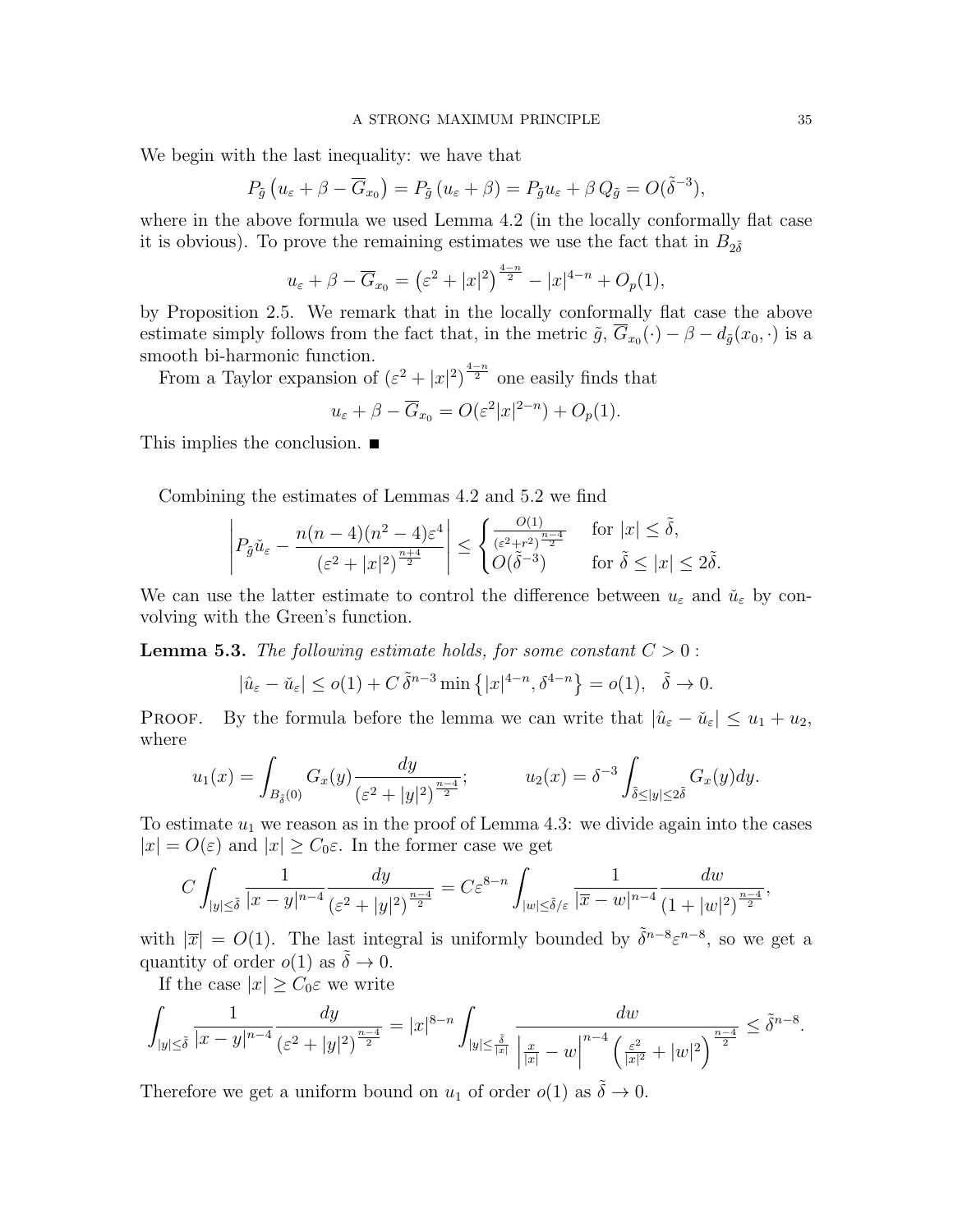Turning to  $u_2$ , one can distinguish the cases  $|x| \leq 2\tilde{\delta}$  and  $|x| > 2\tilde{\delta}$ . In the former one finds  $|u_2(x)| \leq C\tilde{\delta}$ . In the latter

$$
|u_2(x)| \leq C\tilde{\delta}^{n-3}|x|^{4-n}.
$$

The bounds on  $u_1$  and  $u_2$  yield the conclusion.

To estimate the quotient of  $\hat{u}_{\varepsilon}$ , we have by definition of  $\hat{u}_{\varepsilon}$  that

$$
\int_{M} \hat{u}_{\varepsilon} P_{\tilde{g}} \hat{u}_{\varepsilon} dv_{\tilde{g}} = \int_{M} \hat{u}_{\varepsilon} \frac{\eta(x) b_{n} \varepsilon^{4}}{(\varepsilon^{2} + |x|^{2})^{\frac{n+4}{2}}} dv_{\tilde{g}}
$$
\n
$$
= \int_{M} \left( \tilde{\chi}_{\tilde{\delta}} (u_{\varepsilon} + \beta) + (1 - \tilde{\chi}_{\tilde{\delta}}) \overline{G}_{x_{0}} + (\hat{u}_{\varepsilon} - \check{u}_{\varepsilon}) \right) \frac{\eta(x) b_{n} \varepsilon^{4}}{(\varepsilon^{2} + |x|^{2})^{\frac{n+4}{2}}} dv_{\tilde{g}}
$$
\n
$$
=: I_{1} + I_{2} + I_{3}.
$$

We next estimate each of these three terms. Concerning  $A_1$  we have

$$
I_1 = b_n \varepsilon^4 \left( \int_M u_\varepsilon^{\frac{2n}{n-4}} dv_{\tilde{g}} + \beta \int_M u_\varepsilon^{\frac{n+4}{n-4}} dv_{\tilde{g}} + O(1) \right), \quad \tilde{\delta} \to 0.
$$

For  $I_2$ , since  $(1 - \tilde{\chi}_{\tilde{\delta}})$  vanishes in a  $\tilde{\delta}$ -neighborhood of p we have simply that

$$
I_2 = \varepsilon^4 O(1).
$$

For  $I_3$  we can use Lemma 5.3 to find that

$$
|I_3| \leq Co(1) \int_M \frac{\eta(x)b_n \varepsilon^4}{\left(\varepsilon^2 + |x|^2\right)^{\frac{n+4}{2}}} dv_{\tilde{g}}.
$$

Therefore, we obtain

(5.2) 
$$
\mathcal{N}(\hat{u}_{\varepsilon}) = b_n \varepsilon^4 \left( \int_M u_{\varepsilon}^{\frac{2n}{n-4}} dv_{\tilde{g}} + \beta (1 + o(1)) \int_M u_{\varepsilon}^{\frac{n+4}{n-4}} dv_{\tilde{g}} + O(1) \right).
$$

On the other hand for the denominator we have

$$
\int_M \hat{u}_{\varepsilon}^{\frac{2n}{n-4}} dv_{\tilde{g}} = \int_{B_{\tilde{\delta}}(x_0)} (u_{\varepsilon} + \beta)^{\frac{2n}{n-4}} dv_{\tilde{g}} + O(1).
$$

Since in  $B_{\tilde{\delta}}(x_0)$ ,  $\beta$  is bounded by  $u_{\varepsilon}$ , we have that

$$
\int_{M} \hat{u}_{\varepsilon}^{\frac{2n}{n-4}} dv_{\tilde{g}} = \int_{B_{\tilde{\delta}}(x_{0})} u_{\varepsilon}^{\frac{2n}{n-4}} dv_{\tilde{g}} + \frac{2n}{n-4} \beta \int_{B_{\tilde{\delta}}(x_{0})} u_{\varepsilon}^{\frac{n+4}{n-4}} dv_{\tilde{g}} \n+ \beta^{2} \int_{B_{\delta}(x_{0})} O(u_{\varepsilon}^{\frac{8}{n-4}}) dv_{\tilde{g}} + O(1) \n= \int_{M} u_{\varepsilon}^{\frac{2n}{n-4}} dv_{\tilde{g}} + \frac{2n}{n-4} \beta \int_{M} u_{\varepsilon}^{\frac{n+4}{n-4}} dv_{\tilde{g}} + \beta^{2} \int_{B_{\tilde{\delta}}(x_{0})} O(u_{\varepsilon}^{\frac{8}{n-4}}) dv_{\tilde{g}} + O(1).
$$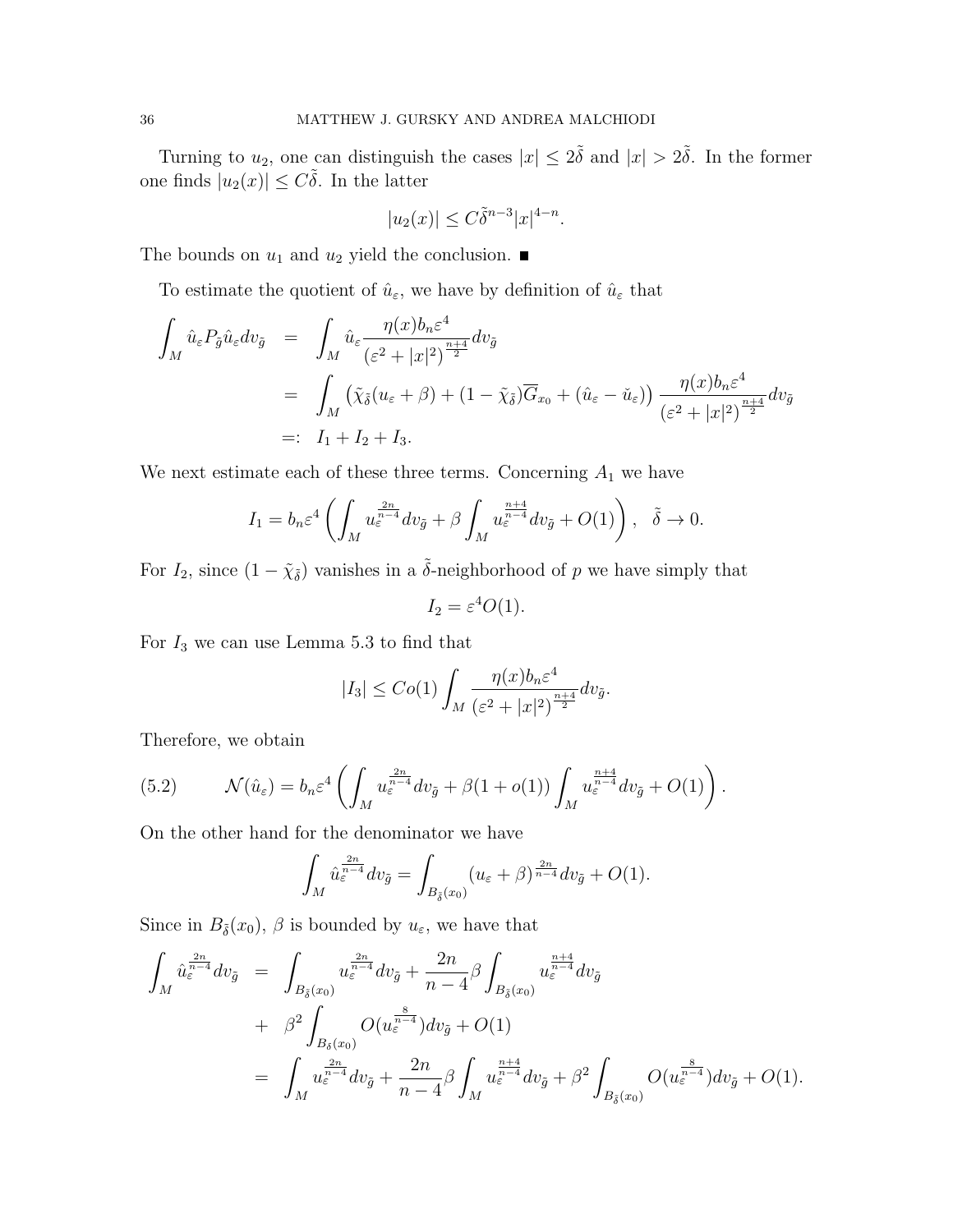Therefore one finds that

$$
\mathcal{F}_{\tilde{g}}(\hat{u}_{\varepsilon}) = \frac{b_n \varepsilon^4 \left( \int_M u_{\varepsilon}^{\frac{2n}{n-4}} dv_{\tilde{g}} + \beta (1 + o_{\tilde{\delta}}(1)) \int_M u_{\varepsilon}^{\frac{n+4}{n-4}} dv_{\tilde{g}} + O_{\tilde{\delta}}(1) \right)}{\left( \int_M u_{\varepsilon}^{\frac{2n}{n-4}} dv_{\tilde{g}} + \frac{2n}{n-4} \beta \int_M u_{\varepsilon}^{\frac{n+4}{n-4}} dv_{\tilde{g}} + \beta^2 \int_{B_{\tilde{\delta}}(x_0)} O(u_{\varepsilon}^{\frac{8}{n-4}}) dv_{\tilde{g}} + O_{\tilde{\delta}}(1) \right)^{\frac{n-4}{n}}}.
$$

We now notice that the following asymptotics hold

$$
\int_M u_{\varepsilon}^{\frac{2n}{n-4}} dv_{\tilde{g}} \simeq \varepsilon^{-n}; \qquad \int_M u_{\varepsilon}^{\frac{n+4}{n-4}} dv_{\tilde{g}} \simeq \varepsilon^{-4}; \qquad \int_{B_{\tilde{\delta}}(x_0)} O(u_{\varepsilon}^{\frac{8}{n-4}}) dv_{\tilde{g}} \simeq \varepsilon^{n-8}.
$$

These and a Taylor expansion of the denominator in  $\mathcal{F}_{\tilde{g}}(\hat{u}_{\varepsilon})$  imply

$$
\mathcal{F}_{\tilde{g}}(\hat{u}_{\varepsilon}) = S_n \left( 1 - \beta (1 + o(1)) \frac{\int_M u_{\varepsilon}^{\frac{n+4}{n-4}} dv_{\tilde{g}}}{\int_M u_{\varepsilon}^{\frac{2n}{n-4}} dv_{\tilde{g}}} \right).
$$

This completes the proof of  $(5.1)$ . The proof of  $(i') - (iii')$  is the same as in the proof of Proposition 4.1.  $\blacksquare$ 

## 6. Sequential convergence of the flow

In this section we prove the main existence result: under the assumptions of Proposition 4.1 or 5.1, we show the flow converges (up to choosing a suitable sequence of times) to a solution of the Q-curvature equation.

**Theorem 6.1.** Let  $(M^n, \bar{g})$  be a closed Riemannian manifold of dimension  $n \geq 5$ which is not conformally equivalent to the standard sphere. Suppose that

(i)  $Q_{\bar{g}}$  is semi-positive,

$$
(ii) R_{\bar{g}} \geq 0.
$$

Let  $g_0 = h$ , where h is the metric constructed in Proposition 5.1 (when  $5 \le n \le 7$ , or  $\bar{g}$  is locally conformally flat and  $n \geq 5$ ) or Proposition 4.1 (when  $n \geq 8$  and  $\bar{g}$  is not locally conformally flat). Then the flow (3.2) has a solution for all time satisfying

$$
\int u^2 dv_0 \ge C_0
$$

for some constant  $C_0 > 0$ . Moreover, it is possible to choose s sequence of times  $t_j \nearrow \infty$  such that  $u_j = u_j(t_j, \cdot)$  converges weakly in  $W^{2,2}(M^n)$  to a smooth solution  $u > 0$  of

(6.2) 
$$
P_{g_0}u = \bar{\mu} u^{\frac{n+4}{n-4}},
$$

where  $\bar{\mu} > 0$ . In particular,  $g_{\infty} = u^{\frac{4}{n-4}} g_0$  defines a metric with positive scalar curvature and constant positive Q-curvature.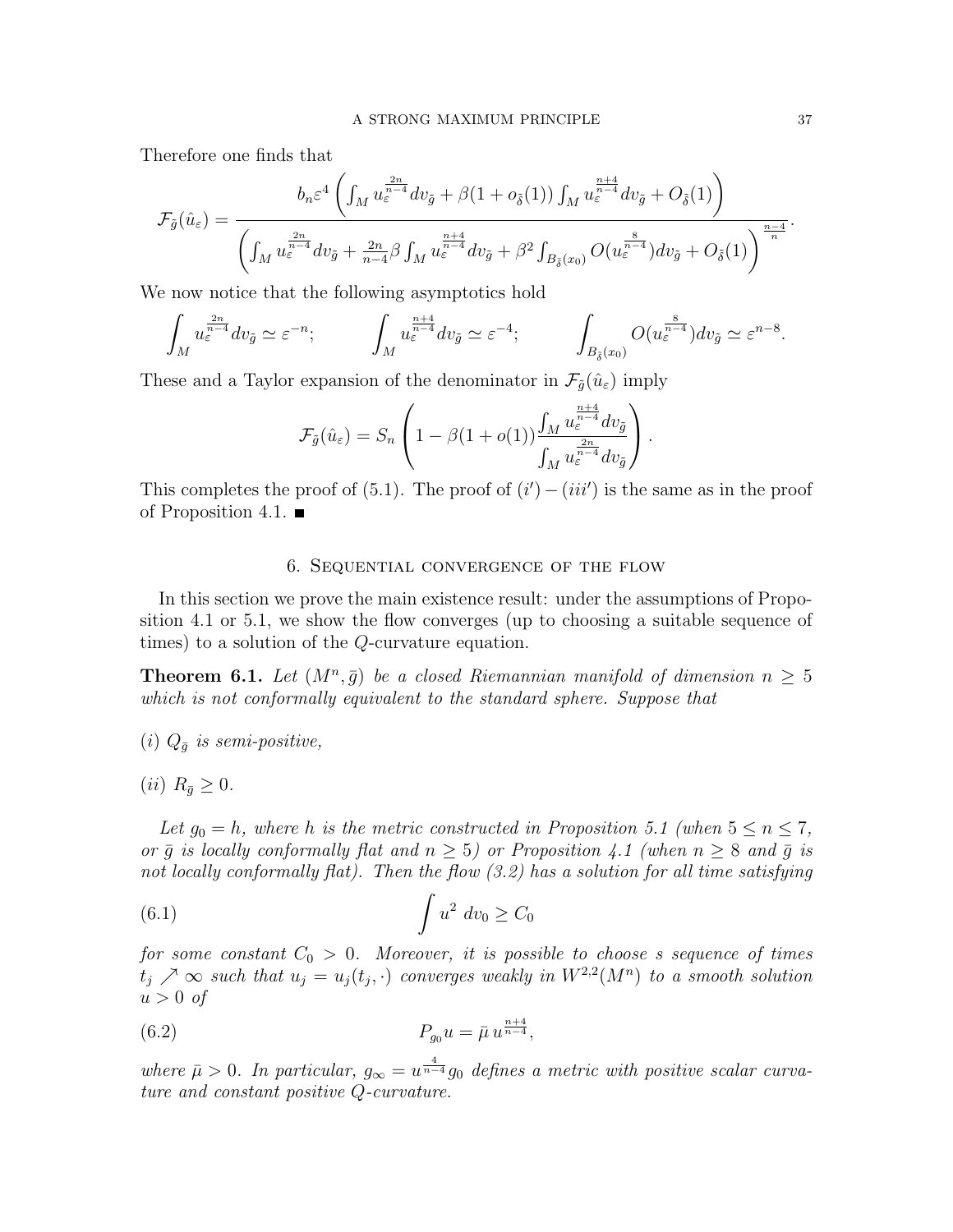**PROOF.** If we take our initial metric  $g_0$  to be the metric in the conclusion of Proposition 4.1 or 5.1, then by Proposition 3.4 we know the flow (3.2) exists for all time. In addition, by same Propositions we know

(6.3) 
$$
\mathcal{F}_{g_0}[u_0] \leq S_n - \epsilon_0,
$$

where  $u_0 \equiv 1$  is our initial datum for the flow and  $\epsilon_0 > 0$ . It follows from Lemma 3.3 that

(6.4) 
$$
\mathcal{F}_{g_0}[u] = \frac{\int u(P_{g_0}u) dv_0}{\left(\int u^{\frac{2n}{n-4}} dv_0\right)^{\frac{n-4}{n}}} \leq S_n - \epsilon_0
$$

for all times.

Recall the Euclidean Paneitz-Sobolev constant is

$$
S_n = \inf_{\varphi \in C_0^{\infty}(\mathbb{R}^n)} \frac{\int (\Delta_0 \varphi)^2 dx}{\left( \int |\varphi|^{\frac{2n}{n-4}} dx \right)^{\frac{n-4}{n}}}.
$$

On the compact Riemannian manifold  $(M, g_0)$ , given  $\delta > 0$  we can use a cut-and-paste argument to prove that

$$
\left(\int |\varphi|^{\frac{2n}{n-4}} dv_0\right)^{\frac{n-4}{n}} \leq \left(S_n^{-1} + \delta\right) \int (\Delta_{g_0} \varphi)^2 dv_0 + C_\delta \int \varphi^2 dv_0,
$$

which implies

(6.5) 
$$
\left(\int |\varphi|^{\frac{2n}{n-4}} dv_0\right)^{\frac{n-4}{n}} \leq (S_n^{-1} + 2\delta) \int \varphi(P_{g_0}\varphi) dv_0 + C'_\delta \int \varphi^2 dv_0.
$$

Plugging (6.4) into the Sobolev inequality (6.5) gives

$$
(6.6) \qquad \left(\int u^{\frac{2n}{n-4}} dv_0\right)^{\frac{n-4}{n}} \leq \left(S_n^{-1} + 2\delta\right) \int u(P_{g_0}u) dv_0 + C'_\delta \int u^2 dv_0
$$
  

$$
\leq \left(S_n^{-1} + 2\delta\right) \left(S_n - \epsilon_0\right) \left(\int u^{\frac{2n}{n-4}} dv_0\right)^{\frac{n-4}{n}} + C'_\delta \int u^2 dv_0.
$$

If we take  $\delta = \epsilon_0/10$ , then the first term on the right-hand side can be absorbed into the left-hand side, and we get

(6.7) 
$$
\left(\int u^{\frac{2n}{n-4}} dv_0\right)^{\frac{n-4}{n}} \leq C(\epsilon_0) \int u^2 dv_0.
$$

Since the l.h.s. is just a power of the conformal volume (which is non-decreasing), we conclude

$$
\int u^2 dv_0 \ge C_0 > 0
$$

for all time, as claimed.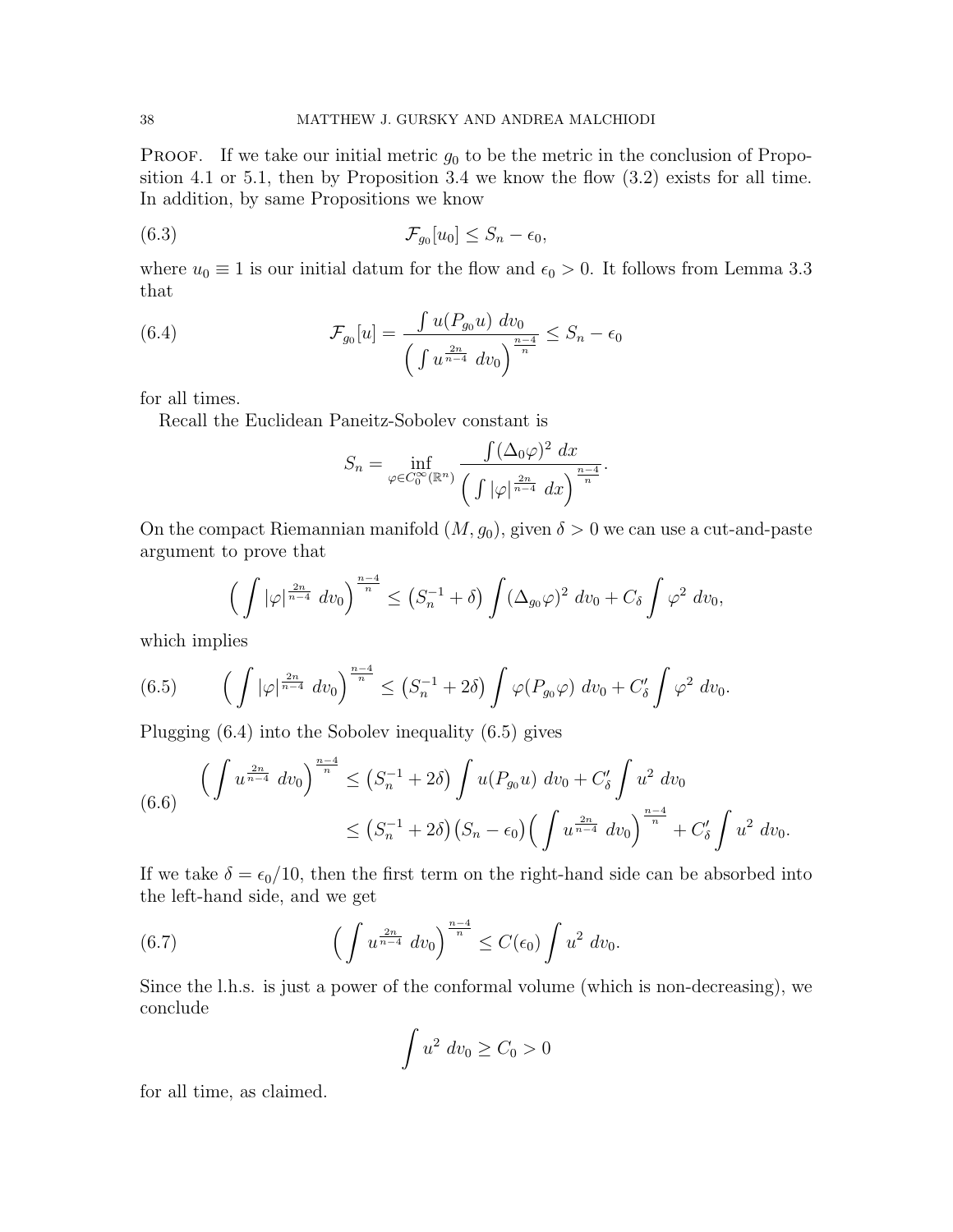By Lemma 3.3 and Corollary 3.3 we can choose a sequence of times  $t_j \nearrow \infty$  such that  $u_j = u(t_j, \cdot)$  and  $\mu_j = \mu(t_j)$  satisfy

(6.8) 
$$
\mu_j \nearrow \bar{\mu},
$$

$$
u_j \rightharpoonup u \text{ weakly in } W^{2,2}(M^n),
$$

$$
u_j \to u \text{ strongly in } L^2(M^n),
$$

$$
f_j = -u_j + \mu_j P_{g_0}^{-1}(u_j^{\frac{n+4}{n-4}}) \to 0 \text{ strongly in } W^{2,2}(M^n).
$$

It follows that  $u \geq 0$  satisfies

(6.9) 
$$
u = \bar{\mu} P_{g_0}^{-1} \left( u^{\frac{n+4}{n-4}} \right),
$$

and by elliptic regularity  $u$  is a strong solution of

$$
P_{g_0}u = \bar{\mu}u^{\frac{n+4}{n-4}}.
$$

By the strong maximum principle Theorem 2.2, in fact  $u > 0$ . This completes the proof of the theorem.

## **REFERENCES**

- [Aub76] Thierry Aubin, Équations différentielles non linéaires et problème de Yamabe concernant la courbure scalaire, J. Math. Pures Appl. (9) **55** (1976), no. 3, 269–296.
- [BFR06] Paul Baird, Ali Fardoun, and Rachid Regbaoui, Q-curvature flow on 4-manifolds, Calc. Var. Partial Differential Equations 27 (2006), no. 1, 75–104.
- [Bra85] Thomas P. Branson, Differential operators canonically associated to a conformal structure, Math. Scand. 57 (1985), no. 2, 295–345.
- [CY95] Sun-Yung A. Chang and Paul C. Yang, Extremal metrics of zeta function determinants on 4-manifolds, Ann. of Math. (2) 142 (1995), no. 1, 171–212.
- [DHL00] Zindine Djadli, Emmanuel Hebey, and Michel Ledoux, Paneitz-type operators and applications, Duke Math. J. 104 (2000), no. 1, 129–169.
- [DM08] Zindine Djadli and Andrea Malchiodi, Existence of conformal metrics with constant Qcurvature, Ann. of Math. (2) 168 (2008), no. 3, 813–858.
- [ER02] Pierpaolo Esposito and Frédéric Robert, Mountain pass critical points for Paneitz-Branson operators, Calc. Var. Partial Differential Equations 15 (2002), no. 4, 493–517.
- [Gur99] Matthew J. Gursky, The principal eigenvalue of a conformally invariant differential operator, with an application to semilinear elliptic PDE, Comm. Math. Phys. 207 (1999), no. 1, 131–143.
- [HR04] Emmanuel Hebey and Frédéric Robert, Compactness and global estimates for the geometric Paneitz equation in high dimensions, Electron. Res. Announc. Amer. Math. Soc. 10 (2004), 135–141.
- [HR09] Emmanuel Humbert and Simon Raulot, Positive mass theorem for the Paneitz-Branson operator, Calc. Var. Partial Differential Equations  $36$  (2009), no. 4, 525–531.
- [LLL12] Jiayu Li, Yuxiang Li, and Pan Liu, The Q-curvature on a 4-dimensional Riemannian manifold  $(M, g)$  with  $\int_M QdV_g = 8\pi^2$ , Adv. Math. **231** (2012), no. 3-4, 2194-2223.
- [LP87] John M. Lee and Thomas H. Parker, The Yamabe problem, Bull. Amer. Math. Soc. (N.S.) 17 (1987), no. 1, 37–91.
- [Pan08] Stephan A. Paneitz, A quartic conformally covariant differential operator for arbitrary pseudo-Riemannian manifolds, SIGMA Symmetry Integrability Geom. Methods Appl. 4 (2008), no. Paper 036.